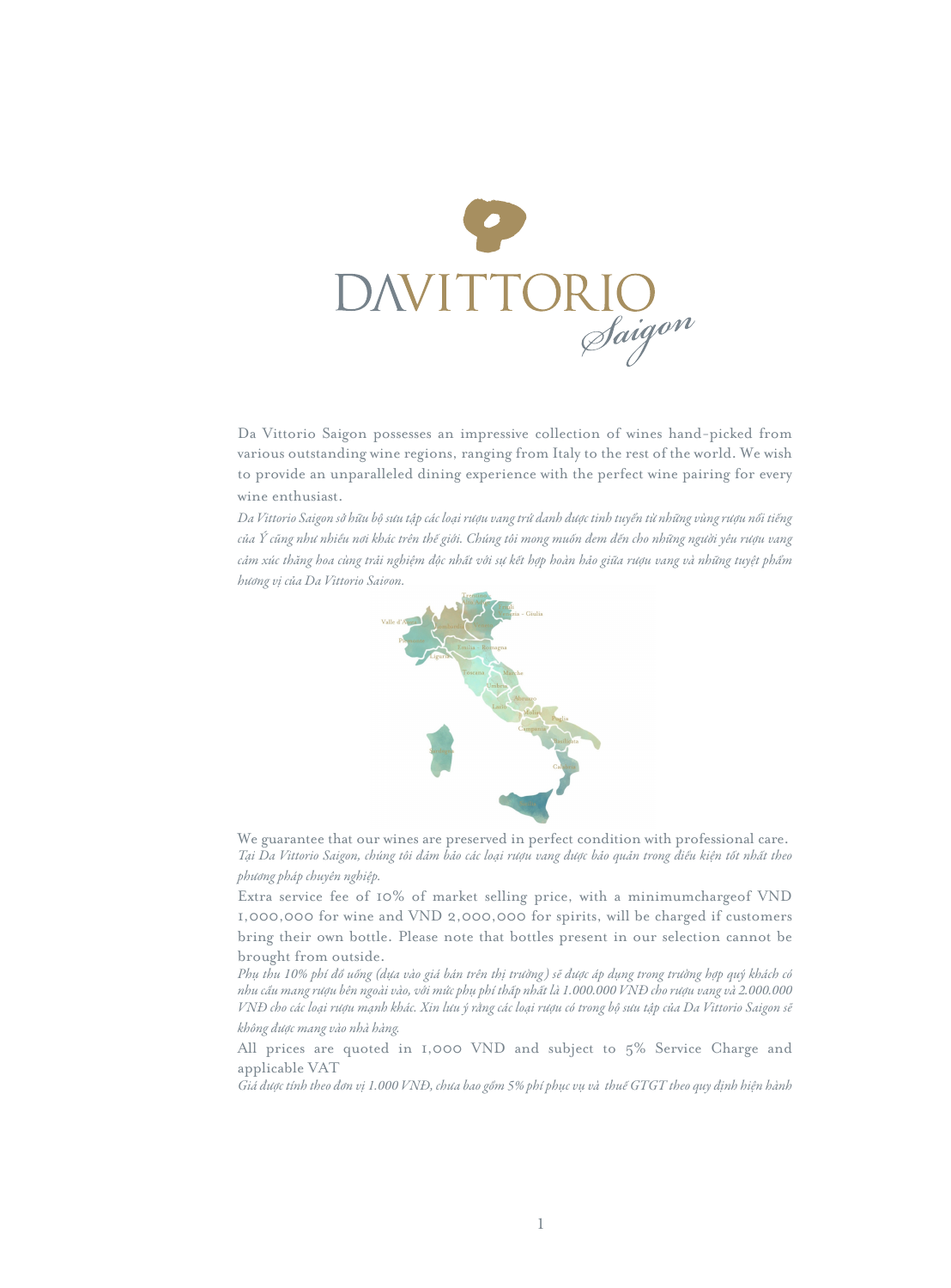# INDEX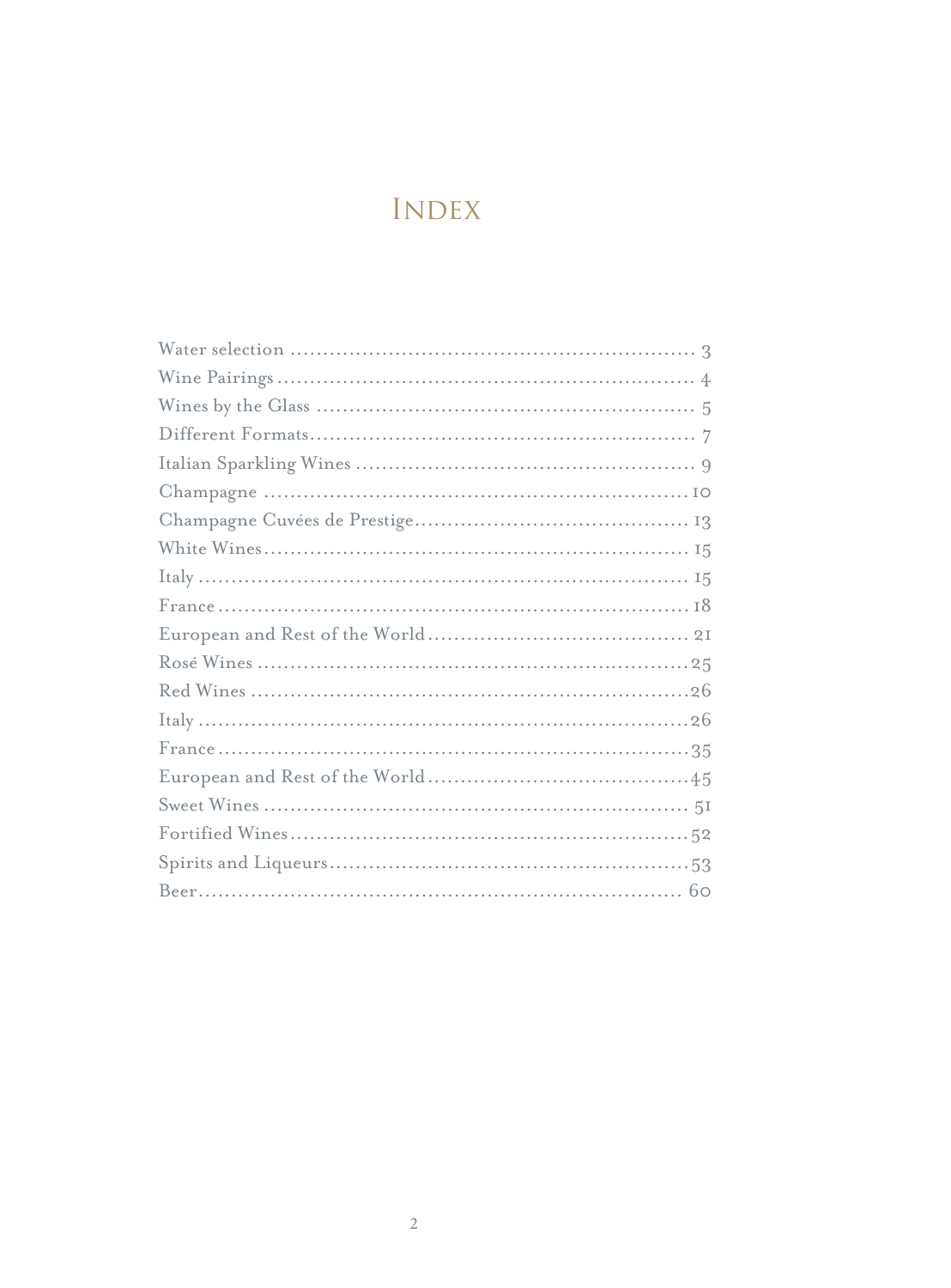# WATER SELECTION

# NƯỚC UỐNG KHÔNG GA / Still Water

| Acqua Panna 250ml                    | 148,000 |
|--------------------------------------|---------|
| Acqua Panna 750ml                    | 228,000 |
| Surgiva 500ml                        | 118,000 |
| San Benedetto 1000ml                 | 168,000 |
| NƯỚC UỐNG CÓ GA / Sparkling Water    |         |
| San Pellegrino 250ml                 | 148,000 |
| San Pellegrino 750ml                 | 228,000 |
| San Benedetto 500ml                  | 118,000 |
| San Benedetto 1000ml                 | 168,000 |
| A selection of Soft Drink is avaible | 118,000 |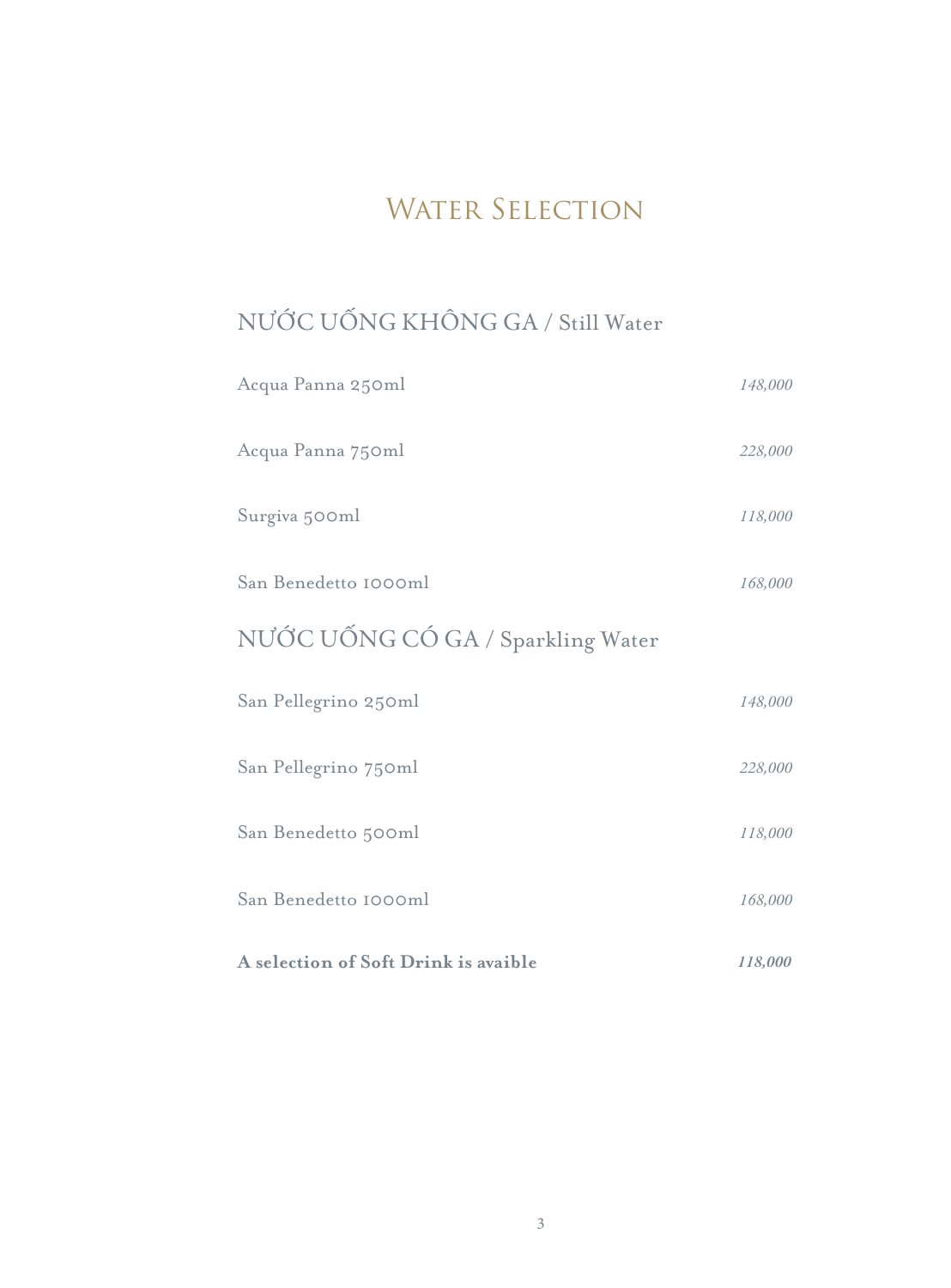## WINE PAIRING

| In the Tradition of Da Vittorio Mare                                                    | 1,288 |
|-----------------------------------------------------------------------------------------|-------|
| Alfred Gratien Brut Classique, Champagne, France<br>Pinot Noir/Chardonnay               | N V   |
| Michele Chiarlo Le Marne, Gavi DOCG, Italy<br>Cortese                                   | 2017  |
| Terlan Cuvée Terlaner, Alto Adige DOC, Italy<br>Pinot Bianco/Chardonnay/Sauvignon Blanc | 2020  |
| Casanova di Neri Rosso di Montalcino DOC, Italy<br>Sangiovese Grosso                    | 2015  |
| Noval Tawny Port, Portugal                                                              | N V   |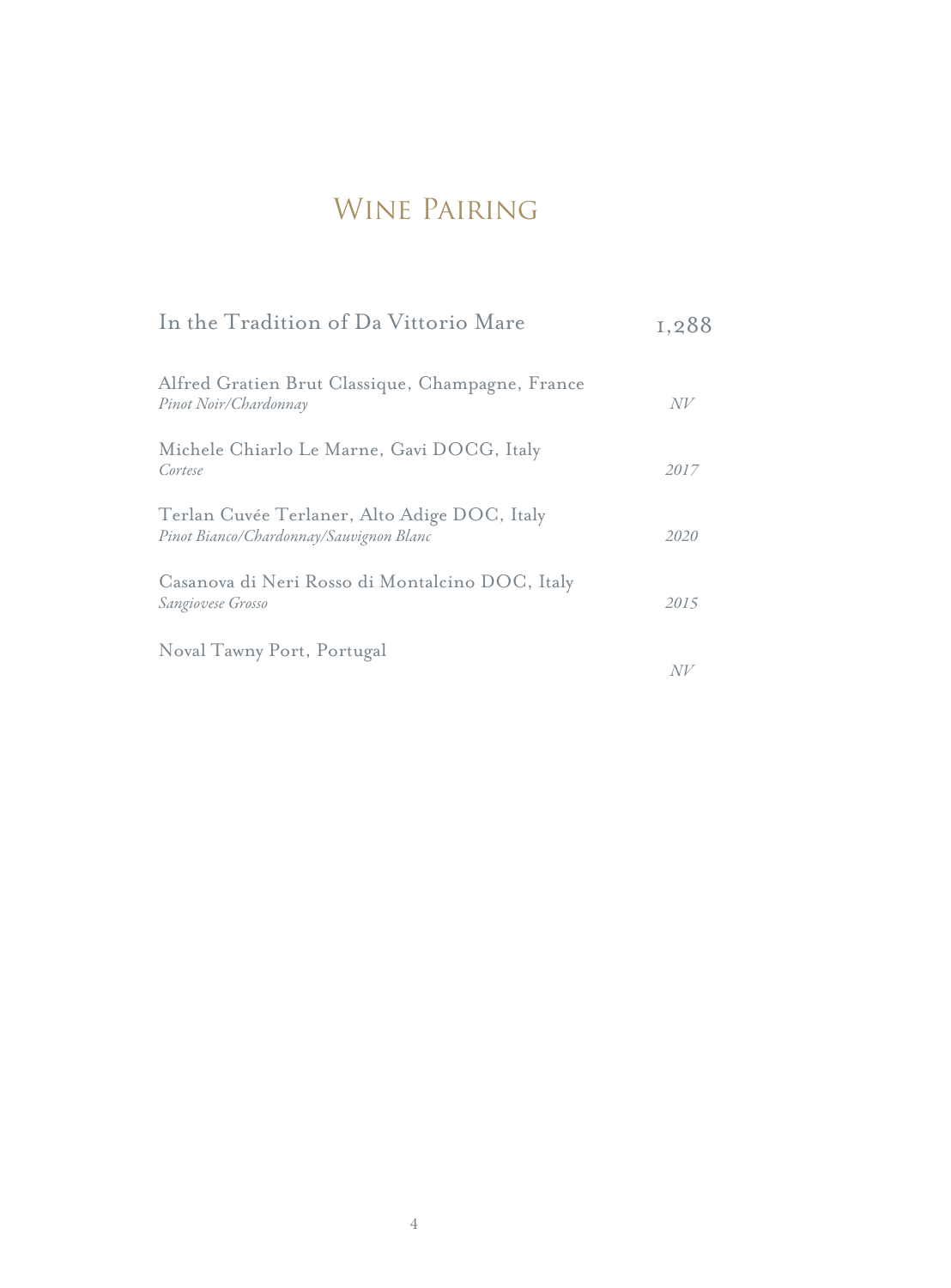# Wines By The Glass

*To provide the best wine service, in order to preserve quality and freshness of wines, we would like to inform you that we use Coravin system*

| <b>Sparkling Wines and Champagnes</b>                                     | Vintage | 125ml |
|---------------------------------------------------------------------------|---------|-------|
| Mionetto Prestige Collection Extra Dry, Prosecco DOCG, Italy<br>Glera     | N V     | 168   |
|                                                                           |         |       |
| Alfred Gratien Brut Classique, Champagne, France<br>Pinot Noir/Chardonnay | N V     | 488   |
| Billecart-Salmon Brut Réserve, Mareuil-sur-Aÿ                             |         |       |
| Pinot Noir/Chardonnay                                                     | $N\!V$  | 788   |
| <b>White Wines</b>                                                        |         |       |
| Planeta La Segreta, Sicilia DOC<br>Grecanico/Chardonnay/Viognier/Fiano    | 2017    | 378   |
| Michele Chiarlo Le Marne, Gavi DOCG, Italy                                |         |       |
| Cortese                                                                   | 2017    | 388   |
| Terlan Cuvée Terlaner, Alto Adige DOC, Italy                              |         |       |
| Pinot Bianco/Chardonnay/Sauvignon Blanc                                   | 2021    | 398   |
| Rosé Wines                                                                |         |       |
| E. Guigal Tavel, France<br>Grenache/Cinsault/Clairette/Syrah              | 2015    | 528   |
|                                                                           |         |       |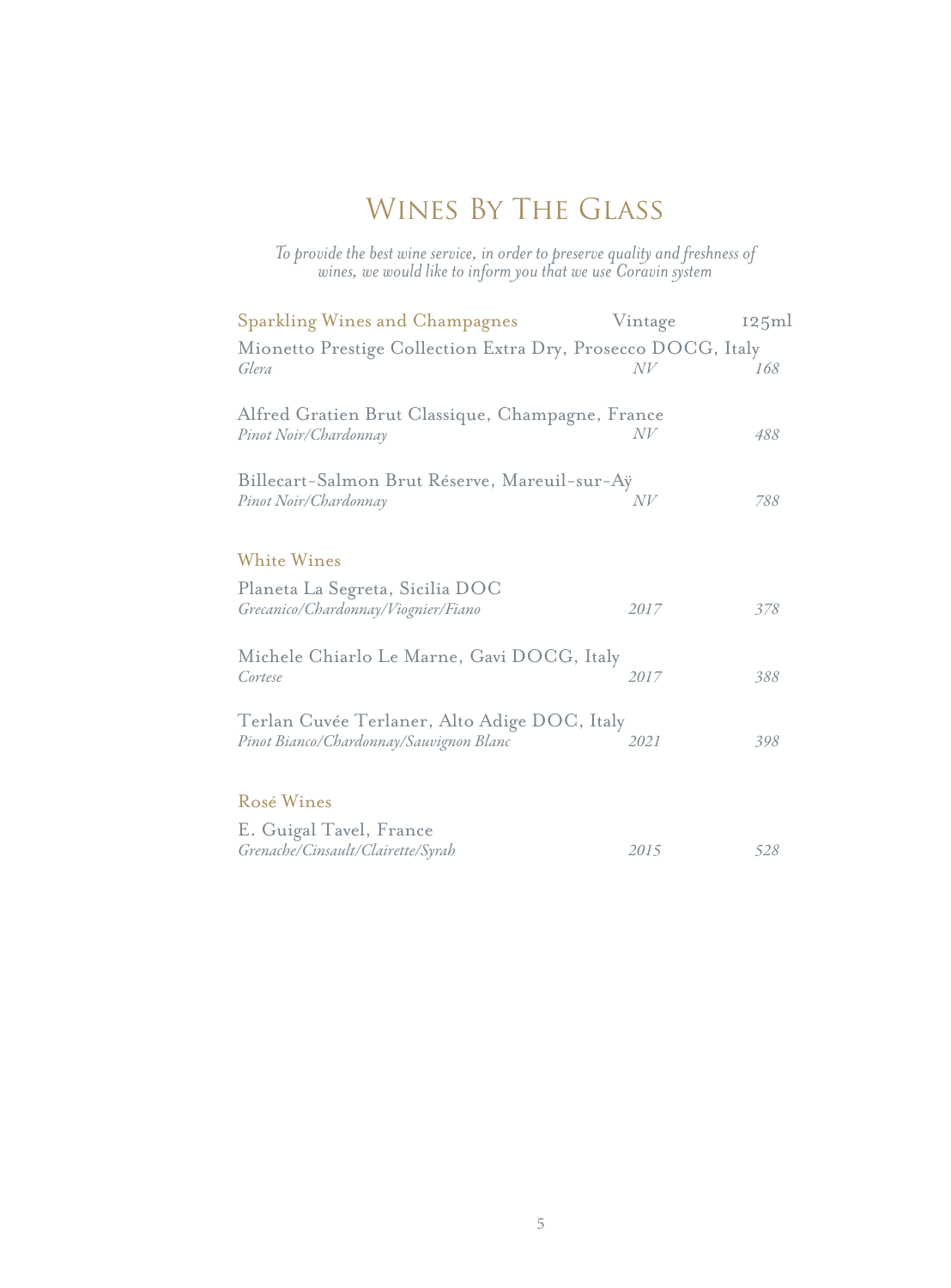| <b>Red Wines</b>                                                                                         | Vintage | 125ml           |
|----------------------------------------------------------------------------------------------------------|---------|-----------------|
| Casanova di Neri Rosso di Montalcino DOC, Italy<br>Sangiovese Grosso                                     | 2015    | 398             |
| Louis Latour, Côte de Nuits Villages<br>Pinot Noir                                                       | 2019    | 628             |
| Tenuta dell'Ornellaia Le Serre Nuove, Bolgheri DOC, Italy<br>Cab Sauvignon/Merlot/Cab Franc/Petit Verdot | 2019    | 708             |
| <b>Sweet &amp; Fortified Wines</b>                                                                       | Vintage | $75 \text{ ml}$ |
| Tio Pepe Sherry Fino, Spain<br>Noval Tawny Port, Portugal                                                | N V     | 218             |
| Haut Charmes, Sauternes AOC, France                                                                      | 2014    | 248             |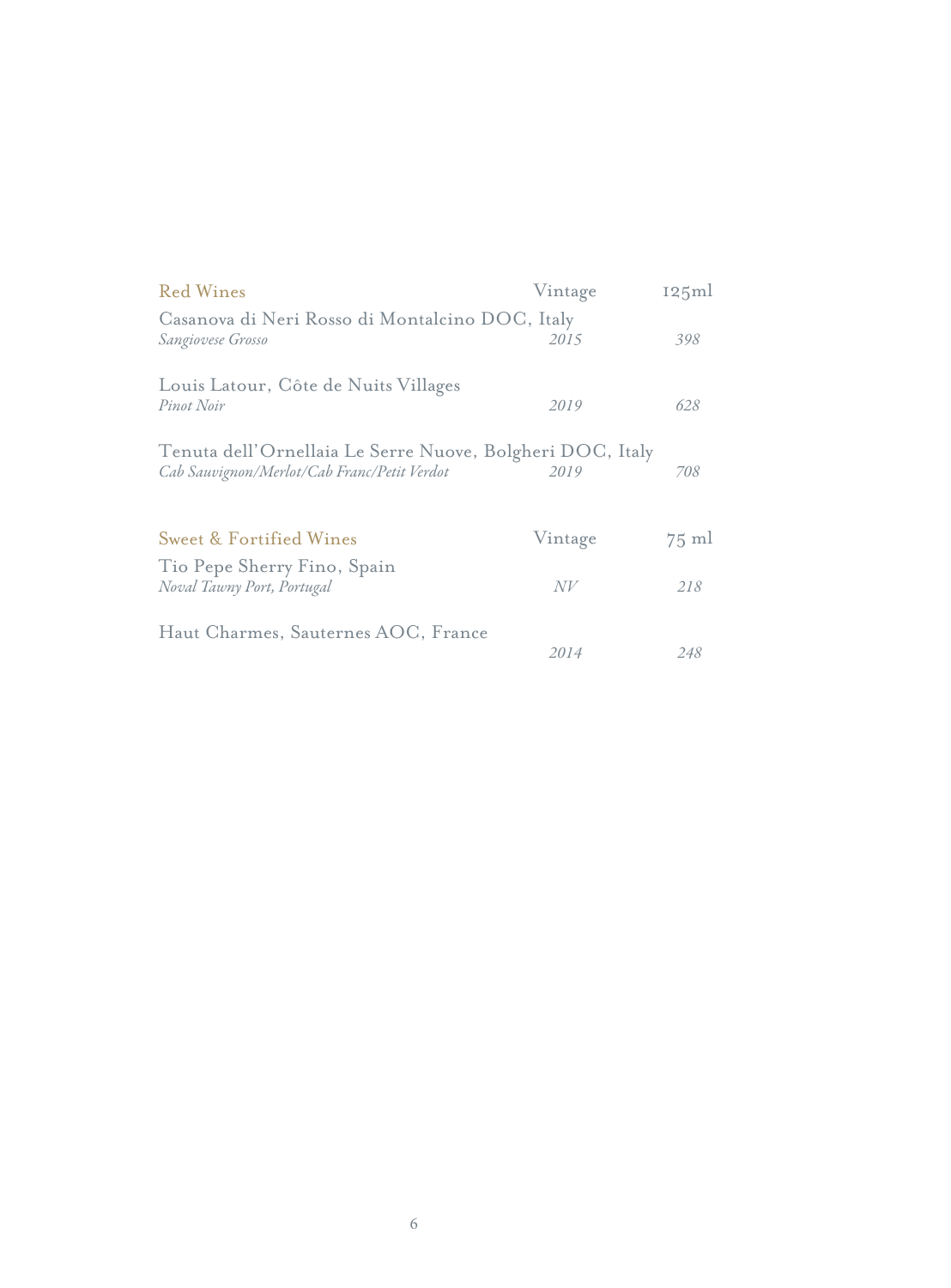# Different Formats

| <b>Small Bottles</b>                                                                               | Vintage |         |
|----------------------------------------------------------------------------------------------------|---------|---------|
| <b>Sparkling Wines</b>                                                                             |         |         |
| Mionetto, Prestige Collection Brut, Prosecco, Italy, 200 ml<br>Pinot Noir/Chardonnay/Pinot Meunier | NV      |         |
| Veuve Clicquot Brut Yellow Label, Champagne, France<br>Pinot Noir/Chardonnay/Pinot Meunier         | N V     |         |
| Taittinger Brut Réserve, Champagne, France<br>Pinot Noir/Chardonnay/Pinot Meunier                  | N V     |         |
| <b>Sweet Wines</b><br>Trimbach, Vendage Tardive, Alsace AOC, France<br>Gewürztraminer              | 2015    |         |
| <b>Magnum Bottles</b>                                                                              |         | 1500 ml |
| Champagne<br>Moët & Chandon Brut Imperial, Epernay<br>Pinot Meunier/Pinot Noir/Chardonnay          | N V     | 5,688   |
| Pol Roger Brut Réserve, Epernay,<br>Chardonnay/Pinot Noir/Pinot Meunier                            | N V     | 8,888   |
| Billecart-Salmon Brut Réserve, Ay<br>Pinot Noir/Chardonnay                                         | N V     | 9,088   |
| Louis Roederer Brut Premier, Reims<br>Pinot Noir/Chardonnay/Pinot Meunier                          | N V     | 10,888  |
| Louis Roederer Cristal, Reims<br>Pinot Noir/Chardonnay                                             | 2009    | 40,888  |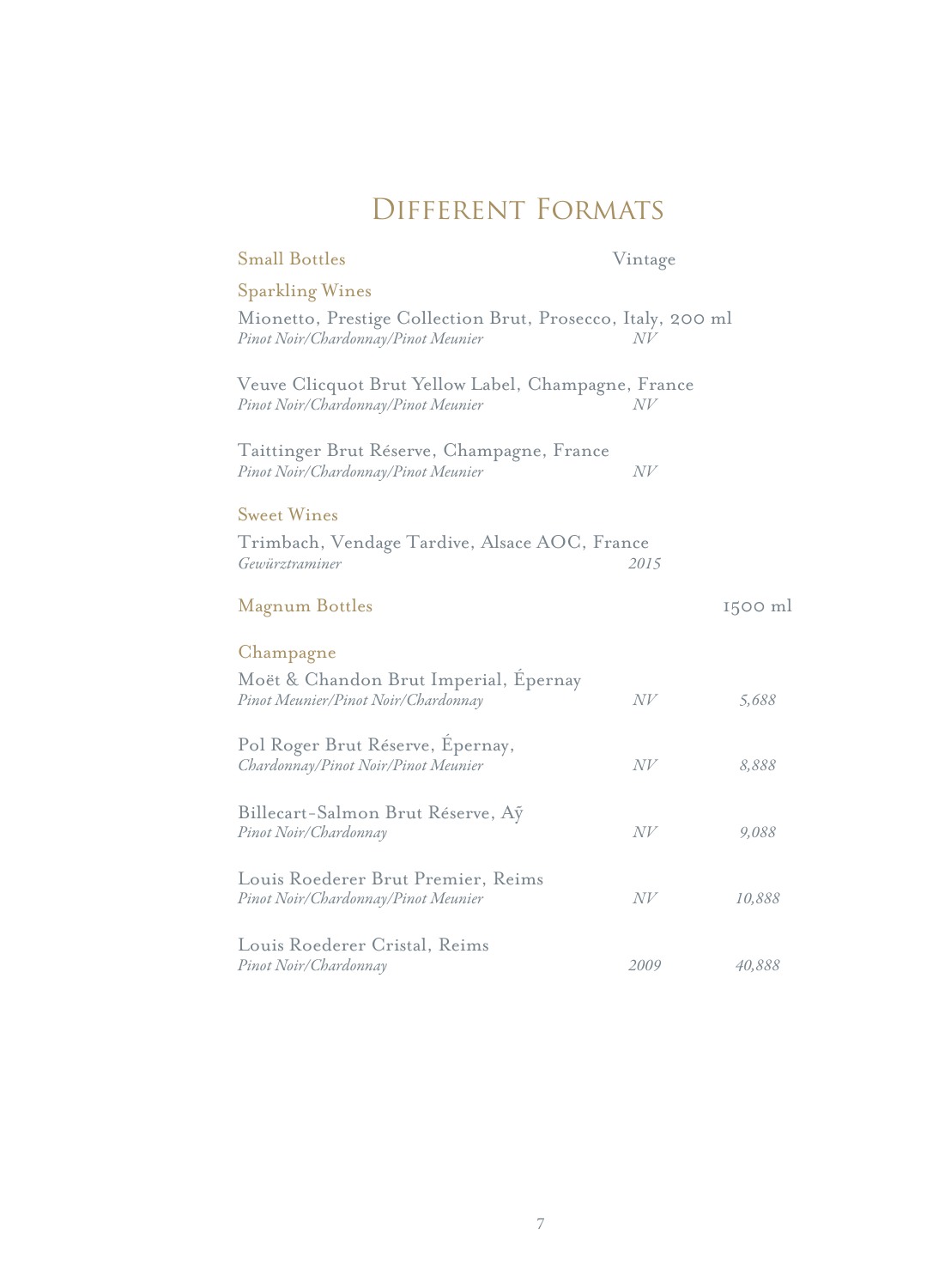#### Rosé Wines

| Domaines Ott Clos Mireille, Côte de Provence, France       |      |        |
|------------------------------------------------------------|------|--------|
| Grenache/Cinsaul/Syrah                                     | 2018 | 6,888  |
| <b>Red Wines</b>                                           |      |        |
| Castello Banfi Cum Laude, Bolgheri DOC, Italy              |      |        |
| Sangiovese/Cabernet Sauvignon/Merlot                       | 2013 | 4,888  |
| Tedeschi Marne 180, Amarone della Valpolicella DOCG, Italy |      |        |
| Corvina Veronese/Corvinone/Rondinella                      | 2016 | 7,088  |
| Frescobaldi Luce della Vite, Toscana IGT, Italy            |      |        |
| Sangiovese/Merlot                                          | 2013 | 21,888 |
| Frescobaldi Luce, Brunello di Montalcino DOCG, Italy       |      |        |
| Sangiovese Grosso                                          | 2010 | 34,888 |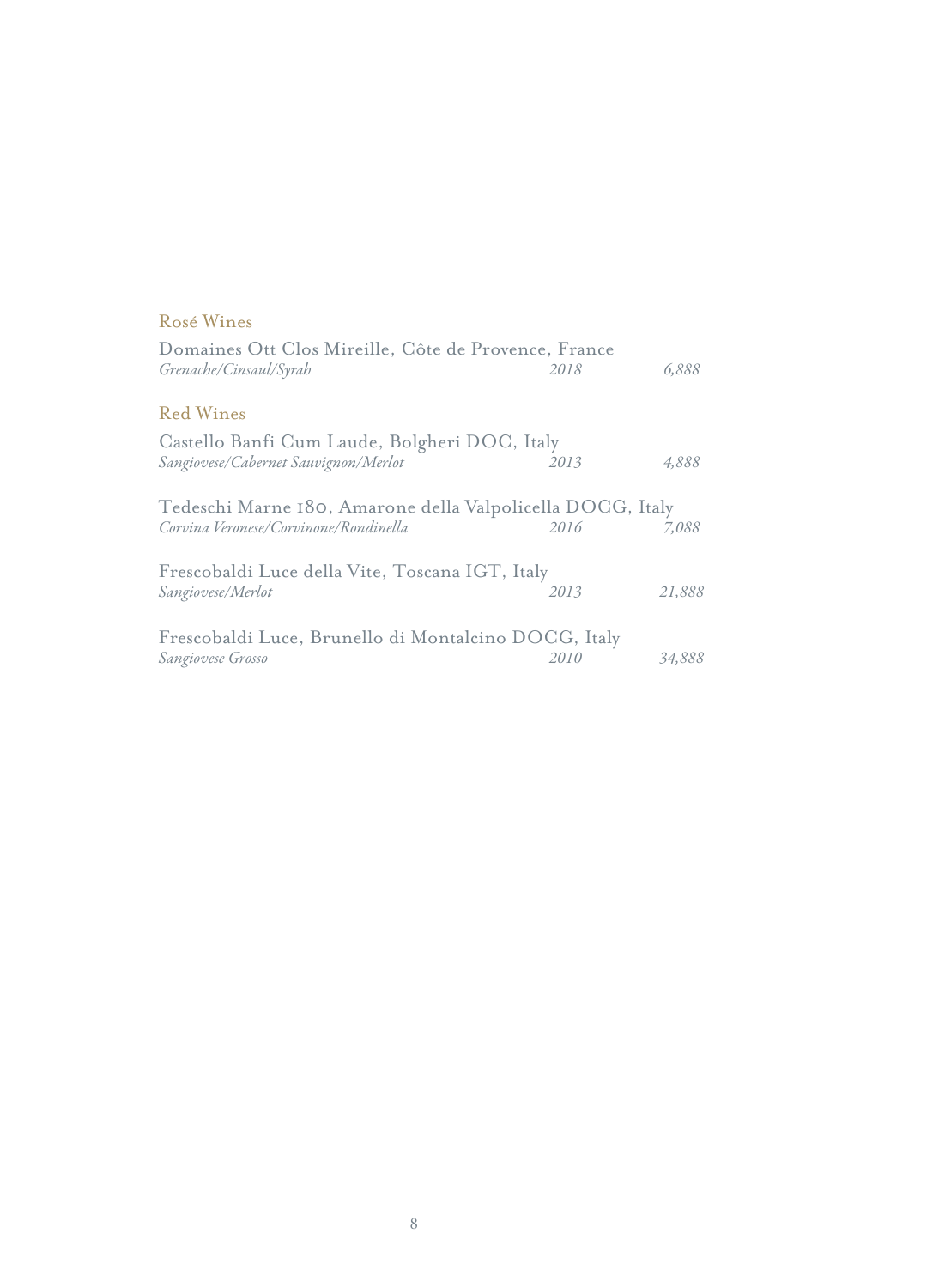# Italian Spakling Wines

| Mionetto, Prestige Collection Brut, Prosecco, Italy, 200 ml<br>Pinot Noir/Chardonnay/Pinot Meunier | N V  | 288   |
|----------------------------------------------------------------------------------------------------|------|-------|
| Mionetto Prestige Collection Brut, Prosecco Treviso DOCG<br>Glera                                  | N V  | 788   |
| Mionetto Prestige Collection Extra Dry, Prosecco Treviso DOCG<br>Glera                             |      | 888   |
| Ca' del Bosco Cuvée Prestige Brut, Franciacorta DOCG<br>Chardonnay/Pinot Bianco/Pinot Nero         | N V  | 3,688 |
| Bellavista Alma Cuvée Brut, Franciacorta DOCG<br>Chardonnay/Pinot Nero                             | 2014 | 4,388 |
| Bellavista Rosé, Franciacorta DOCG<br>Chardonnay/Pinot Nero                                        | 2014 | 5,088 |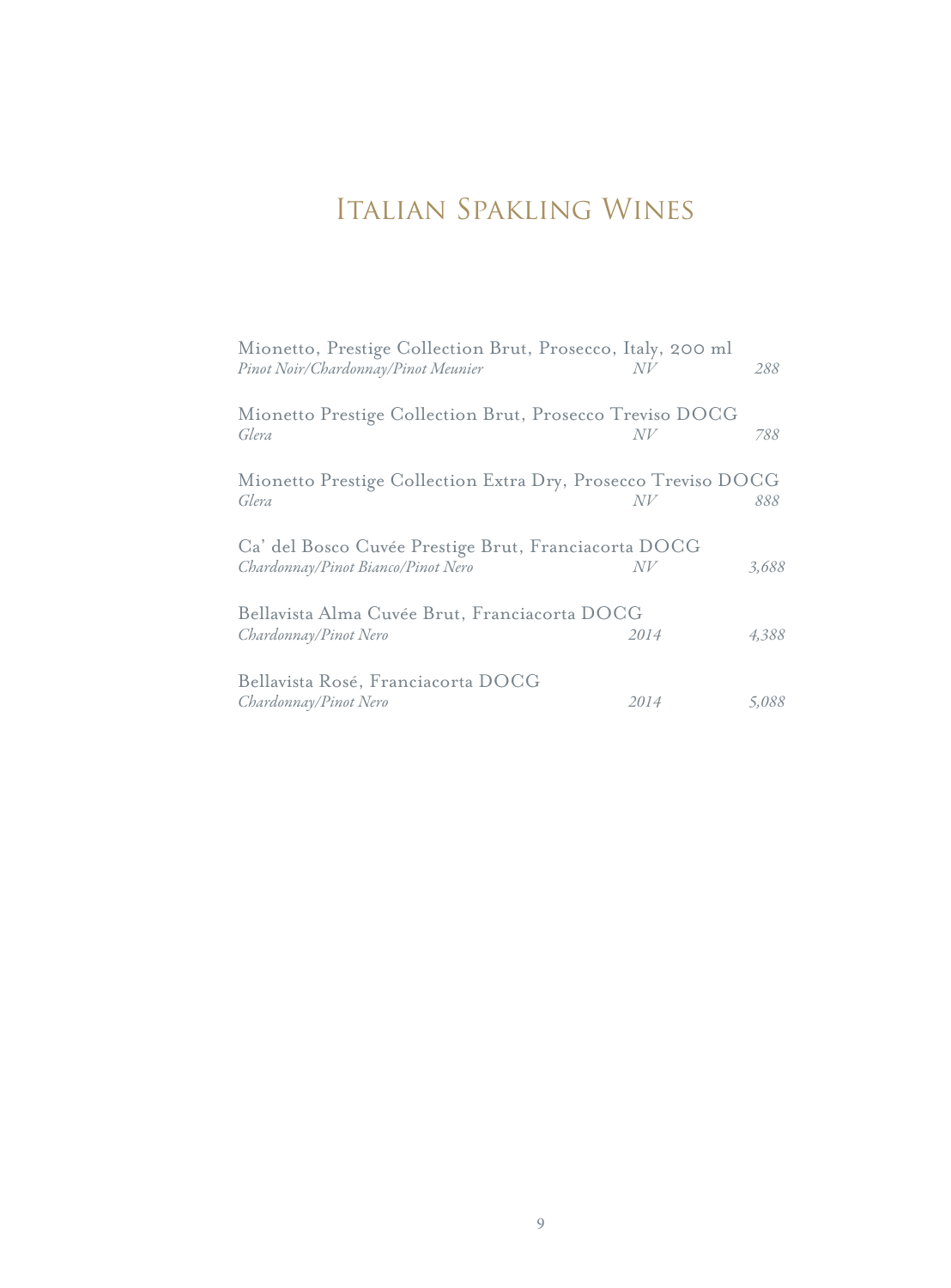## CHAMPAGNE

| Veuve Clicquot Brut Yellow Label, Reims, 375 ml<br>Pinot Noir/Chardonnay/Pinot Meunier | N V    | 1,888 |
|----------------------------------------------------------------------------------------|--------|-------|
| Taittinger Brut Réserve, Reims, 375 ml<br>Pinot Noir/Chardonnay/Pinot Meunier          | N V    | 2,288 |
| Alfred Gratien Brut Classique, Reims<br>Pinot Noir/Chardonnay                          | N V    | 2,288 |
| Alfred Gratien Rosé, Reims<br>Chardonnay / Pinot Noir                                  | N V    | 2,688 |
| Moët & Chandon Brut Imperial, Epernay<br>Pinot Meunier/Pinot Noir/Chardonnay           | N V    | 2,988 |
| Laurent Perrier Brut, Tours-sur-Marne<br>Chardonnay/Pinot Meunier/Pinot Noir           | N V    | 3,188 |
| Veuve Clicquot Brut Yellow Label, Reims<br>Chardonnay/Pinot Meunier/Pinot Noir         | N V    | 3,588 |
| Taittinger Brut Réserve, Reims<br>Pinot Meunier/Pinot Noir/Chardonnay                  | $N\!V$ | 3,888 |
| Billecart-Salmon Brut Réserve, Mareuil-sur-Aÿ<br>Pinot Noir/Chardonnay                 | N V    | 3,988 |
| Alfred Gratien Millésime, Reims<br>Pinot Noir/Chardonnay                               | 2005   | 4,288 |
| Veuve Clicquot Brut Rosé, Reims<br>Chardonnay/Pinot Meunier/Pinot Noir                 | N V    | 4,088 |
| Baron de Rothschild Brut, Reims<br>Chardonnay/Pinot Meunier/Pinot Noir                 | N V    | 4,088 |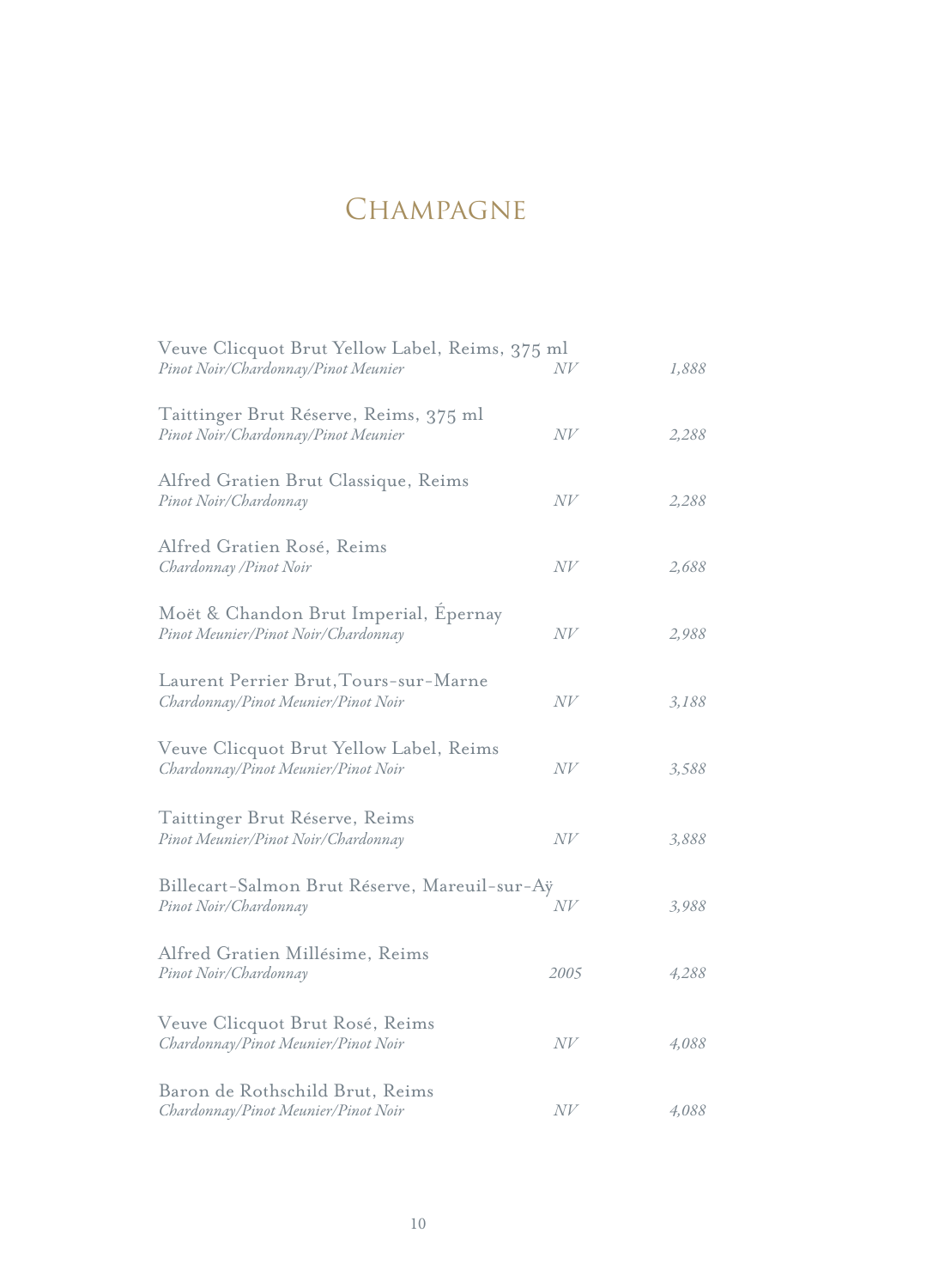| Moët & Chandon Grand Vintage, Epernay<br>Pinot Meunier/Pinot Noir/Chardonnay               | 2013   | 4,288 |
|--------------------------------------------------------------------------------------------|--------|-------|
| Nicolas Feuillatte Réserve Brut Gold Label, Epernay<br>Pinot Noir/Pinot Meunier/Chardonnay | N V    | 4,588 |
| Louis Roederer Brut Premier, Reims<br>Pinot Noir/Chardonnay/Pinot Meunier                  | N V    | 4,588 |
| Bollinger Spécial Cuvée, Aÿ<br>Chardonnay/Pinot Meunier/Pinot Noir                         | N V    | 4,888 |
| Baron de Rothschild Rosé, Reims<br>Chardonnay/Pinot Meunier/Pinot Noir                     | N V    | 5,088 |
| Billecart-Salmon Brut Rosé, Mareuil-sur-Aÿ<br>Pinot Noir/Chardonnay                        | N V    | 5,388 |
| Perrier Jouët Grand Brut, Epernay<br>Chardonnay/Pinot Meunier/Pinot Noir                   | N V    | 5,588 |
| Moët & Chandon Brut Imperial, France, 1500 ml<br>Pinot Meunier/Pinot Noir/Chardonnay       | $N\!V$ | 5,688 |
| Billecart-Salmon Blanc de Blancs, Mareuil-sur-Aÿ,<br>Chardonnay                            | $N\!V$ | 5,888 |
| Taittinger Prélude Grand Crus, Reims<br>Pinot Meunier/Pinot Noir/Chardonnay                | N V    | 6,088 |
| Pol Roger Brut Vintage, Epernay<br>Chardonnay/Pinot Noir                                   | 2013   | 6,688 |
| Louis Roederer Brut Vintage, Reims<br>Pinot Noir/Chardonnay                                | 2013   | 6,088 |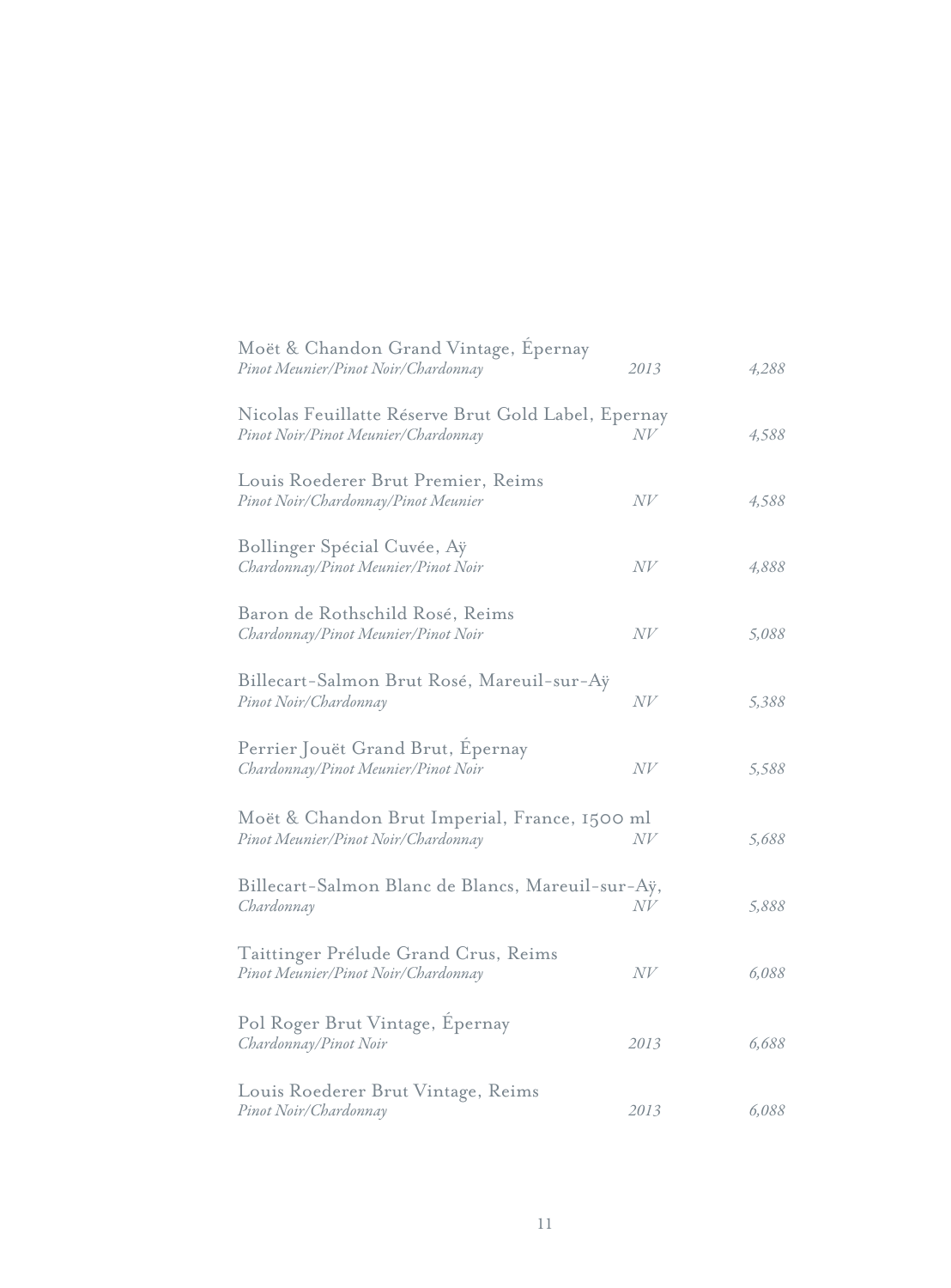| Laurent Perrier Cuvée Rosé Brut, Tours-sur-Marne<br>Chardonnay/Pinot Meunier/Pinot Noir | NV   | 7,088  |
|-----------------------------------------------------------------------------------------|------|--------|
| Pol Roger Brut Réserve, Epernay, 1500 ml<br>Chardonnay/Pinot Noir/Pinot Meunier         | N V  | 8,888  |
| Billecart-Salmon Brut Réserve, Mareuil-sur-Aÿ, 1500 ml<br>Pinot Noir/Chardonnay         | NV   | 9,088  |
| Billecart-Salmon Cuvée Louis Salmon, Mareuil-sur-Aÿ,<br>Chardonnay                      | 2008 | 5,888  |
| Louis Roederer Brut Premier, Reims, 1500 ml<br>Pinot Noir/Chardonnay/Pinot Meunier      | N V  | 10,888 |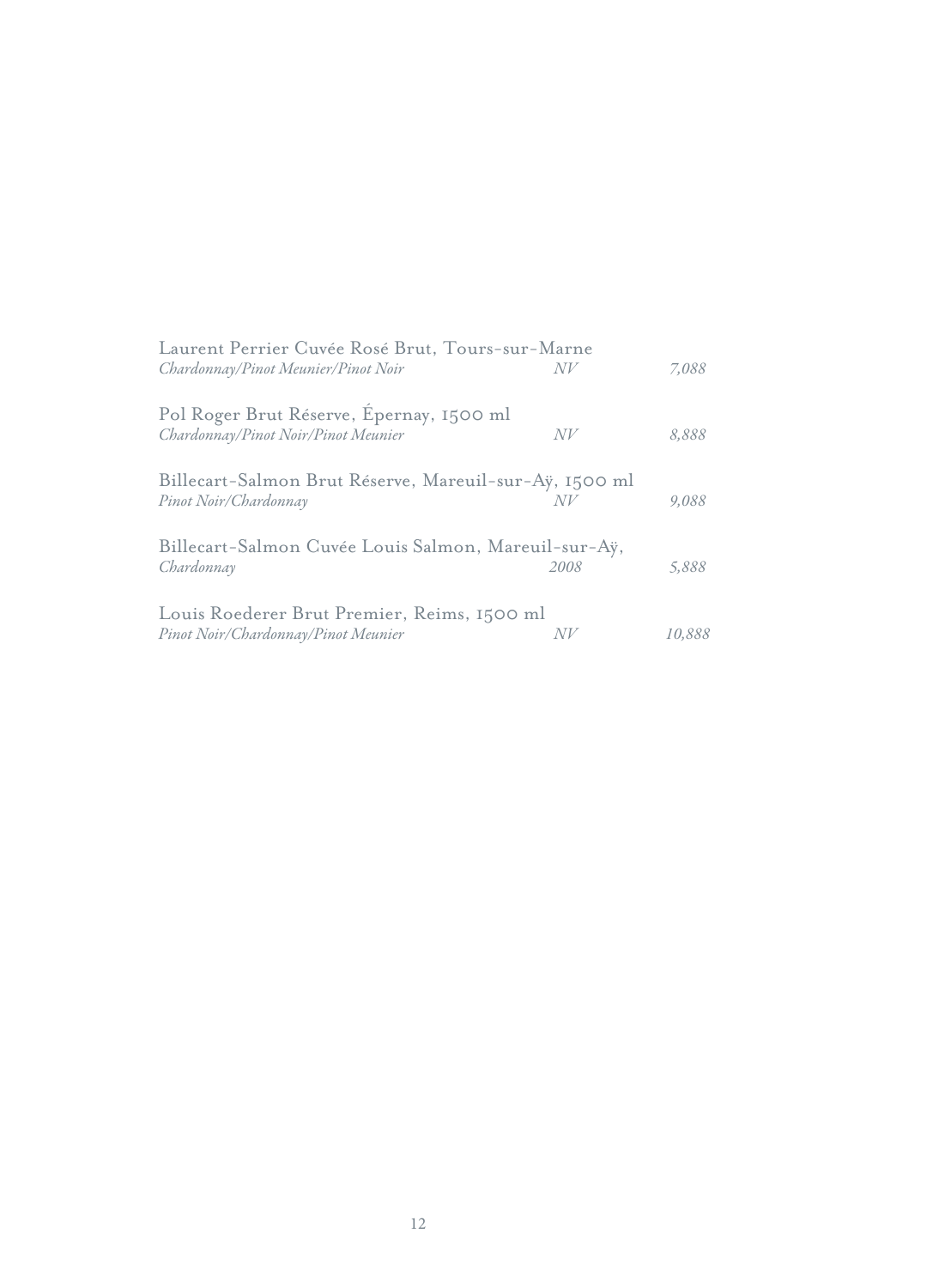# Champagne Cuvées De Prestige

| Philipponat Cuvée 1522, Aÿ<br>Pinot Noir/Chardonnay                                            | 2006 | 5,888  |
|------------------------------------------------------------------------------------------------|------|--------|
| Nicolas Feuillatte Palmes d'Or, Epernay<br>Pinot Noir/Chardonnay                               | 2006 | 9,588  |
| Deutz Amour de Deutz Brut, Aÿ<br>Chardonnay                                                    | 2005 | 10,888 |
| Perrier Jouët Belle Epoque Blanc de Blancs, Epernay<br>Chardonnay                              | 2004 | 10,888 |
| Piper-Heidsieck Cuvée Rare, Reims<br>Chardonnay                                                | 2008 | 10,888 |
| Charles Heidsieck Blanc des Millenaires, Reims<br>Chardonnay                                   | 2006 | 10,888 |
| Deutz Amour de Deutz Brut, Aÿ<br>Chardonnay                                                    | 2010 | 11,888 |
| Perrier Jouët Belle Epoque Blanc de Blancs, Epernay<br>Chardonnay                              | 2012 | 11,888 |
| KRUG Grande Cuvée Brut 167 <sup>ème</sup> Édition, Reims<br>Pinot Noir/Pinot Munier/Chardonnay | N V  | 11,888 |
| KRUG Grande Cuvée Brut 164ème Édition, Reims<br>Pinot Noir/Pinot Munier/Chardonnay             | N V  | 13,888 |
| Taittinger Comtes de Champagne Blanc de Blancs, Reims<br>Chardonnay                            | 2007 | 11,888 |
| Dom Pérignon Brut, Saint Pierre d'Hautvillers<br>Chardonnay/Pinot Noir                         | 2010 | 12,888 |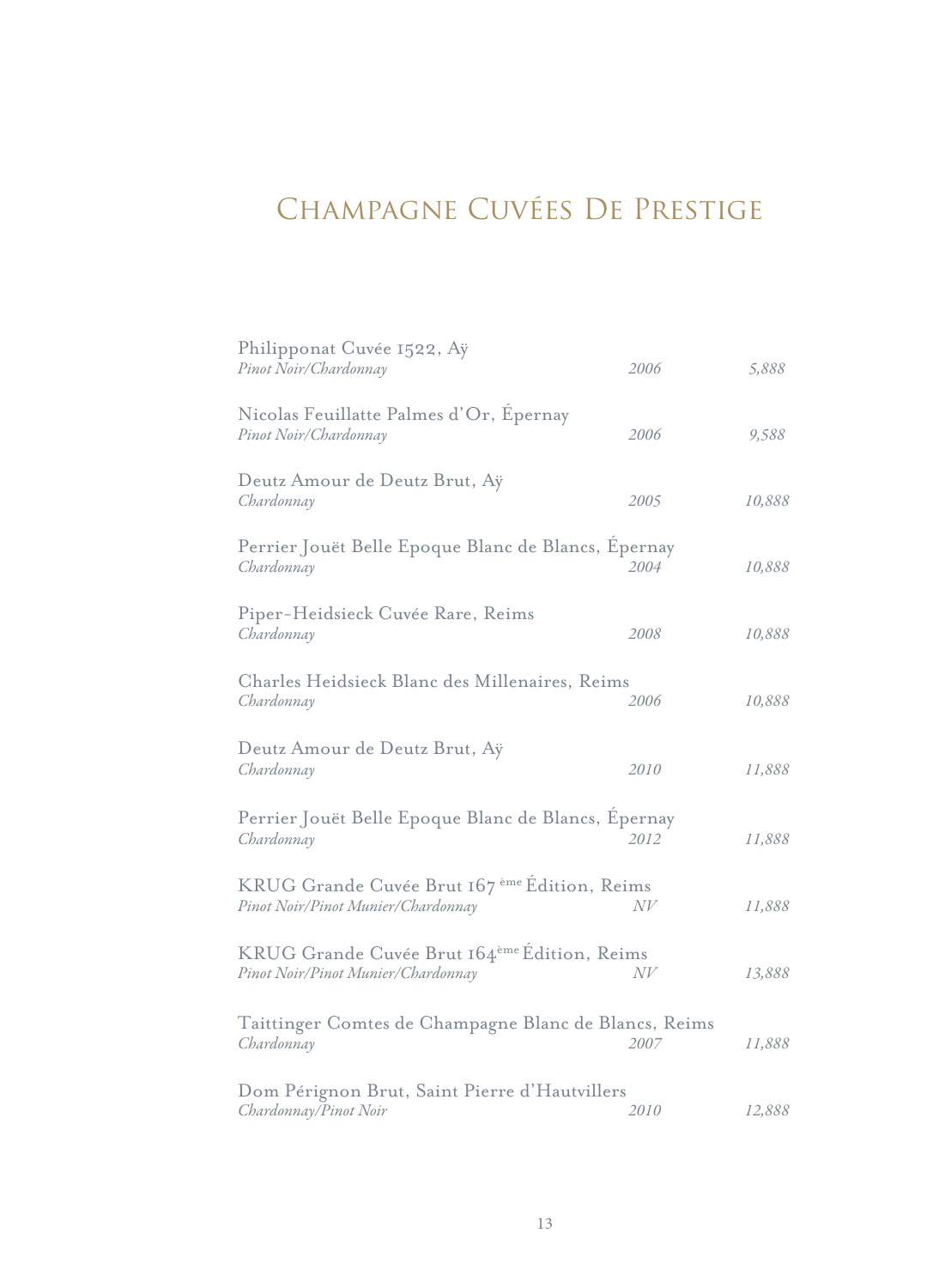| Perrier Jouët Belle Epoque, Epernay<br>Chardonnay/Pinot Meunier/Pinot Noir         | 2008 | 12,888 |
|------------------------------------------------------------------------------------|------|--------|
| Taittinger Comtes de Champagne Blanc de Blancs, Reims<br>Chardonnay                | 2007 | 12,888 |
| KRUG Grande Cuvée Brut 164ème Edition, Reims<br>Pinot Noir/Pinot Munier/Chardonnay | N V  | 13,888 |
| Louis Roederer Cristal Millésime Brut<br>Pinot Noir/Chardonnay                     | 2012 | 15,888 |
| Dom Pérignon Brut, Saint Pierre d'Hautvillers<br>Chardonnay/Pinot Noir             | 2008 | 16,888 |
| Dom Pérignon Rosé, Saint Pierre d'Hautvillers<br>Chardonnay/Pinot Noir             | 2010 | 16,888 |
| Louis Roederer Cristal Millésime Brut<br>Pinot Noir/Chardonnay                     | 2008 | 17,888 |
| Dom Pérignon Rosé, Saint Pierre d'Hautvillers<br>Chardonnay/Pinot Noir             | 2008 | 18,888 |
| Armand de Brignac Ace of Spades Brut, Reims<br>Chardonnay/Pinot Noir               | N V  | 22,888 |
| Armand de Brignac Ace of Spades Rosé, Reims<br>Chardonnay/Pinot Noir               | N V  | 26,888 |
| Louis Roederer Cristal Millésime Brut 1500 ml<br>Pinot Noir/Chardonnay             | 2009 | 40,888 |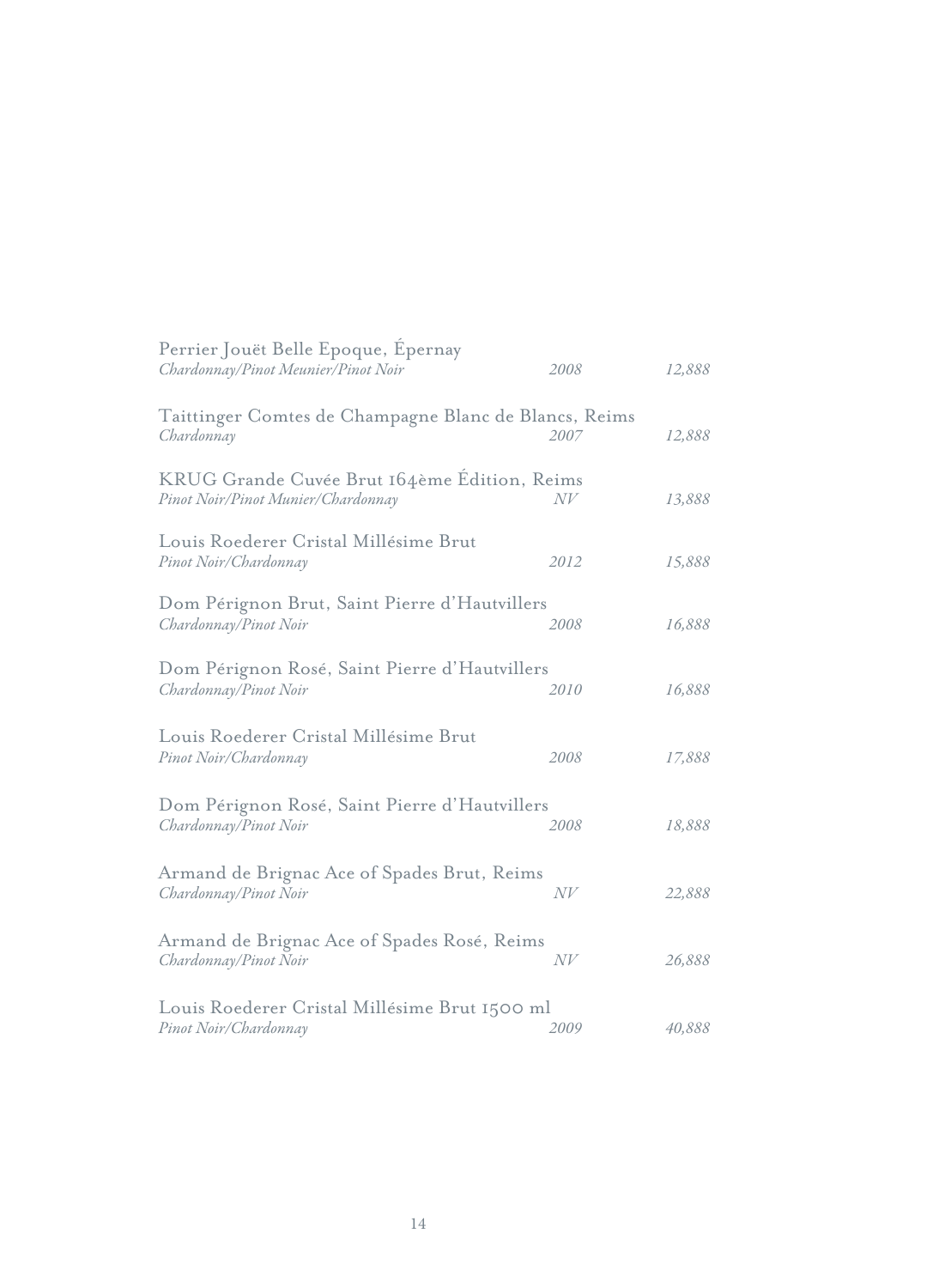### WHITE WINES

#### ITALY

#### *1,588 1,288 2,088 2,288 2,488 1,288 2,288 2,488 1,788 2,688 3,288 3,588 2016 2019 2018 2019 2015 2017 2020 2018 2016 2018 2018 2017* Vigneti Le Monde, Friuli Grave DOC Freixenet, Garda DOC Alois Lageder, Alto Adige DOC Alois Lageder, Alto Adige DOC Castello di Buttrio, Friuli Colli Orientali DOC Castelforte, Soave DOC Terlan Cuvée Terlaner, Alto Adige DOC Alois Lageder, Alto Adige DOC Tommasi, Soave DOC Alois Lageder, Alto Adige IGT Terlan Lunare, Alto Adige DOC Terlan Quarz, Alto Adige DOC *Pinot Bianco Pinot Grigio Chardonnay Gewürztraminer Sauvignon Blanc Garganega Pinot Bianco/Chardonnay/Sauvignon Blanc Gewürztraminer Garganega Sauvignon Blanc Gewürztraminer Sauvignon Blanc* Friuli Venezia Giulia Veneto Trentino Alto Adige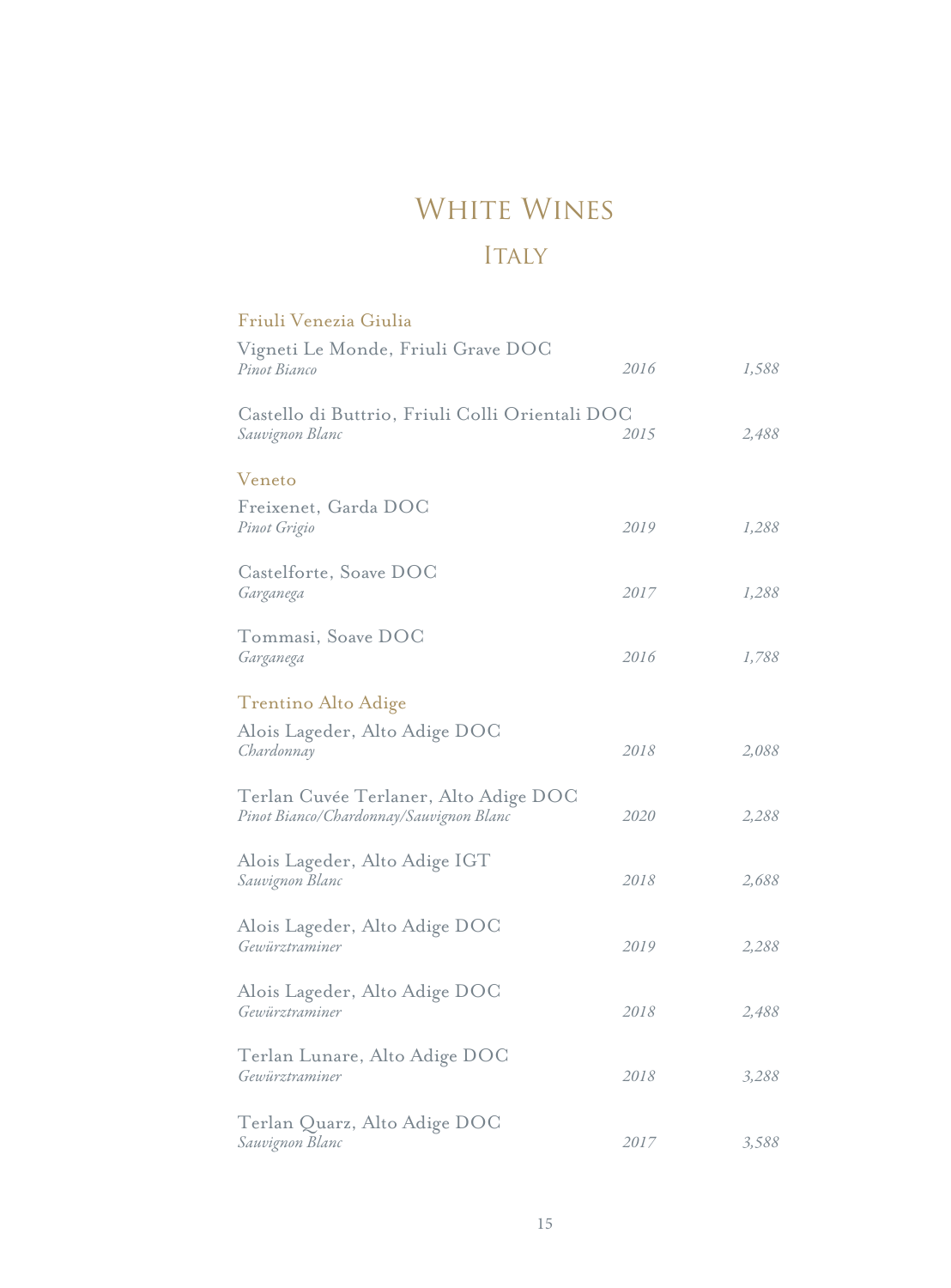| Piedmont                                                                                 |      |        |
|------------------------------------------------------------------------------------------|------|--------|
| Michele Chiarlo Le Marne, Gavi DOCG<br>Cortese                                           | 2017 | 2,088  |
| Villa Sparina, Gavi di Gavi DOCG<br>Chardonnay/Sauvignon Blanc                           | 2017 | 2,288  |
| Gaja Rossj-Bass, Langhe DOC<br>Chardonnay                                                | 2016 | 5,888  |
| Gaja Alteni di Brassica, Langhe DOC<br>Sauvignon blanc                                   | 2017 | 8,888  |
| Gaja Gaia & Rey, Langhe DOC<br>Chardonnay                                                | 2015 | 12,888 |
| Tuscany                                                                                  |      |        |
| Fattoria Mantellassi Sasso Bianco, Maremma Toscana IGT<br>Trebbiano/Vermentino/Sauvignon | 2018 | 1,588  |
| Batzella Mezzodì, Toscana IGT<br>Vermentino/Viognier                                     | 2016 | 2,688  |
| Frescobaldi Castello di Pomino, Benefizio Riserva DOC<br>Chardonnay                      | 2017 | 3,088  |
| Gaja Ca' Marcanda Vistamare, Toscana IGT<br>Vermentino/Viognier                          | 2016 | 4,588  |
| Poggio alle Gazze dell' Ornellaia<br>Sauvignon Blanc/Vermentino/Viognier                 | 2018 | 4,888  |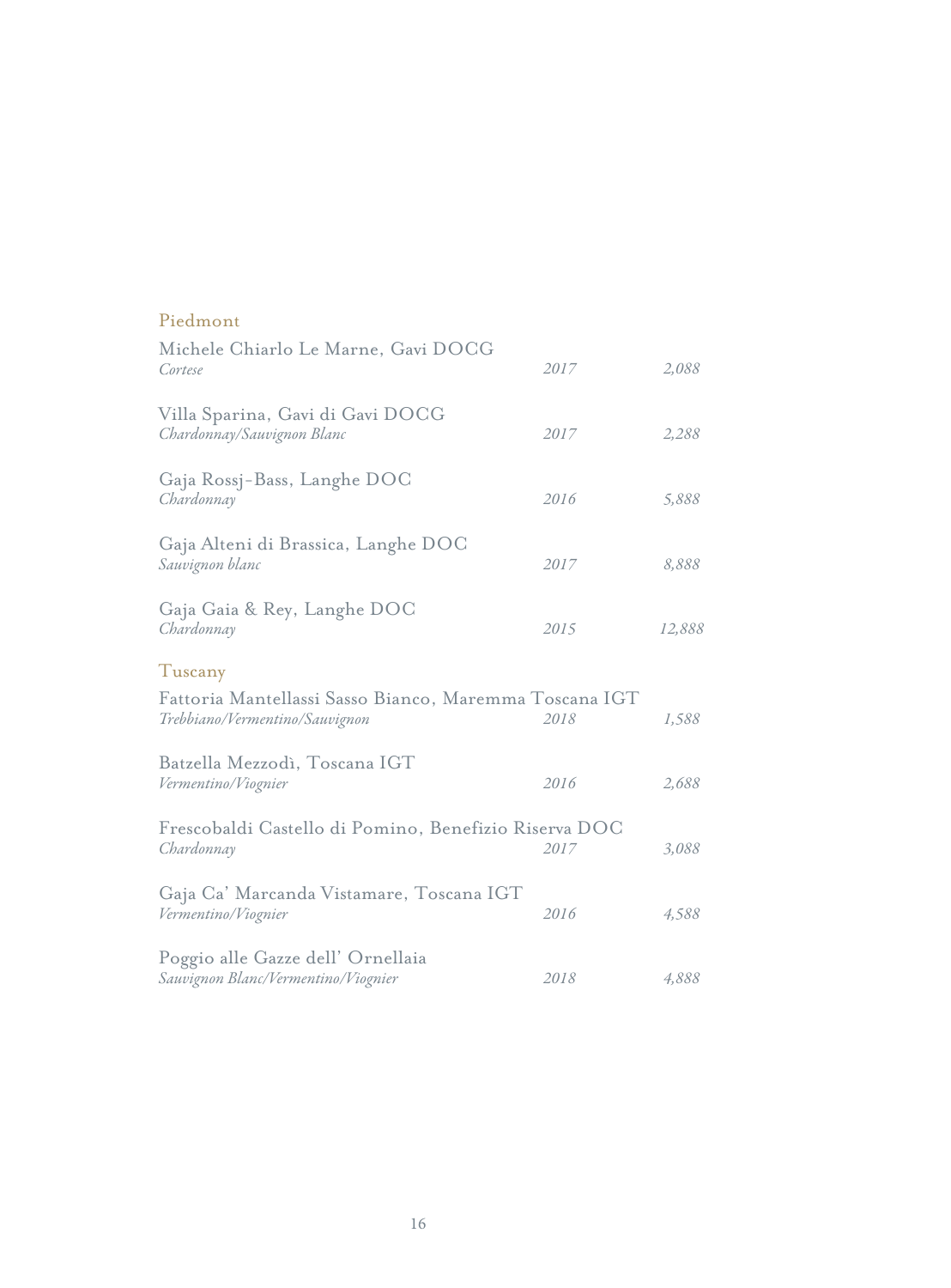| Umbria                                                                       |      |       |
|------------------------------------------------------------------------------|------|-------|
| Santa Cristina Campogrande, Orvieto DOC<br>Procanico/Grechetto               | 2016 | 1,288 |
| Marche                                                                       |      |       |
| Garofoli Podium, Verdicchio Superiore Riserva DOCG<br>Verdicchio             | 2015 | 2,588 |
| Campania                                                                     |      |       |
| Mastroberardino Mastro, Campania IGT<br>Coda di Volpe/Fiano/Greco/Falanghina | 2017 | 1,888 |
| Puglia                                                                       |      |       |
| San Marzano Edda, Salento IGT<br>Chardonnay/Moscatello Selvatico/Fiano       | 2019 | 2,488 |
| Sicily                                                                       |      |       |
| Planeta La Segreta, Sicilia DOC<br>Grecanico/Chardonnay/Viognier/Fiano       | 2017 | 1,788 |
| Gibelè Zibibbo Secco, Terre Siciliane IGT<br>Zibibbo                         | 2015 | 2,288 |
| Planeta Menfi, Sicilia Menfi DOC<br>Chardonnay                               | 2018 | 3,588 |
| Sardegna                                                                     |      |       |
| Argiolas Costamolino, Vermentino di Sardegna DOC<br>Vermentino               | 2018 | 1,988 |
| Sella & Mosca La Cala, Vermentino di Sardegna DOC                            |      |       |
| Vermentino                                                                   | 2018 | 2,088 |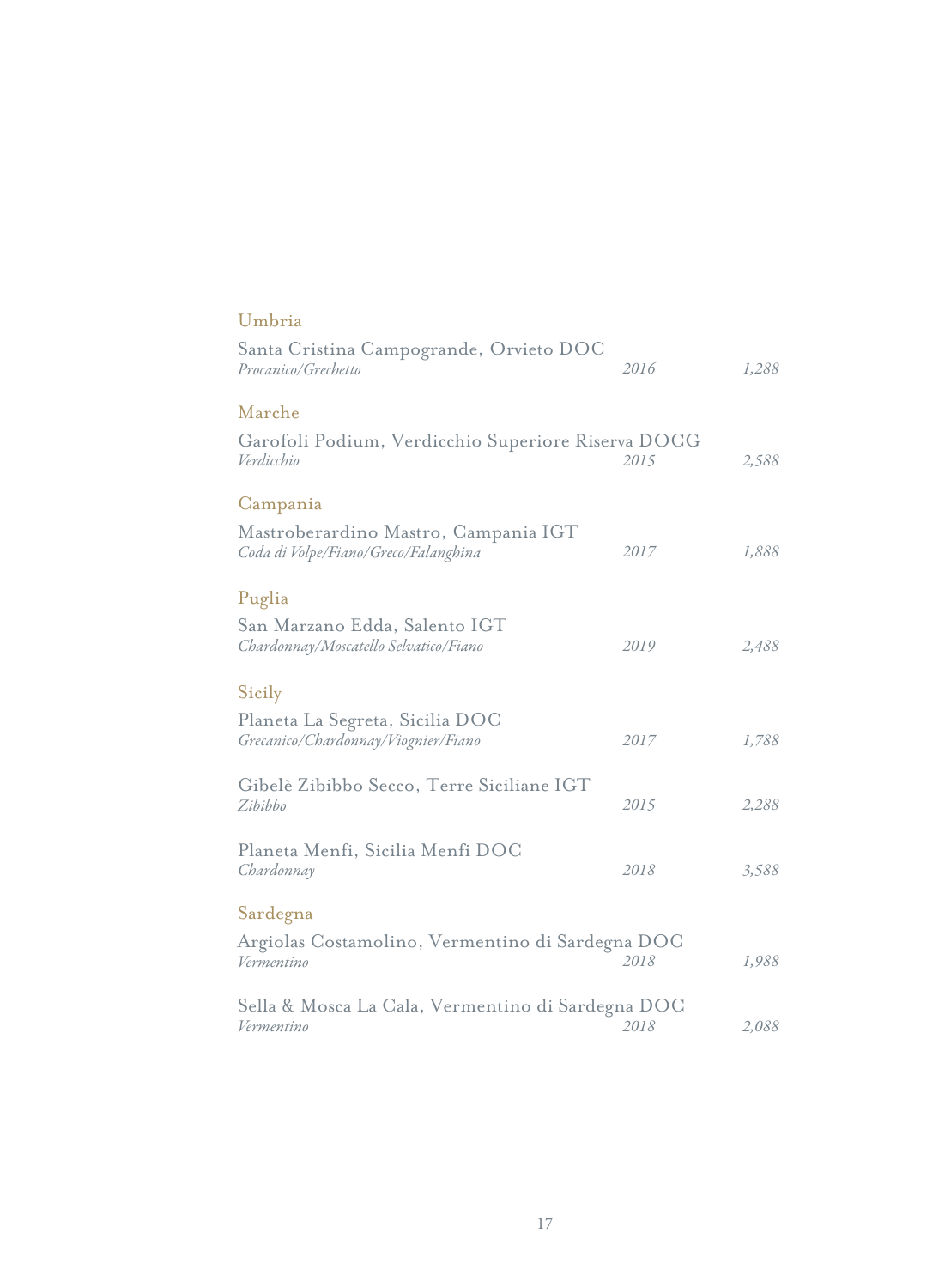### FRANCE

| Loire Valley                                                                          |      |        |
|---------------------------------------------------------------------------------------|------|--------|
| Château de Montgueret, Saumur<br>Chenin Blanc                                         | 2017 | 1,588  |
| Sauvion Le Chemin d'Eolie, Muscadet Sèvre et Maine<br>Melon de Bourgogne              | 2017 | 1,588  |
| Pierre Luneau Papin Les Vergers, Muscadet Sèvre et Maine<br>Melon de Bourgogne        | 2016 | 1,788  |
| Henri Bourgeois En Travertin, Pouilly-Fumé<br>Sauvignon Blanc                         | 2017 | 2,888  |
| Henri Bourgeois Les Baronnes, Sancerre<br>Sauvignon Blanc                             | 2017 | 2,888  |
| Bordeaux                                                                              |      |        |
| Fleur de Ninon, Entre-Deux-Mers<br>Sauvignon Blanc/Sémillon/Muscadelle                | 2018 | 1,688  |
| Château Haut Selve, Graves<br>Sauvignon Blanc/Sémillon/Sauvignon Gris                 | 2017 | 2,488  |
| Château Pontac Monplaisir, Pessac-Léognan<br>Sauvignon Blanc/Sémillon                 | 2011 | 5,388  |
| Château Carbonnieux, Pessac-Léognan<br>Sauvignon Blanc/Sémillon                       | 2019 | 5,588  |
| Château Smith Haut Lafitte, Pessac-Léognan<br>Sauvignon Blanc/Sauvignon Gris/Sémillon | 2018 | 14,888 |
| Château Smith Haut Lafitte, Pessac-Léognan<br>Sauvignon Blanc/Sauvignon Gris/Sémillon | 2015 | 9,388  |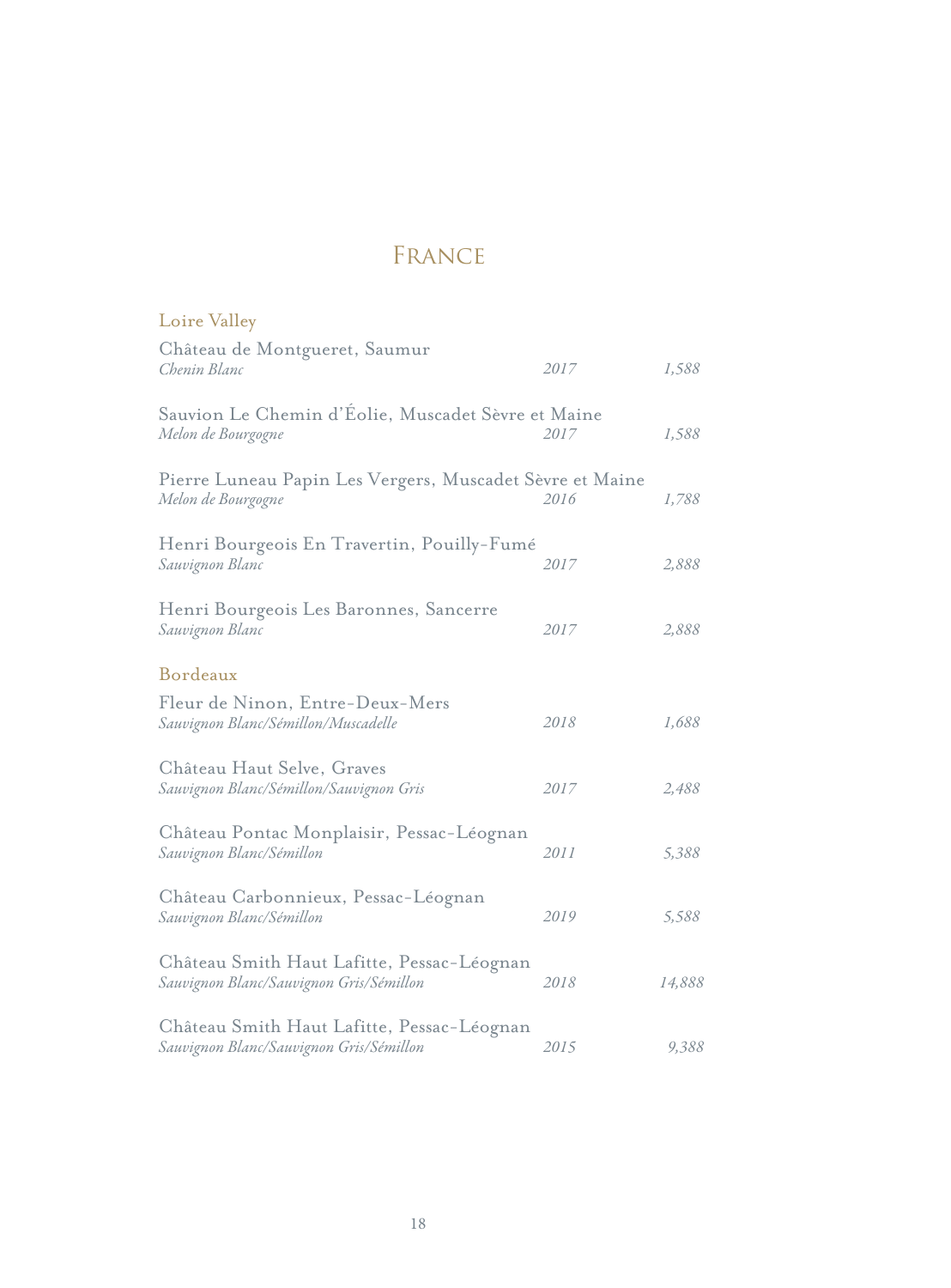| Alsace                                                       |      |       |
|--------------------------------------------------------------|------|-------|
| <b>Gustave Lorentz Reserve</b><br>Pinot Gris                 | 2018 | 2,088 |
| Gustave Lorentz BIO<br>Riesling                              | 2018 | 2,288 |
| Trimbach<br>Riesling                                         | 2016 | 2,688 |
| Gustave Lorentz, Reserve<br>Gewürztraminer                   | 2018 | 2,688 |
| Domaine Weinbach Cuvée Théo<br>Riesling                      | 2019 | 2,888 |
| Trimbach<br>Pinot Gris                                       | 2016 | 3,088 |
| Burgundy                                                     |      |       |
| Village                                                      |      |       |
| Domaine Chanson Bastion de l'Oratoire, Chablis<br>Chardonnay | 2017 | 2,788 |
| Louis-Jadot, Pouilly-Fuisse<br>Chardonnay                    | 2015 | 3,688 |
| Louis-Jadot, Pouligny-Montrachet<br>Chardonnay               | 2016 | 6,888 |
| Premier Cru                                                  |      |       |
| Joseph Drouhin Montmains, Chablis<br>Chardonnay              | 2020 | 3,788 |
| Domaine Belleville Rabourcé, Rully<br>Chardonnay             | 2013 | 4,088 |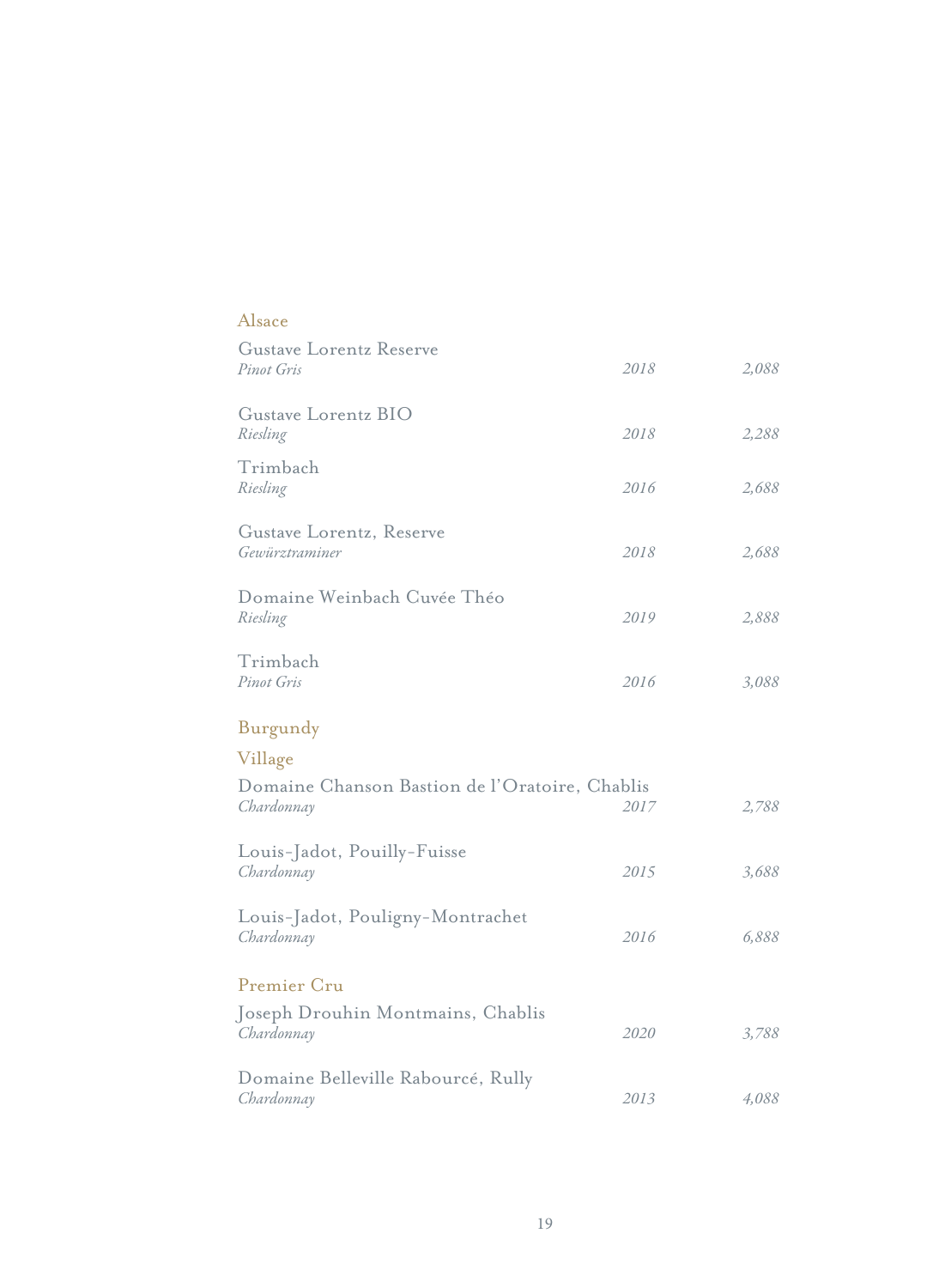| Louis Latour Perrières, Meursault<br>Chardonnay                                                            | 2014 | 5,688  |
|------------------------------------------------------------------------------------------------------------|------|--------|
| Joseph Drouhin Folatieres, Puligny-Montrachet<br>Chardonnay                                                | 2019 | 7,888  |
| Joseph Drouhin Marquis de Languiche Morgeot, Chassagne-Montrachet<br>Chardonnay                            | 2016 | 8,888  |
| <b>Grand Cru</b>                                                                                           |      |        |
| Domaine Faiveley, Corton-Charlemagne<br>Chardonnay                                                         | 2018 | 16,888 |
| Domaine Faiveley, Bienvenues-Bâtard-Montrachet<br>Chardonnay                                               | 2013 | 17,888 |
| Rhône Valley                                                                                               |      |        |
| Paul Jaboulet Aîné Parallèle 45, Côtes du Rhône<br>Grenache Blanc/Marsanne/Viognier/Bourboulenc            | 2017 | 1,988  |
| Marlène & Nicolas Chevalier, Crozes-Hermitage Blanc<br>Marsanne                                            | 2012 | 2,788  |
| Famille Perrin Coudoulet de Beaucastel, Côtes du Rhône<br>Grenache Blanc/Marsanne/Viognier/Bourboulenc     | 2015 | 3,888  |
| Domaine du Vieux Telegraphe La Crau, Châteauneuf-du-Pape<br>Clairette/Grenache Blanc/Roussanne/Bourboulenc | 2018 | 6,688  |
| Languedoc Roussillon                                                                                       |      |        |
| Ferraton Père & Fils La Tournée, Pays D'Oc<br>Vermentino/Terret                                            | 2015 | 1,288  |
| Mas de Daumas Gassac, Saint-Guilhem-le-Desert<br>Viognier/Chardonnay/Petit Manseng/Chenin Blanc            | 2020 | 7,888  |
| South of France                                                                                            |      |        |
| Plaimont Colombelle L'Original, Côtes de Gascogne<br>Colombard                                             | 2019 | 908    |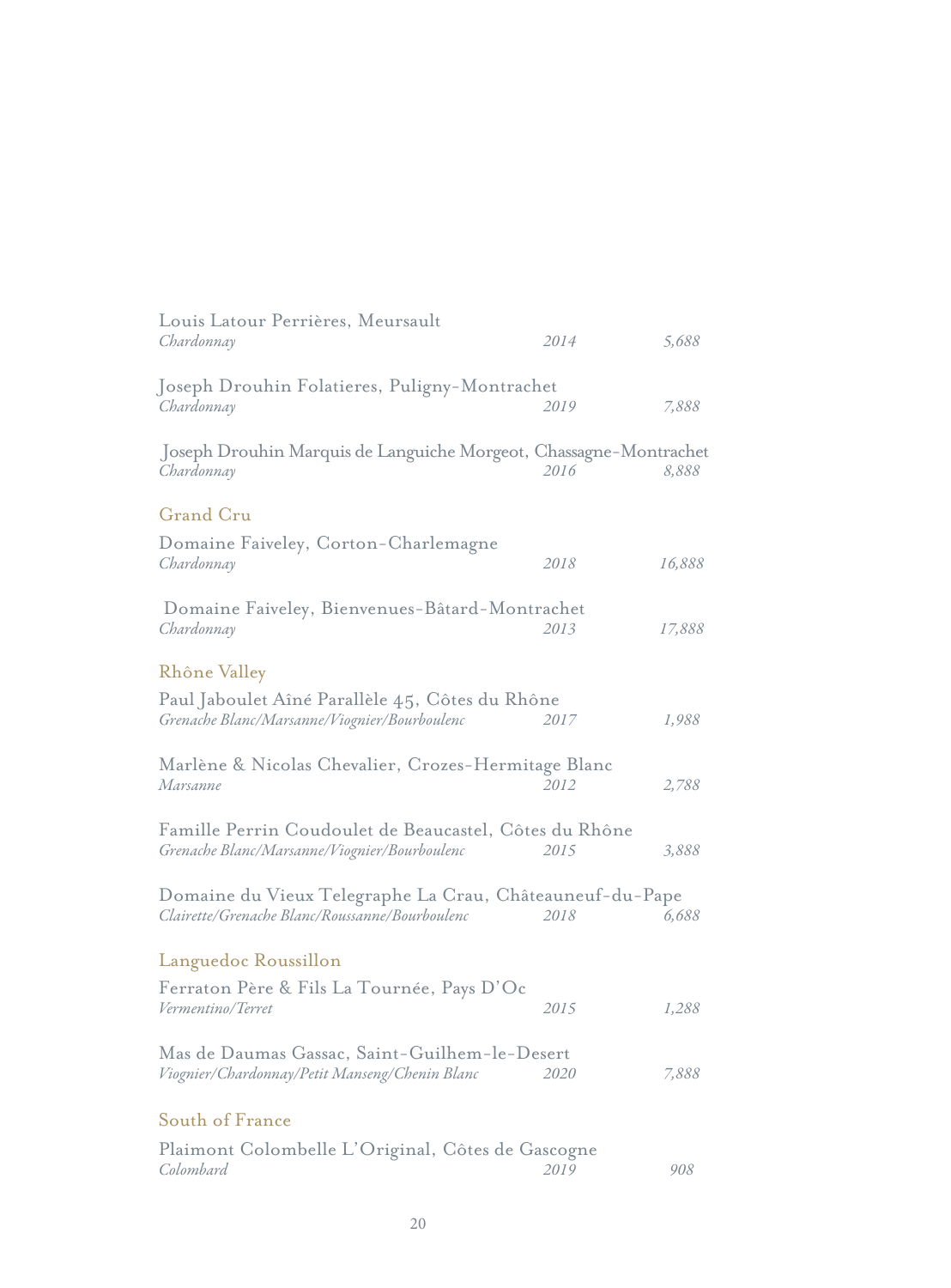### **EUROPEAN**

| QbA Trocken 50°, Rheingau, Germany<br>Riesling                                      | 2019 | 1,088 |
|-------------------------------------------------------------------------------------|------|-------|
| Pinho Real Vinho Verde DOC, Minho, Portugal<br>Arinto de Bucelas/Loureiro/Trajadura | N V  | 1,188 |
| Marqués de Cáceres Crianza, Rioja, Spain<br>Viura                                   | 2018 | 1,188 |
| Fritz Hallenbach Fritz's, Rheinhessen, Germany<br>Riesling                          | 2020 | 1,288 |
| Entreflores, Rueda, Spain<br>Verdejo                                                | 2015 | 1,488 |
| Schloss Johannisberg Rotlack Kabinett, Rheingau, Germany<br>Riesling                | 2016 | 1,588 |
| Almásy 121, Niederösterreich, Austria<br>Grüner Veltliner                           | 2017 | 1,888 |
| Marqués de Cáceres Deusa Nai, Galicia, Spain<br>Albariño                            | 2018 | 1,888 |
| Fred Loimer Lois, Niederösterreich, Austria<br>Grüner Veltliner                     | 2017 | 1,988 |
| Alpha Estate Ecosystem, Macedonia, Greece<br>Assyrtiko                              | 2019 | 2,888 |
| Clemens Busch Marienburg Kabinett, Mosel, Germany<br>Riesling                       | 2019 | 3,088 |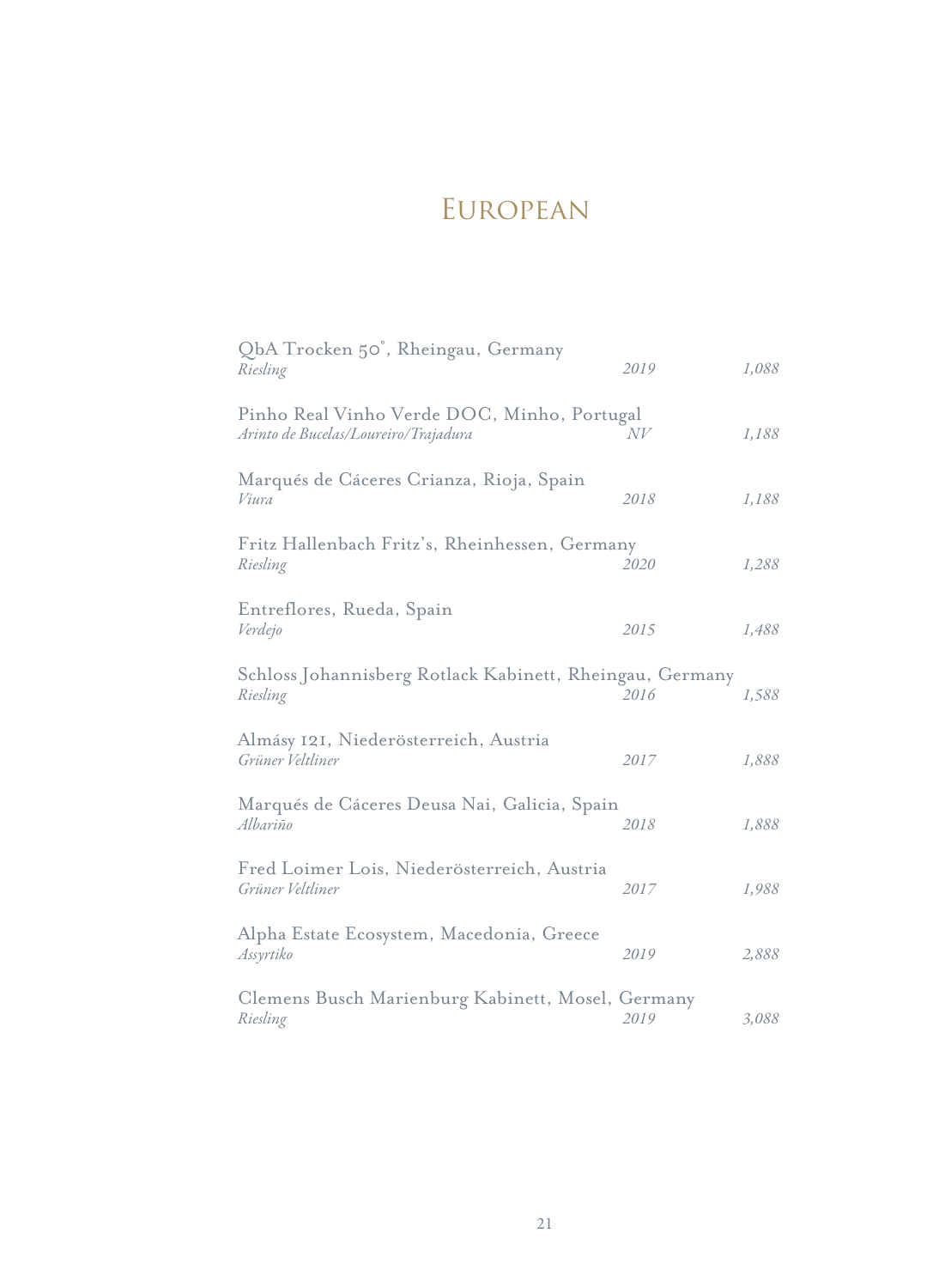# REST OF THE WORLD

#### USA

| Fetzer Shaly Loam, California<br>Gewürztraminer                                         | 2017 | 1,888 |
|-----------------------------------------------------------------------------------------|------|-------|
| Silver Oak Cellar Twomey Estate, California<br>Sauvignon Blanc                          | 2017 | 3,288 |
| DeLoach Vineyards O.F.S., California<br>Chardonnay                                      | 2012 | 3,588 |
| Australia                                                                               |      |       |
| De Bortoli The Accomplice, New South Wales<br>Chardonnay                                | 2018 | 1,188 |
| De Bortoli DB Family Selection, New South Wales<br>Semillion/Chardonnay                 | 2018 | 1,388 |
| D'Aremberg The Stump Jump, Mc Laren Vale<br>Riesling/Sauvignon Blanc/Marsanne/Roussanne | 2017 | 1,588 |
| Yalumba Y Series, South Australia<br>Pinot Grigio                                       | 2019 | 1,588 |
| Taltarni T-Series, Victoria<br>Sauvignon Blanc/Semillon                                 | 2016 | 2,488 |
| Taltarni Three Monks, Fumé Blanc, Victoria<br>Sauvignon Blanc                           | 2017 | 2,588 |
| Penfolds Koonunga Hill Autumn Riesling, Eden Valley<br>Riesling                         | 2017 | 2,688 |
| Leeuwin Estate Art Series, Western Australia<br>Riesling                                | 2018 | 2,788 |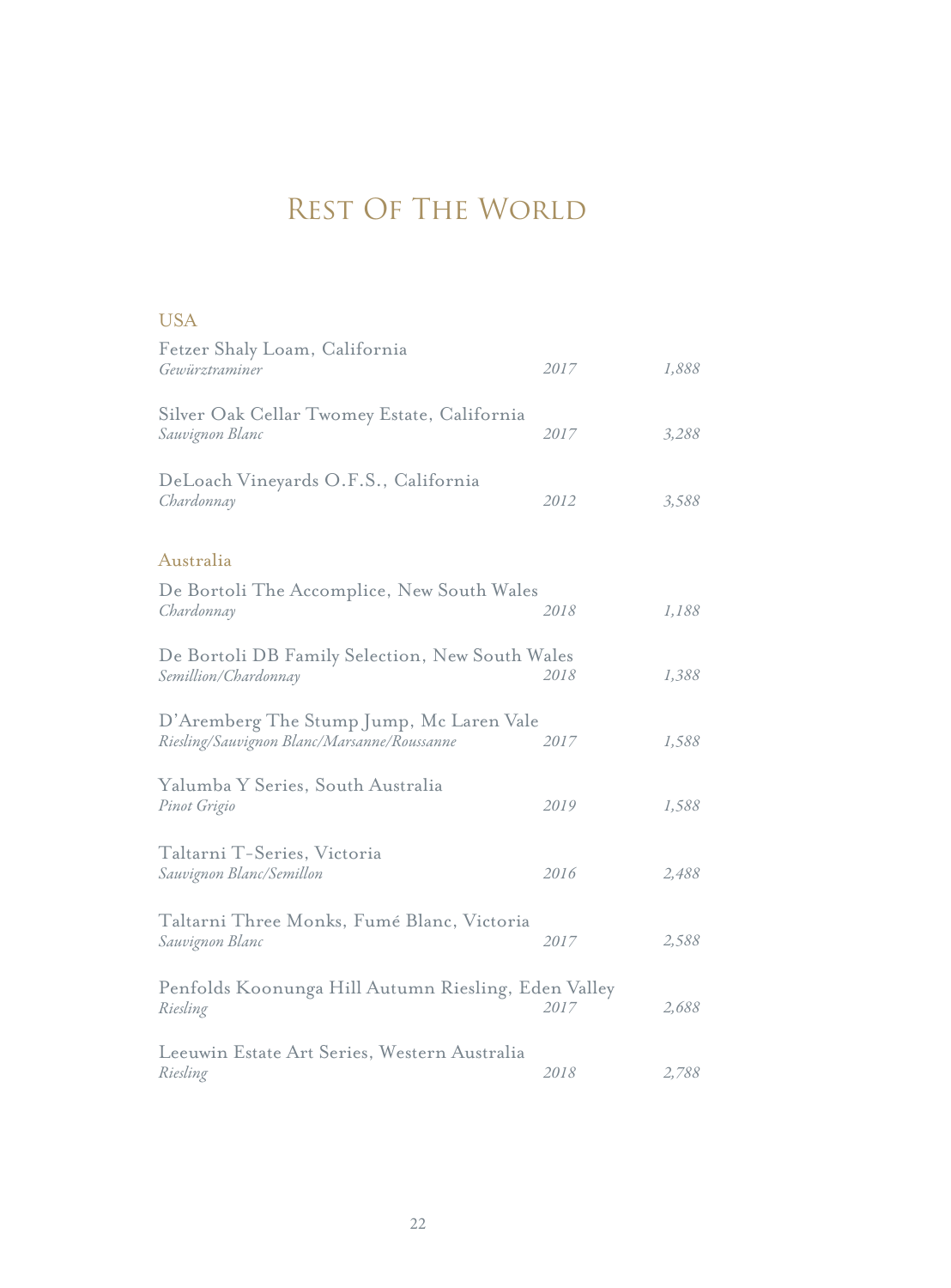| Moss Wood Wilyabrup, Margaret River<br>Semillon                           | 2018 | 3,288 |
|---------------------------------------------------------------------------|------|-------|
| McGuigan The Shortlist, Eden Valley<br>Riesling                           | 2016 | 3,988 |
| Lebanon                                                                   |      |       |
| Château Musar Jeune Blanc, Bekaa valley<br>Viognier/Vermentino/Chardonnay | 2015 | 2,488 |
| New Zealand                                                               |      |       |
| Villa Maria Private Bin, East Coast<br>Sauvignon Blanc                    | 2018 | 1,388 |
| Villa Maria Private Bin, East Coast<br>Chardonnay                         | 2018 | 1,988 |
| Villa Maria Private Bin, Marlborough<br>Riesling                          | 2013 | 1,988 |
| Craggy Range Single Vineyard, Marlborough<br>Sauvignon Blanc              | 2019 | 2,388 |
| Ribbonwood, Marlborough<br>Pinot Gris                                     | 2015 | 2,588 |
| Cloudy Bay, Marlborough<br>Sauvignon Blanc                                | 2019 | 2,988 |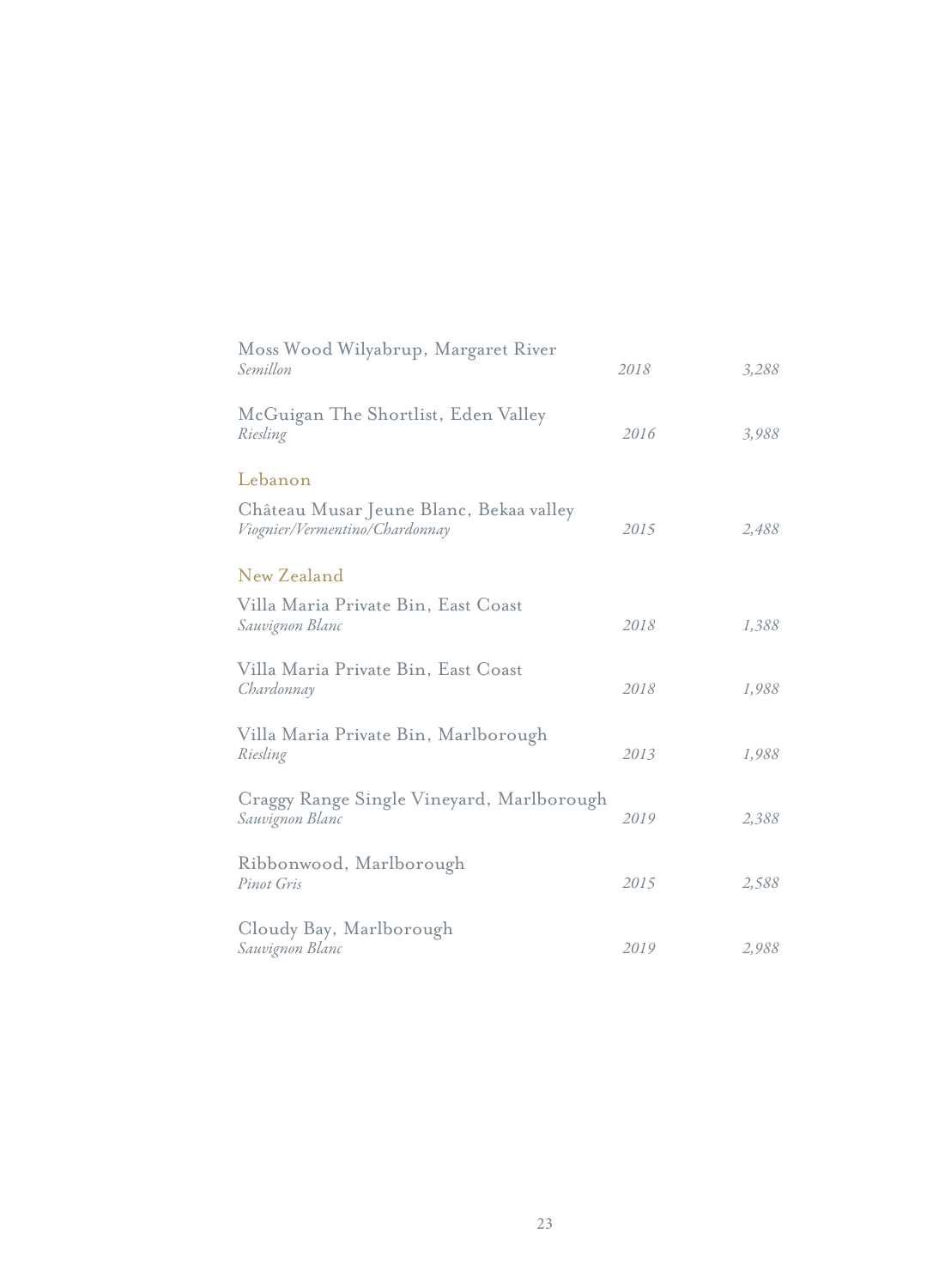#### Chile

| Paso Fino, Central Valley<br>Sauvignon Blanc                                 | 2019 | 988   |
|------------------------------------------------------------------------------|------|-------|
| Viña Maipo, Central Valley<br>Sauvignon Blanc/Chardonnay                     | 2017 | 1,288 |
| Bisquertt La Joya, Gran Reserva, Central Valley<br>Viognier                  | 2018 | 1,788 |
| Viña Casablanca Single Nimbus Vineyard, Casablanca Valley<br>Chardonnay      | 2017 | 2,188 |
| Viña Casablanca Nimbus Single Vineyard, Casablanca Valley<br>Sauvignon Blanc | 2015 | 2,188 |
| Argentina                                                                    |      |       |
| Bodega La Rosa Finca la Escondida, Mendoza<br>Torrontes                      | 2017 | 1,088 |
| Alta Vista Premium, Salta<br>Torrontes                                       | 2019 | 1,688 |
| South Africa                                                                 |      |       |
| Winery of Good Hope, Western Cape<br>Chardonnay                              | 2020 | 1,288 |
| Fairview La Capra, Coastal Region<br>Sauvignon Blanc                         | 2014 | 1,488 |
| Cape of Good Hope, Western Cape<br>Sauvignon Blanc                           | 2018 | 2,188 |
| Klein Constantia & Pascal Jolivet, Constantia<br>Sauvignon Blanc             | 2016 | 2,888 |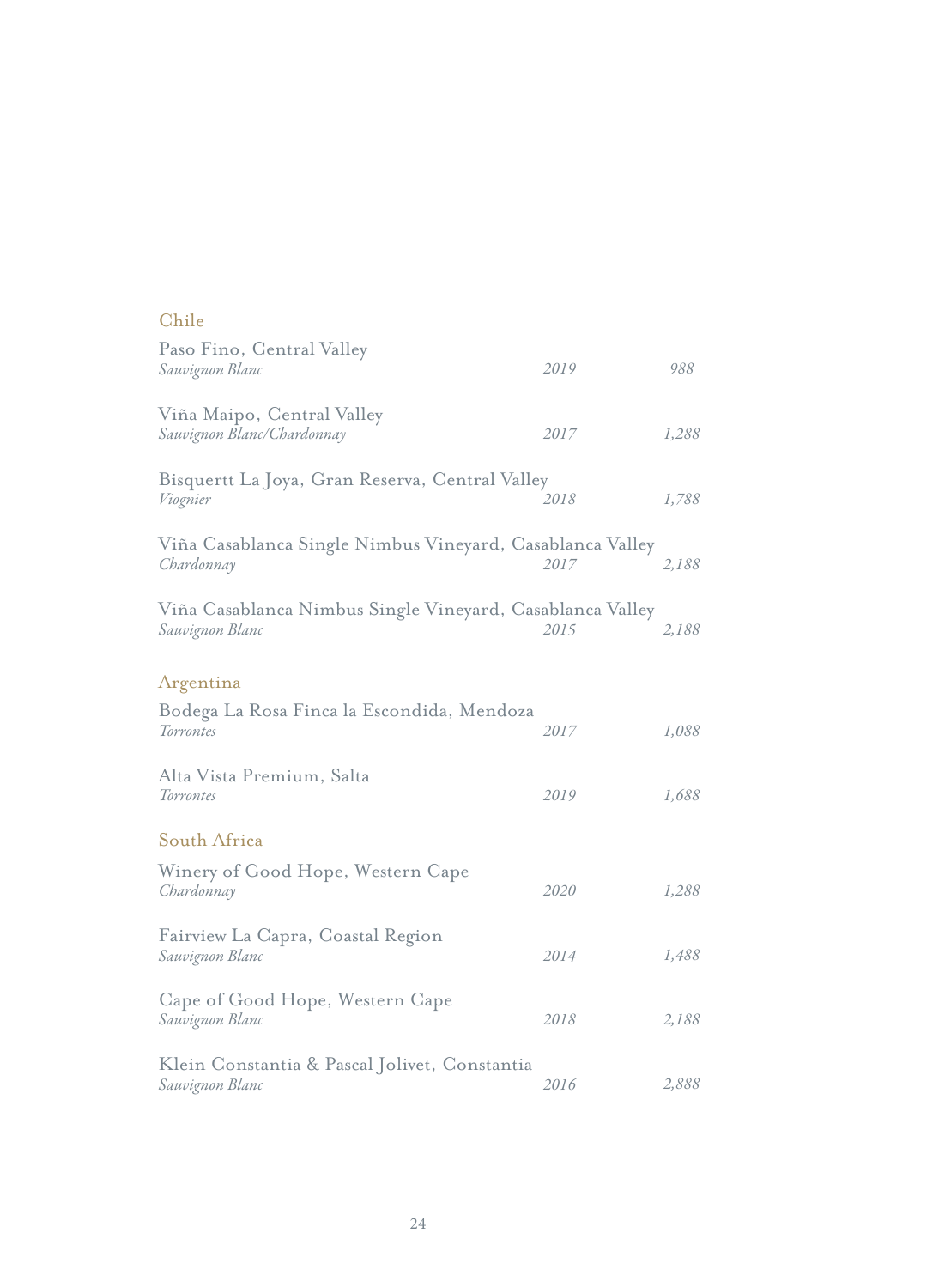# Rosé Wines

| Goats do Rom, South Africa<br>Shiraz/Grenache/Mourvedre/Gamay                | 2018 | 1,288 |
|------------------------------------------------------------------------------|------|-------|
| Maîtres Vignerons de Saint-Tropez Cep d'Or, France<br>Grenache/Cinsaul/Syrah | 2018 | 1,388 |
| Château Le Grand Verdus, France<br>Cabernet Franc/Cabernet Sauvignon/Merlot  | 2018 | 1,388 |
| Ruffino Rosatello, Italy<br>Sangiovese/Canaiolo/Colorino                     | N V  | 1,488 |
| Mouton Cadet Ice Rosé, France<br>Sangiovese/Canaiolo/Colorino                | N V  | 2,388 |
| E. Guigal Tavel, France<br>Grenache/Cinsault/Clairette/Syrah                 | 2015 | 2,588 |
| Château d'Esclans Whispering Angel, France<br>Grenache/Cinsaul/Syrah         | 2018 | 1,988 |
| Domaines Ott Clos Mireille, France<br>Grenache/Cinsaul/Syrah                 | 2020 | 3,388 |
| Domaines Ott Clos Mireille, France, 1500 ml<br>Grenache/Cinsaul/Syrah        | 2018 | 6,888 |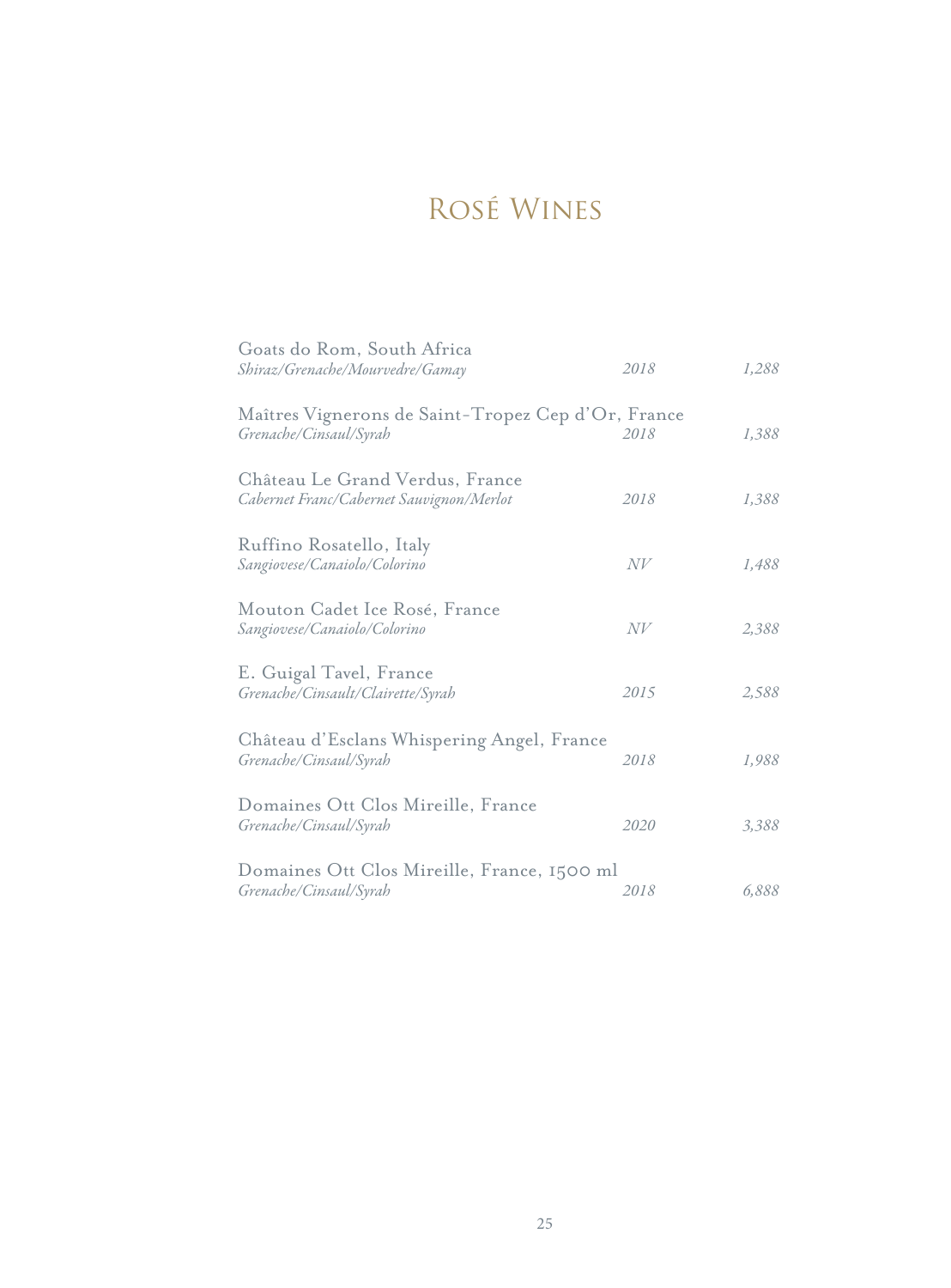### Red Wines

### ITALY

| Friuli Venezia Giulia & Trentino Alto Adige                                                                     |      |       |
|-----------------------------------------------------------------------------------------------------------------|------|-------|
| Endrizzi, Trentino DOC<br>Lagrein                                                                               | 2016 | 2,288 |
| Alois Lageder, Sudtirol Trentino DOC<br>Pinot Noir                                                              | 2017 | 2,788 |
| Veneto                                                                                                          |      |       |
| Castelforte, Veronese IGT<br>Corvina                                                                            | 2015 | 1,388 |
| Riff Alois Lageder, Vigneti delle Dolomiti IGT                                                                  |      |       |
| Merlot, Cabernet                                                                                                | 2011 | 1,688 |
| Villa Girardi, Valpolicella DOC<br>Corvina Veronese/Rondinella/Molinara                                         | 2015 | 1,788 |
| Villabella Terre di Cavagion, Bardolino Classico Superiore DOCG<br>Corvina/Rondinella/Cabernet Sauvignon/Merlot | 2015 | 1,988 |
| Tommasi, Valpolicella DOC<br>Corvina Veronese/Rondinella/Molinara                                               | 2018 | 2,588 |
| De Stefani Kreda, Refosco Veneto IGT<br>Refosco                                                                 | 2015 | 3,688 |
| Amarone della Valpolicella DOCG                                                                                 |      |       |
| Castelforte<br>Corvina Veronese/Corvinone/Rondinella                                                            | 2014 | 2,888 |
| Tedeschi Marne 180<br>Corvina Veronese/Corvinone/Rondinella                                                     | 2017 | 3,688 |
| Tommasi<br>Corvina Veronese/Corvinone/Rondinella                                                                | 2013 | 4,888 |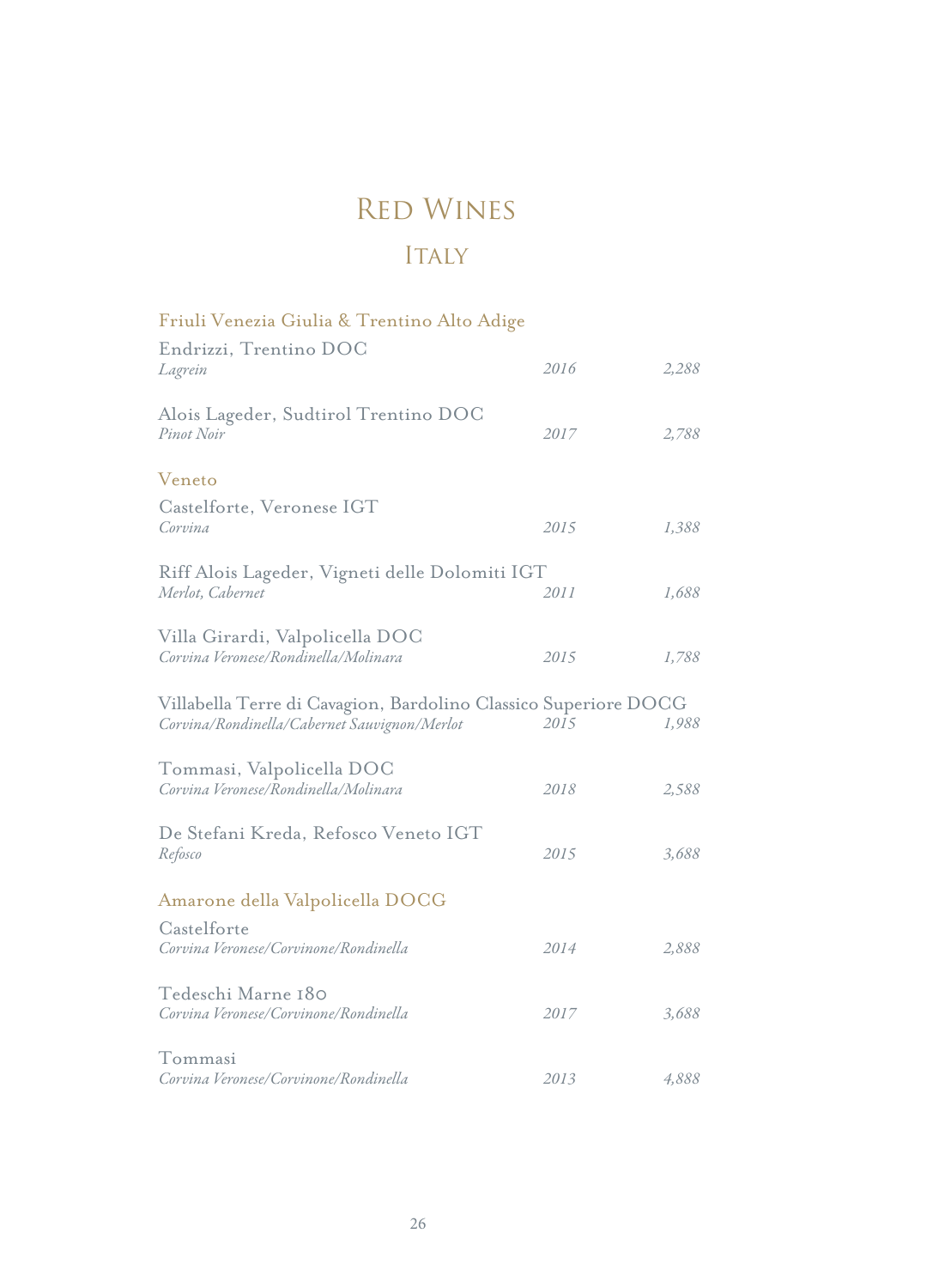| Masi Costasera<br>Corvina Veronese/Rondinella/Molinara                               | 2013 | 5,588  |
|--------------------------------------------------------------------------------------|------|--------|
| Tedeschi Marne 180, 1500 ml<br>Corvina Veronese/Corvinone/Rondinella                 | 2016 | 6,888  |
| Allegrini Classico<br>Corvina/Corvinone/Rondinella/Oseleta                           | 2016 | 7,088  |
| Domini Veneti Mater<br>Corvina Veronese/Corvinone/Rondinella                         | 2011 | 8,888  |
| Bertani Classico<br>Corvina Veronese/Rondinella                                      | 2005 | 11,888 |
| Allegrini Riserva Fieramonte Single Vineyard<br>Corvina/Corvinone/Rondinella/Oseleta | 2012 | 22,888 |
| Bertani Classico<br>Corvina Veronese/Rondinella                                      | 1994 | 26,888 |
| Piedmont                                                                             |      |        |
| Michele Chiarlo Le Orme, Barbera d'Asti DOCG<br>Barbera                              | 2016 | 2,088  |
| Cascina Chicco, Langhe DOC<br>Nebbiolo                                               | 2016 | 2,088  |
| Vietti Tre Vigne, Barbera d'Alba DOC<br>Barbera                                      | 2016 | 2,788  |
| Pio Cesare, Barbera d'Alba DOC<br>Barbera                                            | 2016 | 2,888  |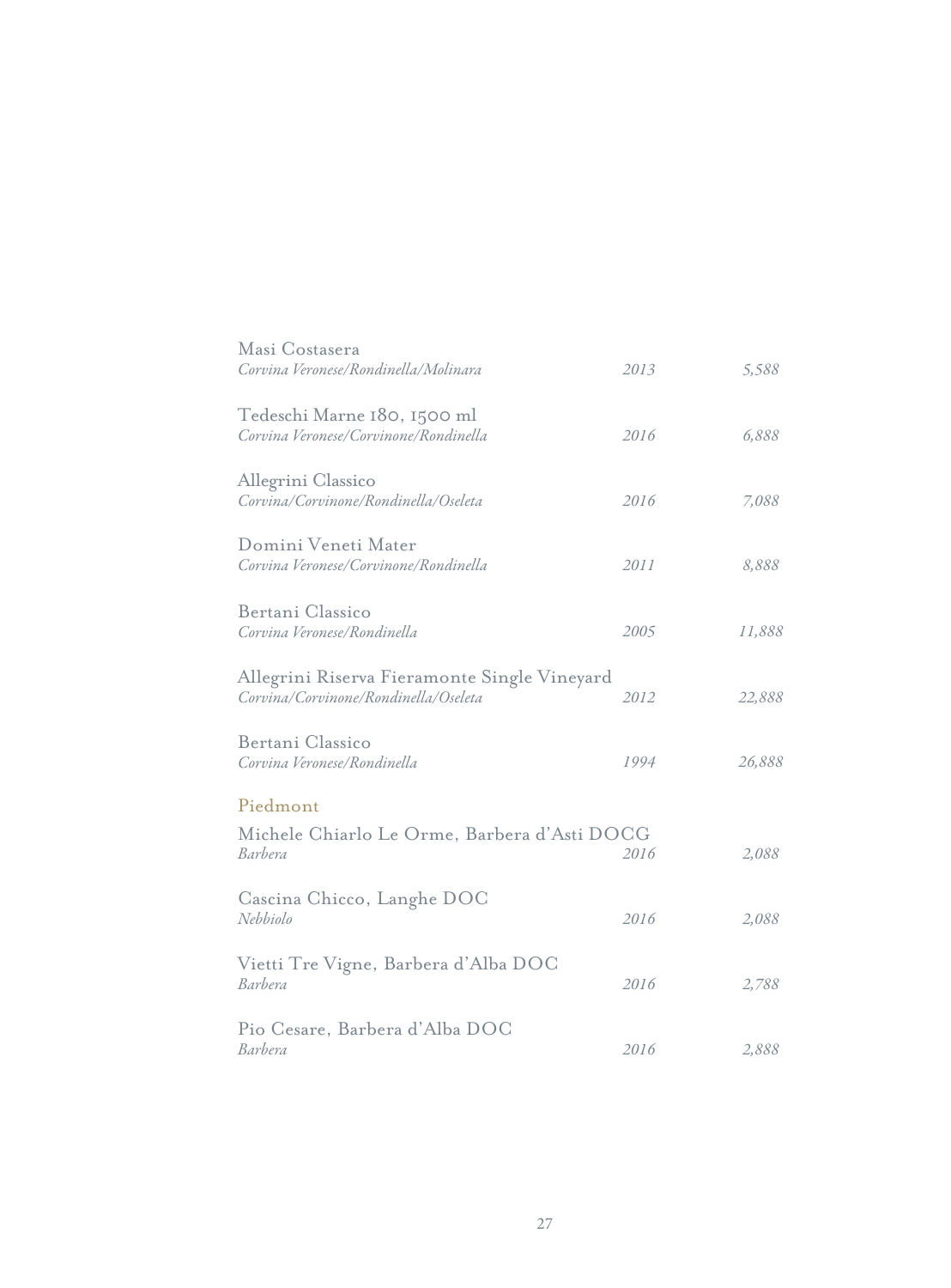| Luciano Sandrone Valmaggiore, Nebbiolo d'Alba DOC<br>Nebbiolo | 2019 | 3,288  |
|---------------------------------------------------------------|------|--------|
| Giacomo Conterno, Nervi Gattinara DOCG<br>Nebbiolo            | 2017 | 3,588  |
| Braida Bricco dell'Uccellone, Barbera d'Asti DOCG<br>Barbera  | 2017 | 9,888  |
| <b>Barolo DOCG</b>                                            |      |        |
| Suoi<br>Nebbiolo                                              | 2013 | 3,188  |
| Pio Cesare<br>Nebbiolo                                        | 2014 | 5,588  |
| Vietti Castiglione<br>Nebbiolo                                | 2012 | 5,888  |
| Luciano Sandrone Le Vigne<br>Nebbiolo                         | 2015 | 5,688  |
| <b>Barbaresco DOCG</b>                                        |      |        |
| Michele Chiarlo Reyna<br>Nebbiolo                             | 2013 | 3,888  |
| Produttori del Barbaresco Muncagota, Riserva<br>Nebbiolo      | 2015 | 4,888  |
| Pio Cesare<br>Nebbiolo                                        | 2013 | 5,388  |
| Gaja Sorì Tildìn<br>Nebbiolo                                  | 2015 | 29,888 |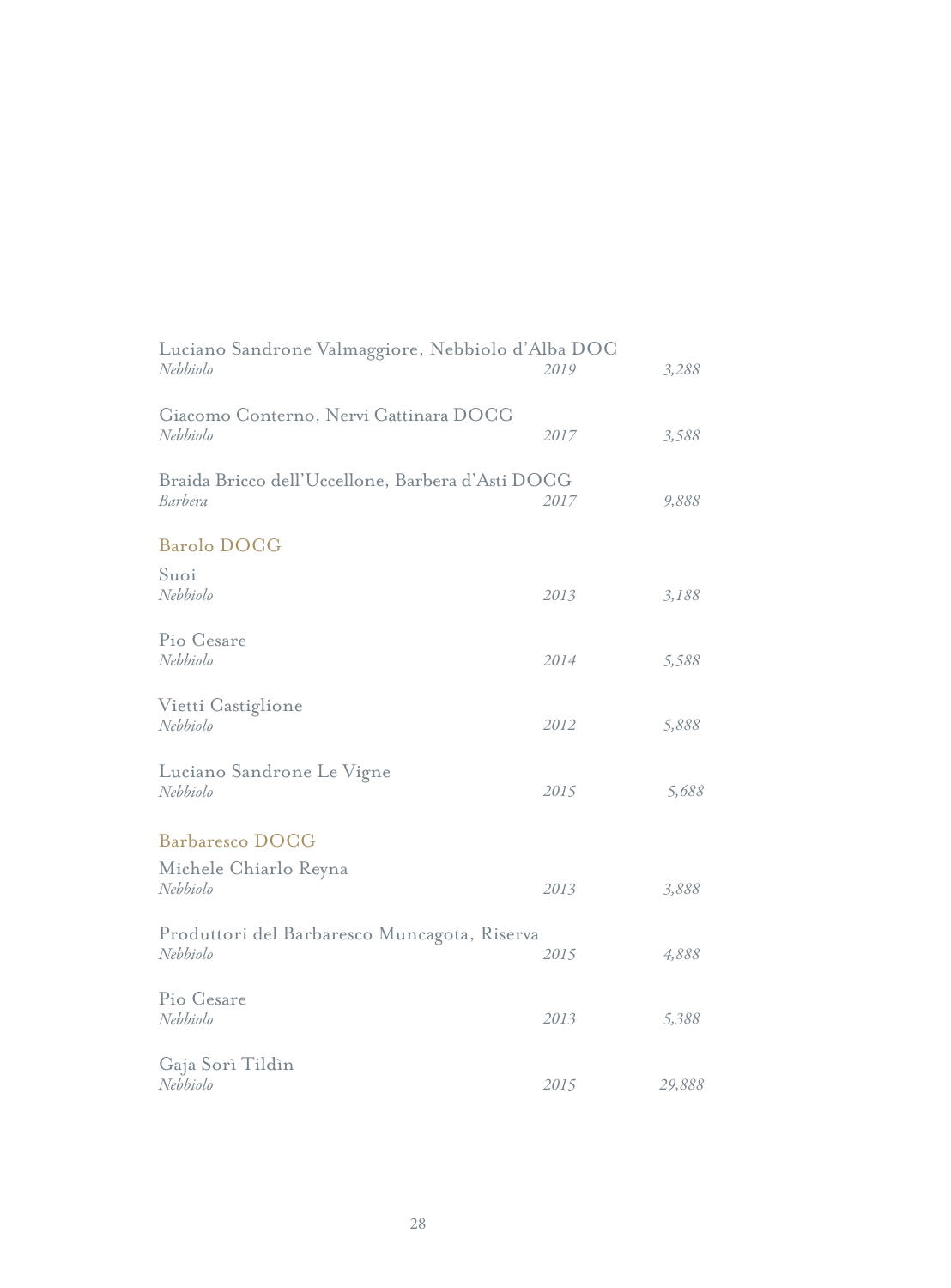| Emilia Romagna                                                                                       |      |       |
|------------------------------------------------------------------------------------------------------|------|-------|
| Umberto Cesari Laurento, Romagna Riserva DOC<br>Sangiovese                                           | 2013 | 2,088 |
| Tuscany                                                                                              |      |       |
| Frescobaldi Remole, Toscana IGT<br>Sangiovese/Cabernet sauvignon                                     | 2016 | 1,588 |
| Banfi Colle Pino, Toscana IGT<br>Merlot/Sangiovese                                                   | 2017 | 1,688 |
| Matellassi Il Canneto, Maremma Toscana DOC<br>Sangiovese                                             | 2018 | 1,788 |
| Barone di Ricasoli, Chianti Classico DOCG<br>Sangiovese                                              | 2018 | 1,988 |
| Casanova di Neri Rosso di Montalcino DOC<br>Sangiovese Grosso                                        | 2015 | 1,988 |
| Frescobaldi Santa Maria, Morellino di Scansano DOCG<br>Sangiovese/Cabernet sauvignon                 | 2014 | 2,188 |
| Frescobaldi Nipozzano Riserva, Chianti Rufina DOCG<br>Sangiovese                                     | 2014 | 2,688 |
| Castello Banfi, Rosso di Montalcino DOC<br>Sangiovese                                                | 2017 | 2,988 |
| Tenuta San Guido Le Difese, Toscana IGT<br>Cabernet Sauvignon/Sangiovese                             | 2016 | 3,088 |
| Castello di Querceto Il Querciolaia, Colli della Toscana IGT<br>Sangiovese/Merlot/Cabernet Sauvignon | 2012 | 3,588 |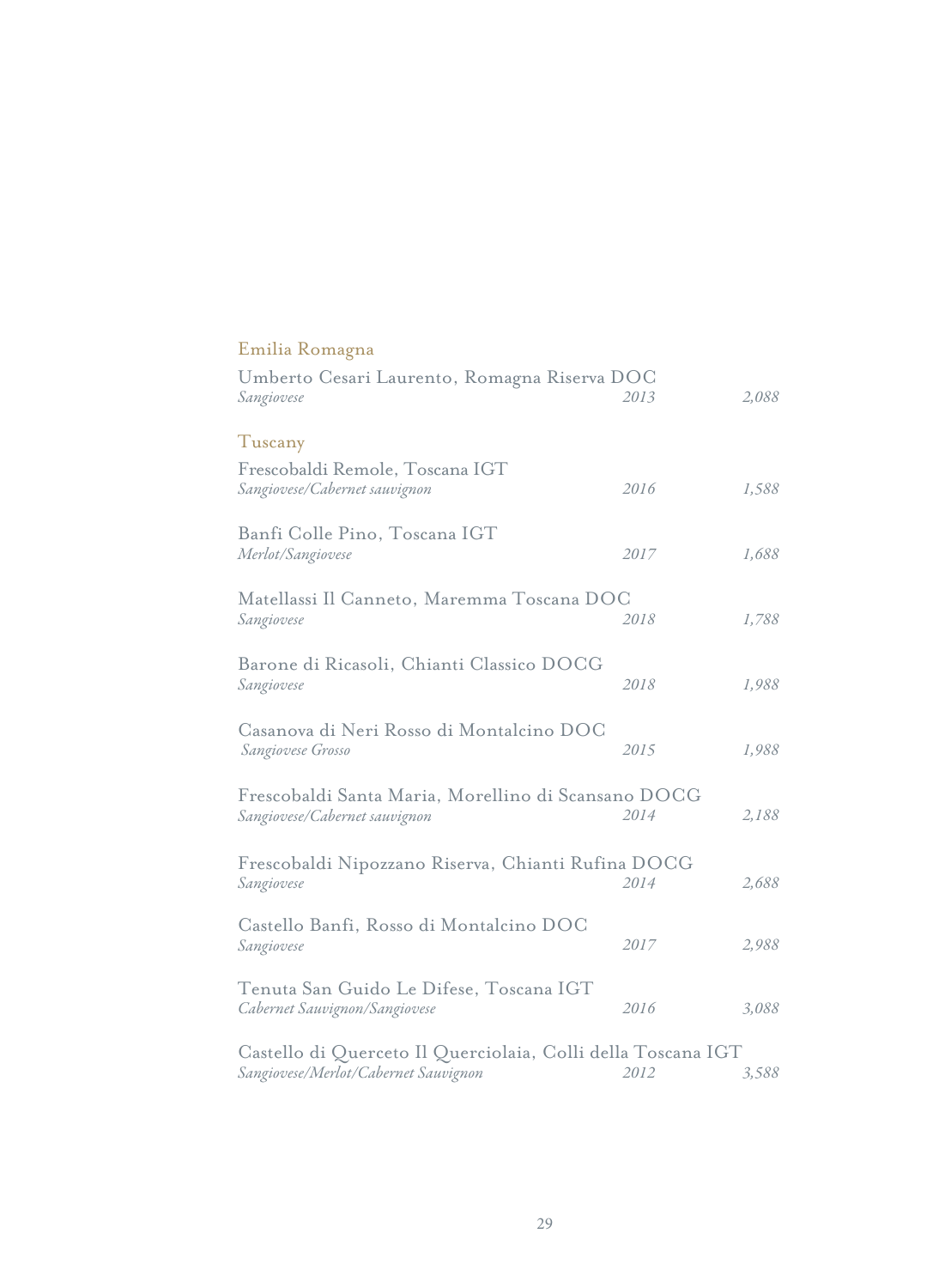| Tam, Bolgheri DOC<br>Cabernet Sauvignon/Cabernet Franc                                            | 2011        | 3,688 |
|---------------------------------------------------------------------------------------------------|-------------|-------|
| Tenuta di Biserno Il Pino di Biserno, Toscana IGT<br>Cab Franc/Merlot/Cab Sauvignon/Petit Verdot  | 2017        | 3,688 |
| Marchesi Antinori Badia a Passignano, Chianti Classico DOCG<br>Sangiovese                         | 2016        | 3,888 |
| Tenuta dell'Ornellaia Le Serre Nuove, Bolgheri DOC<br>Cab Sauvignon/Merlot/Cab Franc/Petit Verdot | 2018        | 3,888 |
| Castello Banfi Cum Laude, Bolgheri DOC, 1500 ml<br>Sangiovese/Cabernet Sauvignon/Merlot           | 2013        | 4,888 |
| Frescobaldi Luce della Vite, Toscana IGT<br>Sangiovese/Merlot                                     | 2017        | 5,888 |
| Frescobaldi Luce della Vite, Toscana IGT<br>Sangiovese/Merlot                                     | 2016        | 6,588 |
| Frescobaldi Luce della Vite, Toscana IGT<br>Sangiovese/Merlot                                     | 2013        | 6,888 |
| Marchesi Antinori Tignanello, Toscana IGT<br>Sangiovese, Cabernet Sauvignon, Cabernet Franc       | 2016        | 8,088 |
| Tenuta Sette Ponti Oreno, Toscana IGT<br>Merlot/Cabernet Sauvignon/Petit Verdot                   | <i>2007</i> | 8,688 |
| Tenuta di Biserno Biserno, Toscana IGT<br>Cab Sauvignon/Merlot/Cab Franc/Petit Verdot             | 2017        | 8,888 |
| Tenuta di Biserno Biserno, Toscana IGT<br>Cab Franc/Merlot/Cab Sauvignon/Petit Verdot             | 2016        | 8,888 |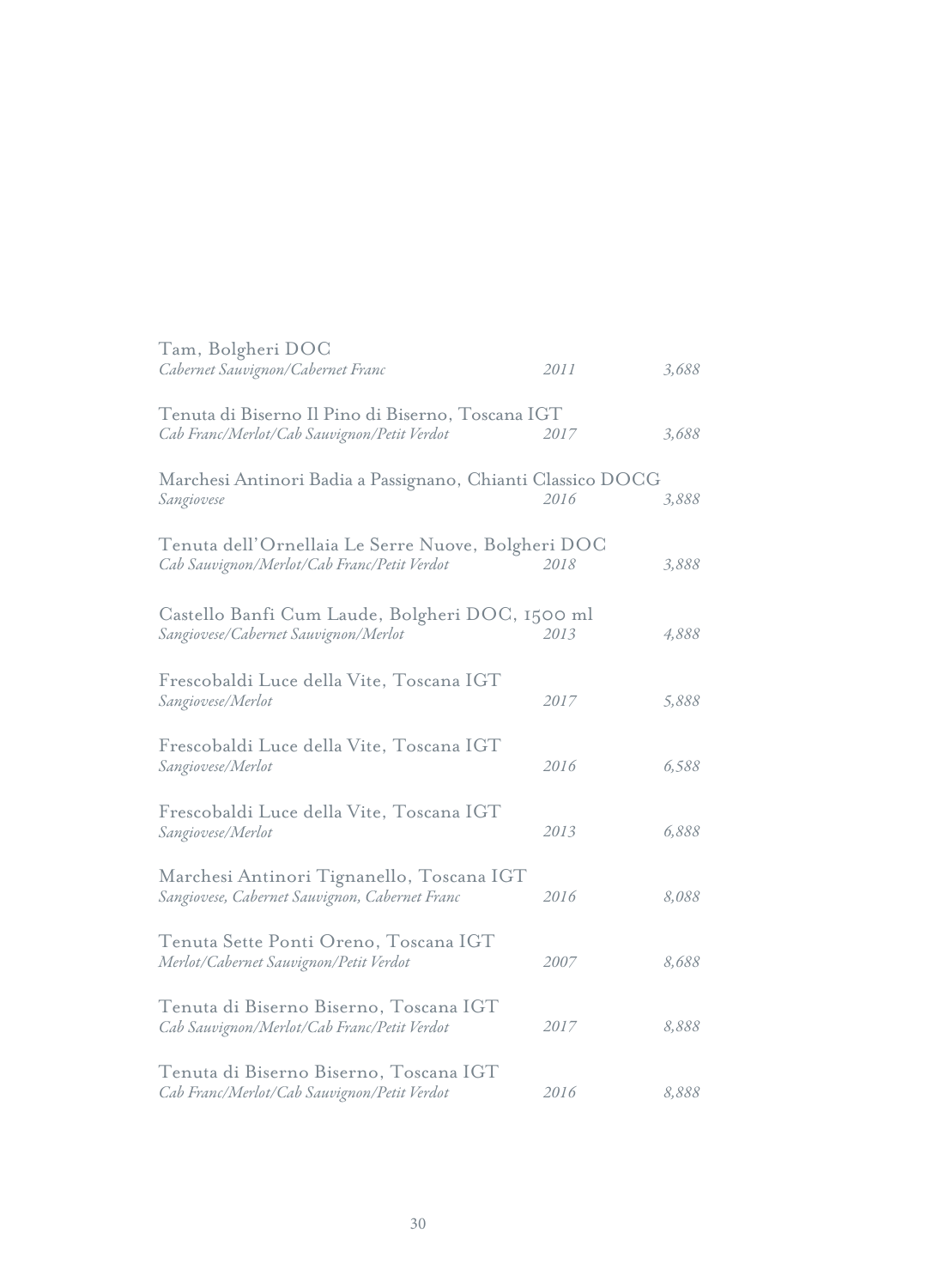| Marchesi Antinori Guado al Tasso, Bolgheri Superiore DOC<br>Cab Sauvignon/Merlot/Cab Franc/Petit Verdo | 2015 | 9,888  |
|--------------------------------------------------------------------------------------------------------|------|--------|
| Tenuta dell'Ornellaia Ornellaia, Bolgheri Superiore DOC<br>Cab Franc/Merlot/Cab Sauvignon/Petit Verdot | 2016 | 12,888 |
| Tenuta di Biserno Lodovico, Toscana IGT<br>Cabernet Franc/Merlot/Petit Verdot                          | 2015 | 17,888 |
| Frescobaldi Luce della Vite, Toscana IGT, 1500 ml<br>Sangiovese/Merlot                                 | 2013 | 18,888 |
| Tenuta San Guido Sassicaia, Sassicaia DOC<br>Cab Sauvignon/Merlot/Cab Franc/Petit Verdot               | 2010 | 22,688 |
| Marchesi Antinori Solaia, Toscana IGT<br>Cabernet Sauvignon/Sangiovese/Cabernet Franc                  | 2014 | 24,888 |
| Marchesi Antinori Solaia, Toscana IGT<br>Cabernet Sauvignon/Sangiovese/Cabernet Franc                  | 2012 | 25,888 |
| Marchesi Antinori Solaia, Toscana IGT<br>Cabernet Sauvignon/Sangiovese/Cabernet Franc                  | 2013 | 26,888 |
| Tenuta dell'Ornellaia Masseto, Toscana IGT<br>Merlot                                                   | 2014 | 40,888 |
| Tenuta dell'Ornellaia Masseto, Toscana IGT<br>Merlot                                                   | 2010 | 48,888 |
| Tenuta dell'Ornellaia Masseto, Toscana IGT<br>Merlot                                                   | 2015 | 52,888 |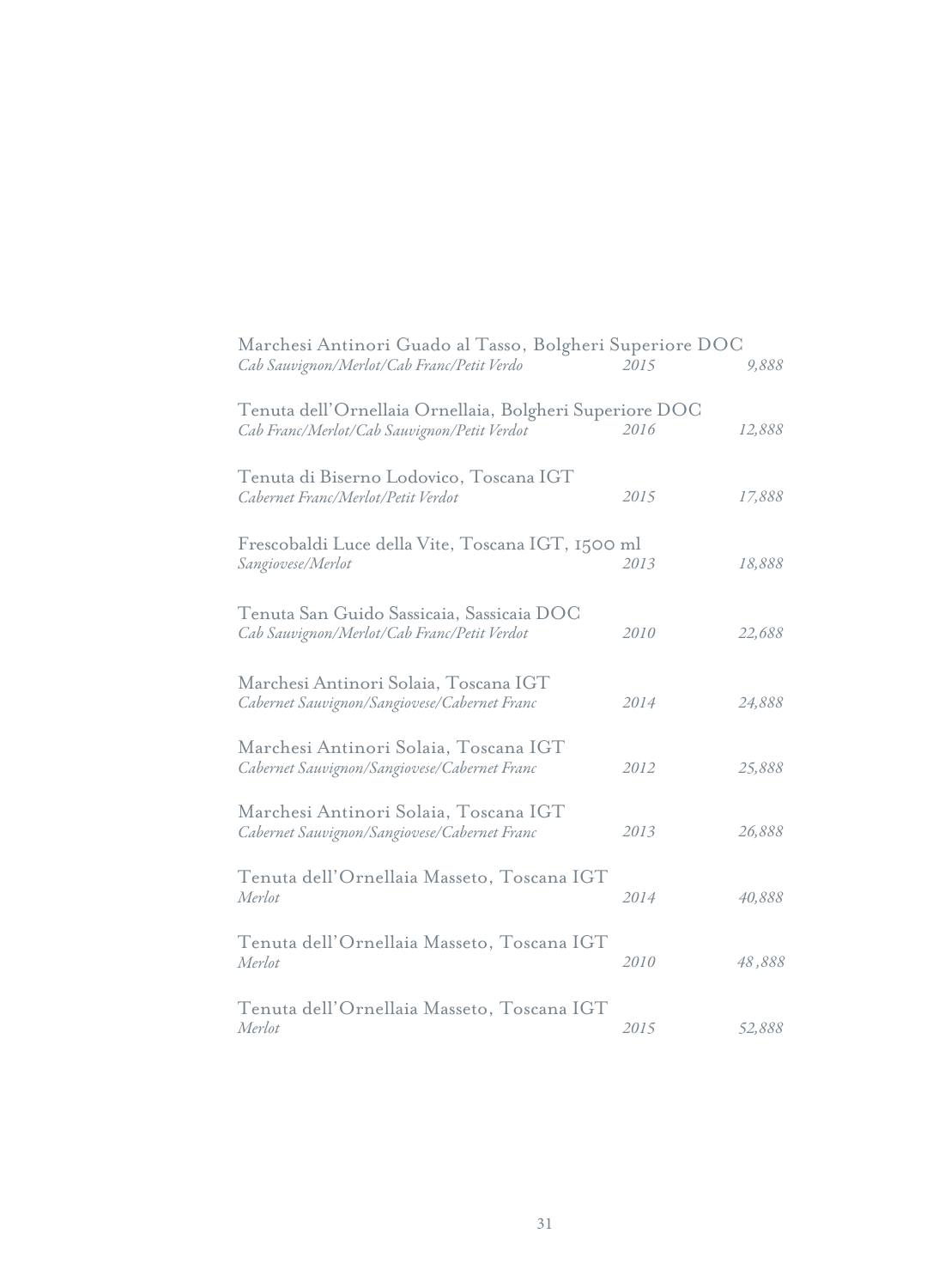#### Brunello di Montalcino DOCG

| Casanova di Neri<br>Sangiovese Grosso                                        | 2015 | 3,988  |
|------------------------------------------------------------------------------|------|--------|
| Frescobaldi Castelgiocondo<br>Sangiovese Grosso                              | 2013 | 4,088  |
| Marchesi Antinori Pian delle Vigne<br>Sangiovese Grosso                      | 2012 | 4,588  |
| Castello Banfi<br>Sangiovese Grosso                                          | 2014 | 4,688  |
| Gaja Pieve Santa Restituita<br>Sangiovese Grosso                             | 2014 | 5,288  |
| Frescobaldi Luce<br>Sangiovese Grosso                                        | 2011 | 7,088  |
| Frescobaldi Ripe al Convento di Castelgiocondo, Riserva<br>Sangiovese Grosso | 2015 | 7,888  |
| Frescobaldi Luce<br>Sangiovese Grosso                                        | 2014 | 8,888  |
| Castello Banfi Poggio all'Oro, Riserva<br>Sangiovese Grosso                  | 2010 | 8,888  |
| Frescobaldi Luce, 1500 ml<br>Sangiovese Grosso                               | 2010 | 30,888 |
| Marche & Abruzzo                                                             |      |        |
| Talamonti Moda', Montepulciano d'Abruzzo DOC<br>Montepulciano                | 2018 | 1,188  |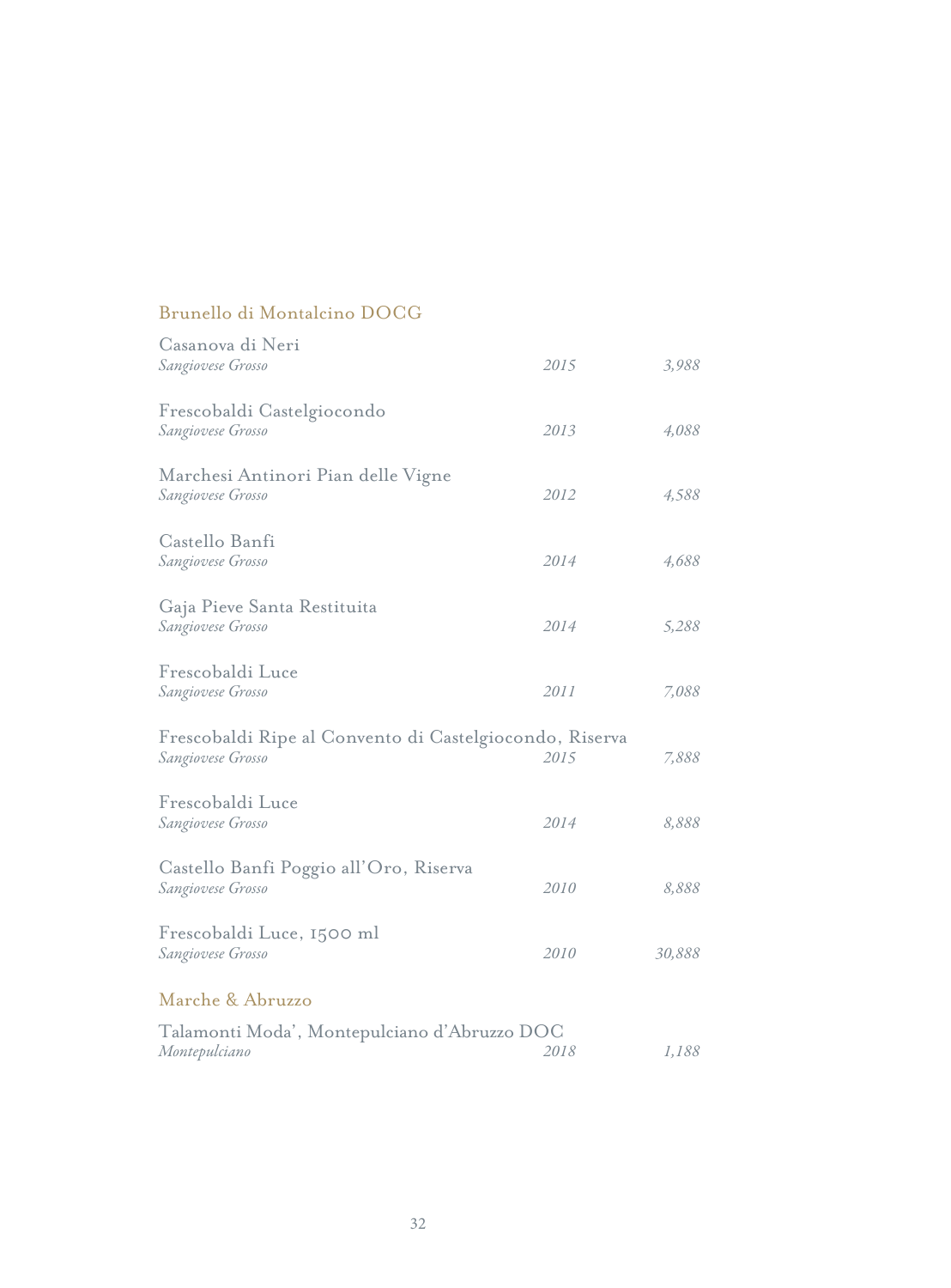### Campania

| Mastroberardino Mastro, Campania IGT<br>Aglianico/Piedirosso                        | 2017 | 1,888 |
|-------------------------------------------------------------------------------------|------|-------|
| Mastroberardino Radici, Taurasi DOCG<br>Aglianico                                   | 2014 | 3,888 |
| Puglia<br>Tormaresca Neprica, Puglia IGT<br>Negroamaro/Primitivo/Cabernet Sauvignon | 2019 | 1,688 |
| Leone de Castris Villa Santera, Primitivo di Manduria DOC<br>Aglianico              | 2018 | 1,788 |
| Farnese Vanitá, Primitivo di Manduria DOC<br>Primitivo                              | 2017 | 2,088 |
| Leone de Castris Riserva, Salice Salentino DOC<br>Negroamaro/Malvasia Nera          | 2015 | 2,388 |
| Cantina Diomede & Farnese Canace, Puglia IGT<br>Nero di Troia/Aglianico             | 2016 | 2,688 |
| San Marzano F Negroamaro, Salento IGT<br>Negroamaro                                 | 2017 | 2,988 |
| Tormaresca Torcicoda, Salento IGT<br>Primitivo                                      | 2017 | 3,088 |
| San Marzano F Negroamaro Limited Edition, Salento IGT<br>Negroamaro                 | 2014 | 3,588 |
| San Marzano Sessantanni Limited Edition, Primitivo di Manduria DOC<br>Primitivo     | 2016 | 3,888 |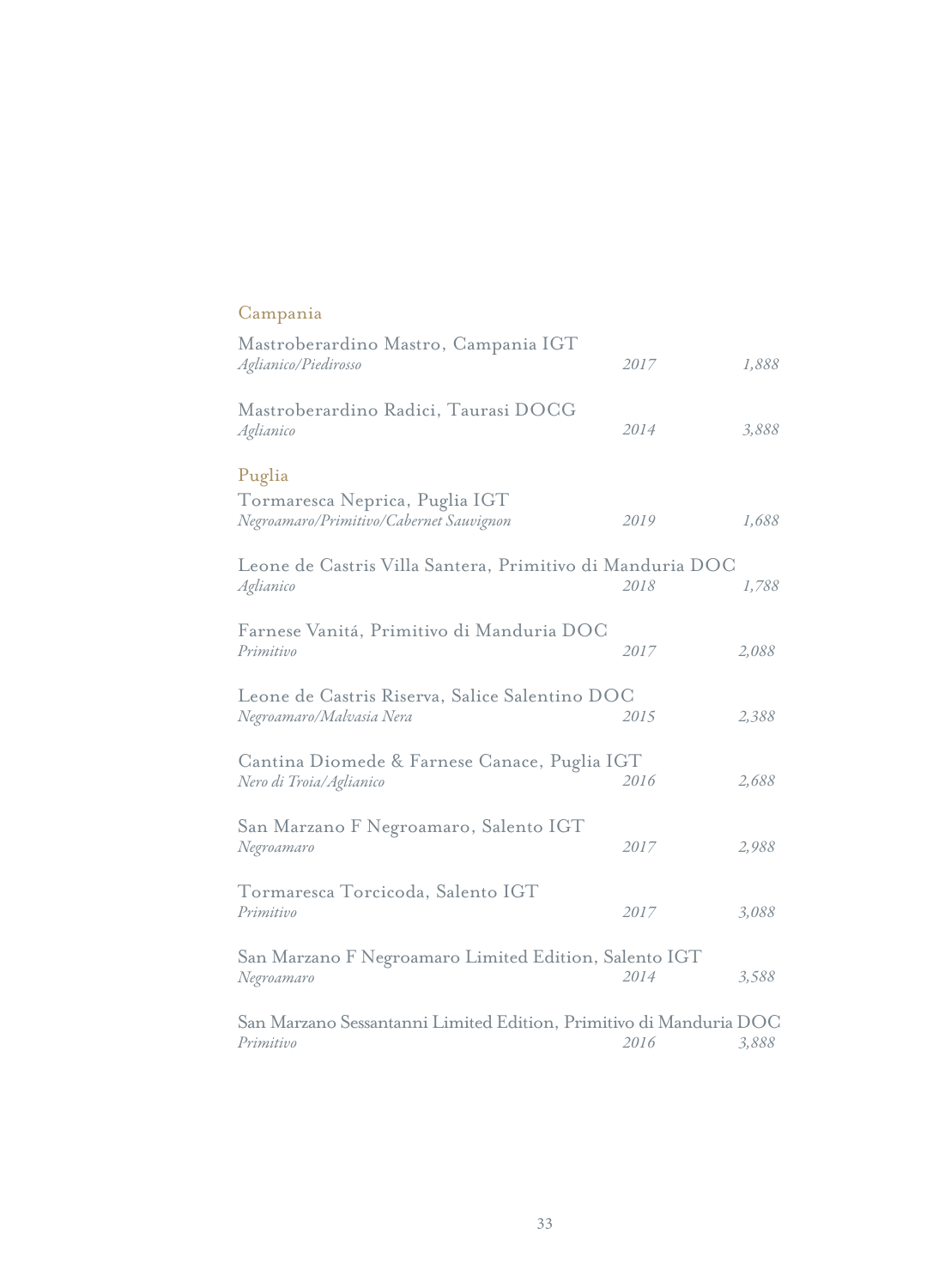| Paternoster Don Anselmo, Aglianico del Vulture DOC<br>2005 | 3,888 |
|------------------------------------------------------------|-------|
|                                                            |       |
| 2017                                                       | 1,988 |
| 2017                                                       | 2,188 |
| 2016                                                       | 2,388 |
| Cantine Pellegrino Tripudium Riserva, Sicilia DOC<br>2014  | 2,588 |
| 2017                                                       | 2,888 |
|                                                            |       |
| Argiolas Costera, Cannonau di Sardegna DOC<br>2017         | 2,288 |
| Sella & Mosca Riserva, Cannonau di Sardegna DOC            | 2,888 |
|                                                            | 2016  |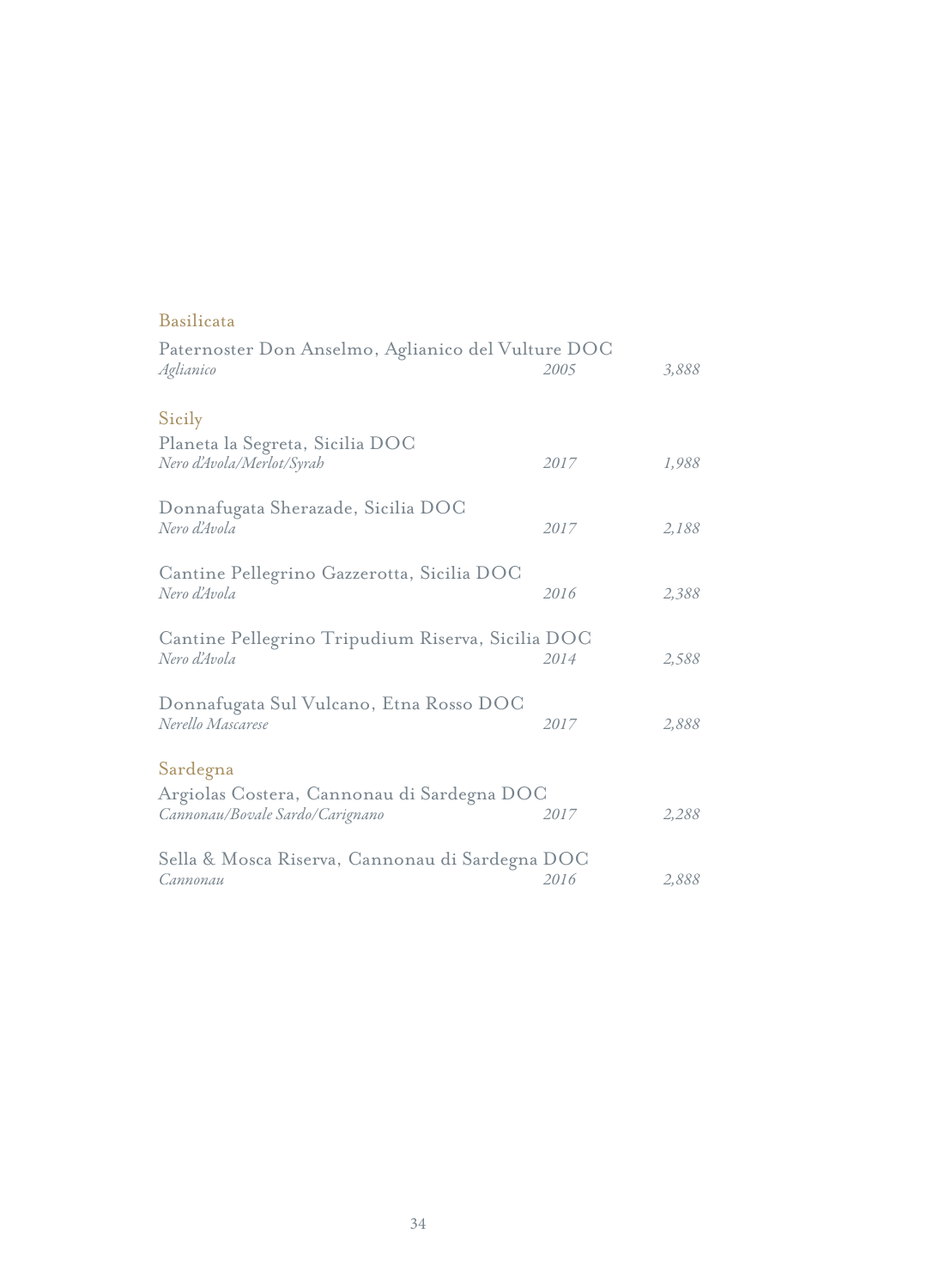### France

| Bordeaux Left Bank                                                                               |      |        |
|--------------------------------------------------------------------------------------------------|------|--------|
| Château La Gamaye, Côtes de Bordeaux<br>Merlot/Cabernet Sauvignon/Cabernet Franc                 | 2018 | 1,688  |
| Saint-Jacques de Siran, Bordeaux Superieur<br>Merlot/Cabernet Sauvignon/ Cabernet Franc          | 2016 | 1,888  |
| Pauillac                                                                                         |      |        |
| La Chapelle de Bages, 2 <sup>nd</sup> Label<br>Cabernet Sauvignon/Merlot                         | 2014 | 3,588  |
| Château Haut-Bages Libéral, 5 <sup>ème</sup> Cru Classé<br>Cabernet Sauvignon/Merlot             | 2014 | 5,588  |
| Château Batailley, 5 <sup>ème</sup> Cru Classé<br>Cab Sauvignon/Merlot/Cab Franc/Petit Verdot    | 2011 | 5,888  |
| Château Batailley, 5 <sup>ème</sup> Cru Classé<br>Cab Sauvignon/Merlot/Cab Franc/Petit Verdot    | 2015 | 8,888  |
| Château Pontet-Canet, 5 <sup>ème</sup> Cru Classé<br>Cab Sauvignon/Merlot/Cab Franc/Petit Verdot | 2013 | 9,888  |
| Château Pontet-Canet, 5 <sup>ème</sup> Cru Classé<br>Cab Sauvignon/Merlot/Cab Franc/Petit Verdot | 2011 | 11,888 |
| Château Pichon Longueville Baron, 2ème Cru Classé<br>Cabernet Sauvignon/Merlot/Cabernet Franc    | 2018 | 14,888 |
| Château Lynch Bages, 5 <sup>ème</sup> Cru Classé<br>Cab Sauvignon/Merlot/Cab Franc/Petit Verdot  | 2009 | 20,888 |
| Les Forts de Latours, 2 <sup>nd</sup> Label<br>Cab Sauvignon/Merlot/Cab Franc/Petit Verdot       | 2012 | 20,888 |
| Château Pichon Longueville Baron, 2ème Cru Classé<br>Cabernet Sauvignon/Merlot/Cabernet Franc    | 1989 | 26,888 |
|                                                                                                  |      |        |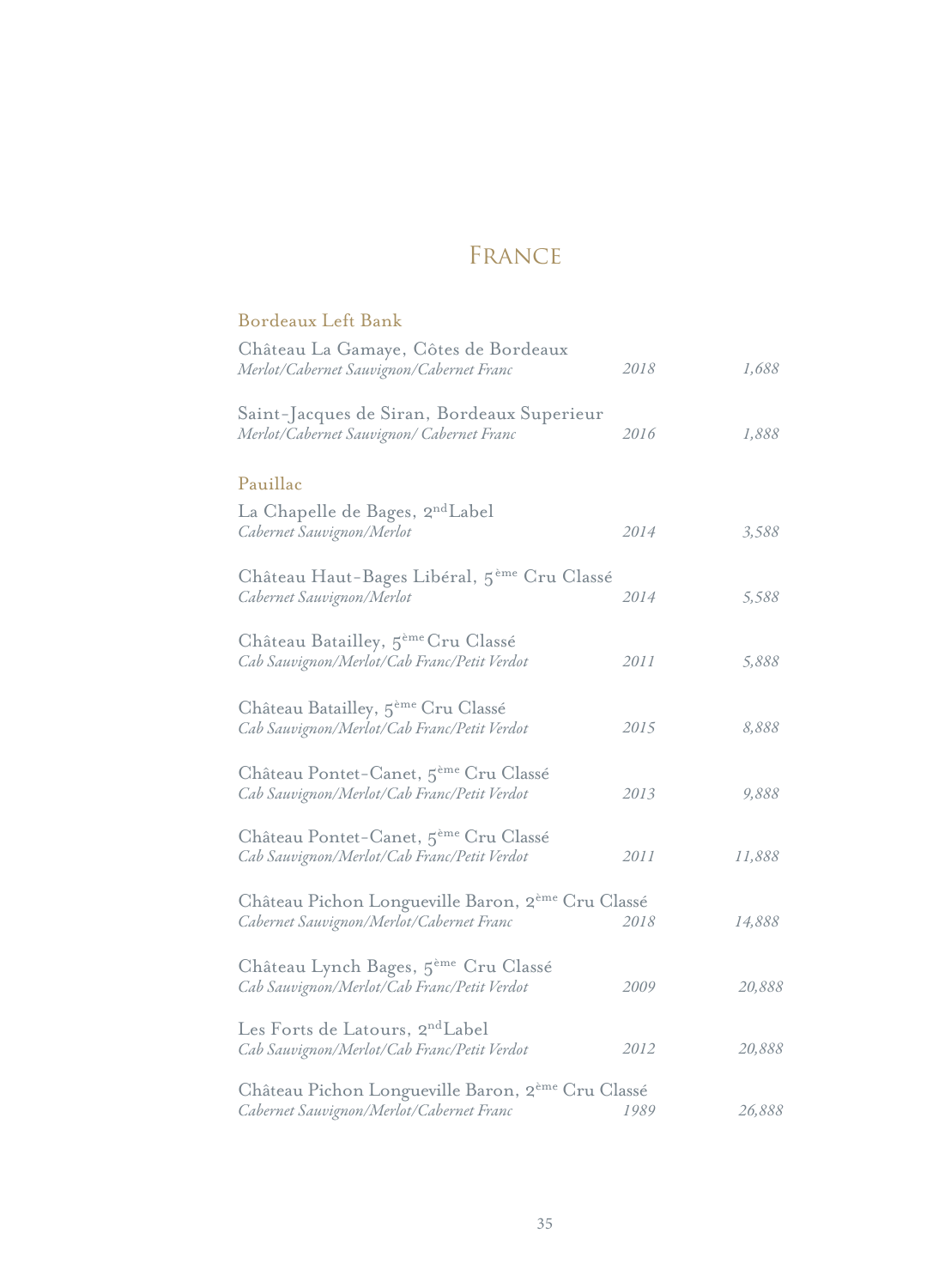| Château Mouton Rothschild, Ier Cru Classé<br>Cab Sauvignon/Merlot/Cab Franc/Petit Verdot        | 2002 | 39,888 |
|-------------------------------------------------------------------------------------------------|------|--------|
| Château Latour, Ier Cru Classé<br>Cab Sauvignon/Merlot/Cab Franc/Petit Verdot                   | 1999 | 42,888 |
| Château Mouton Rothschild, Ier Cru Classé<br>Cab Sauvignon/Merlot/Cab Franc/Petit Verdot        | 2005 | 46,888 |
| Château Latour, I <sup>er</sup> Cru Classé<br>Cab Sauvignon/Merlot/Cab Franc/Petit Verdot       | 2012 | 60,888 |
| Château Latour, Ier Cru Classé<br>Cab Sauvignon/Merlot/Cab Franc/Petit Verdot                   | 2005 | 79,888 |
| Château Lafite Rothschild, Ier Cru Classé<br>Cab Sauvignon/Merlot/Cab Franc/Petit Verdot        | 1999 | 80,888 |
| Margaux                                                                                         |      |        |
| Château Ferriere, 3 <sup>ème</sup> Cru Classé<br>Cabernet Sauvignon, Merlot, Petit Verdot       | 2015 | 6,888  |
| Château Palmer, 3 <sup>ème</sup> Cru Classé<br>Cabernet Sauvignon, Merlot, Petit Verdot         | 2010 | 27,888 |
| Château Palmer, 3 <sup>ème</sup> Cru Classé<br>Cabernet Sauvignon, Merlot, Petit Verdot         | 2005 | 35,888 |
| Saint-Estèphe                                                                                   |      |        |
| Château Tranquoy-Lalande<br>Cabernet Sauvignon/Merlot/Petit Verdot                              | 2012 | 4,188  |
| Château de Pez, Cru Bourgeois Exceptionnnel<br>Merlot/C. Sauvignon/C. Franc/Petit Verdot/Malbec | 2012 | 4,688  |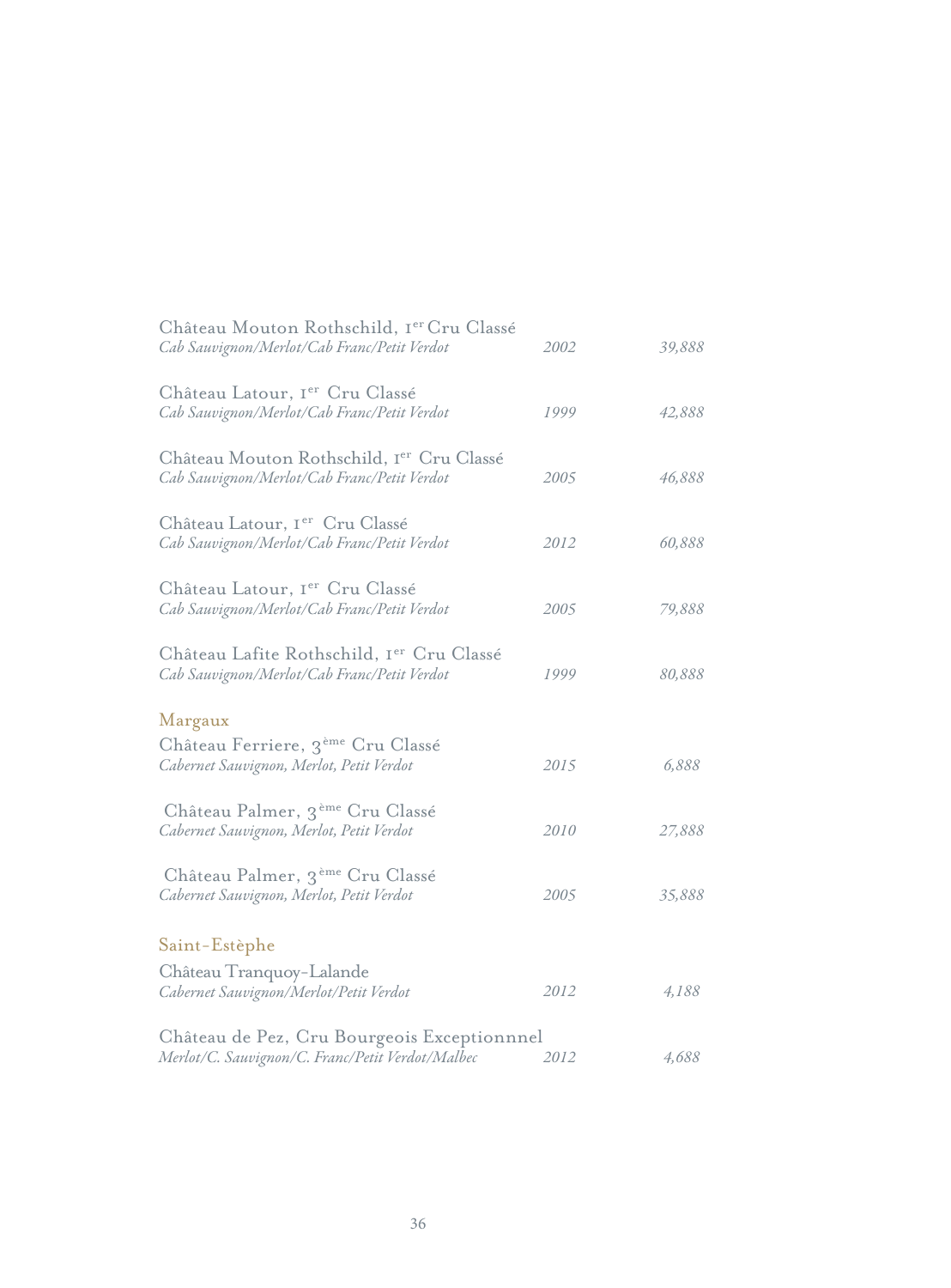| La Dame de Montrose, 2 <sup>nd</sup> Label<br>Merlot/Cabernet Sauvignon                           | 2011 | 4,788  |
|---------------------------------------------------------------------------------------------------|------|--------|
| Château Montrose, 2 <sup>ème</sup> Cru Classé<br>Cab Sauvignon/Merlot/Cab Franc/Petit Verdot      | 2012 | 12,888 |
| Château Calon-Ségur, 3 <sup>ème</sup> Cru Classé<br>Cabernet Sauvignon/Merlot/Cabernet Franc      | 2014 | 16,888 |
| Château Cos d'Estournel, 2 <sup>ème</sup> Cru Classé<br>Cabernet Sauvignon/Merlot/Cabernet Franc  | 2011 | 20,888 |
| Saint-Julien                                                                                      |      |        |
| Château Talbot, 4 <sup>ème</sup> Cru Classé<br>Cab Sauvignon/Merlot/Petit Verdot/Cab Franc        | 2019 | 7,588  |
| Château Gruaud-Larose, 2 <sup>ème</sup> Cru Classé<br>Cab Sauvignon/Merlot/Petit Verdot/Cab Franc | 1989 | 16,888 |
| Haut-Médoc                                                                                        |      |        |
| Château Citran, Cru Borgeois<br>Cabernet Sauvignon/Merlot                                         | 2014 | 2,588  |
| Château Larose-Trintaudon, Cru Borgeois<br>Cabernet Sauvignon/Merlot                              | 2016 | 2,888  |
| L'Oratoire de Chasse-Spleen, 2 <sup>nd</sup> Label<br>Cabernet Sauvignon/Merlot                   | 2014 | 3,088  |
| Château Clarke, Baron Edmond de Rothschild, Cru Borgeois<br>Merlot/Cabernet Sauvignon             | 2011 | 3,588  |
| Le Médoc de Cos by Château Cos d'Estournel<br>Cab Sauvignon/Cab Franc/Merlot/Malbec               | 2012 | 3,688  |
| Château Chasse-Spleen, Cru Exceptionnel<br>Cabernet Sauvignon/Merlot                              | 2004 | 5,088  |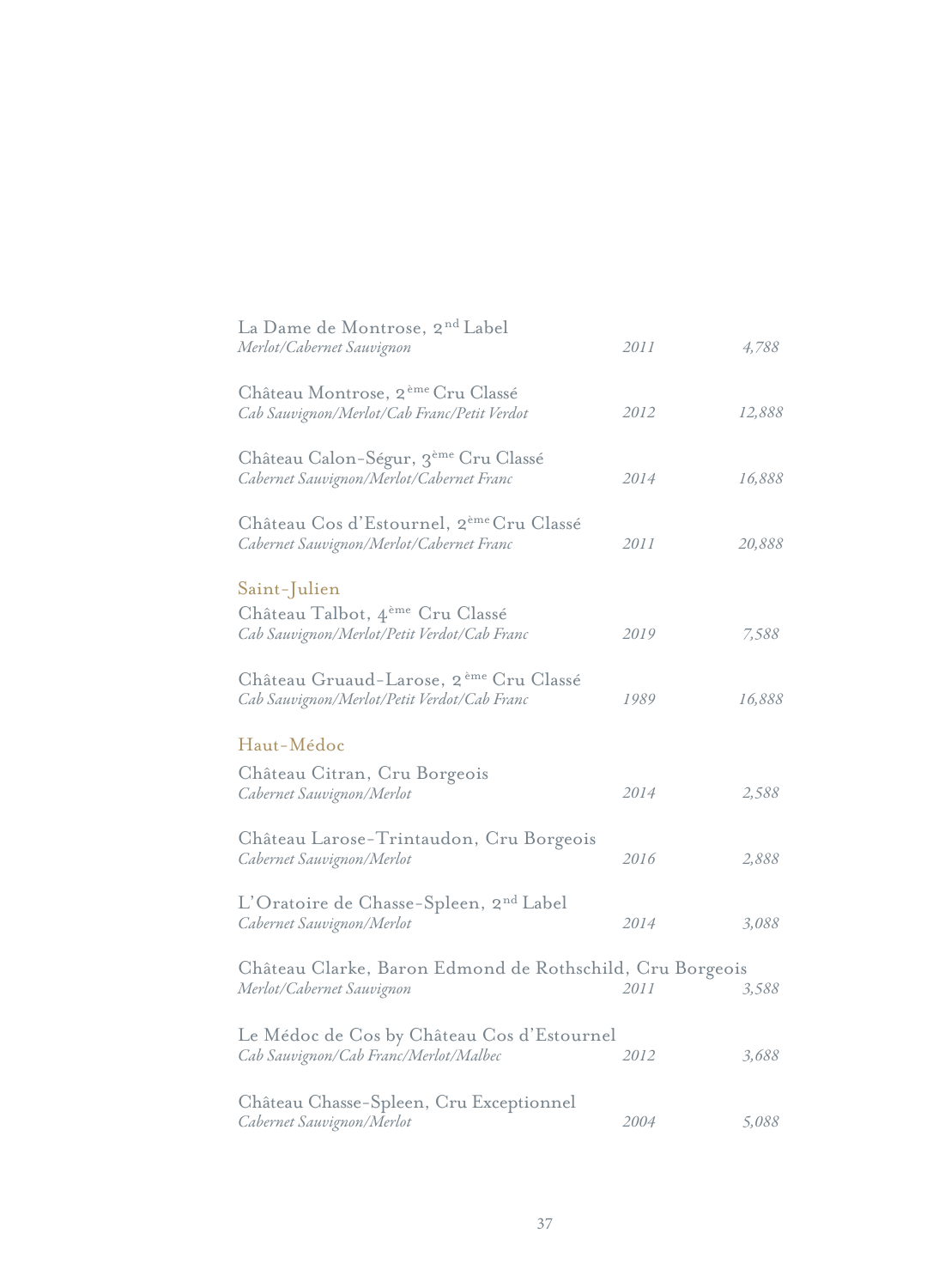| Pessac-Léognan                                                                                       |      |         |
|------------------------------------------------------------------------------------------------------|------|---------|
| Le C des Carmes Haut-Brion, 2 <sup>nd</sup> Label<br>Merlot/Cabernet Sauvignon                       | 2016 | 3,788   |
| Château Pontac-Monplaisir<br>Merlot/Cabernet Sauvignon                                               | 2013 | 4,888   |
| Château Larrivet Haut-Brion<br>Cabernet Sauvignon/Merlot/Cabernet Franc                              | 2018 | 6,288   |
| Château Larrivet Haut-Brion<br>Cabernet Sauvignon/Merlot/Cabernet Franc                              | 2016 | 6,888   |
| Bordeaux Right Bank                                                                                  |      |         |
| Pomerol                                                                                              |      |         |
| Clos René<br>Merlot/Cabernet Franc/Malbec                                                            | 2015 | 3,888   |
| Château de Valois<br>Merlot/Cabernet Franc                                                           | 2016 | 4,188   |
| Château La Fleur-Petrus<br>Merlot                                                                    | 2009 | 26,888  |
| Petrus<br>Merlot                                                                                     | 1980 | 120,888 |
| Saint-Émilion                                                                                        |      |         |
| Château de Malengin, Montagne Saint-Emilion<br>Merlot/Cabernet Franc/Cabernet Sauvignon              | 2015 | 2,288   |
| Mondot de Château Troplong Mondot, 2 <sup>nd</sup> Label<br>Cabernet Franc/Cabernet Sauvignon/Merlot | 2015 | 4,188   |
| Château Canon-la-Gaffelíère, Ier Gran Cru Classé B<br>Merlot/Cabernet Franc/Cabernet Sauvignon       | 2014 | 10,888  |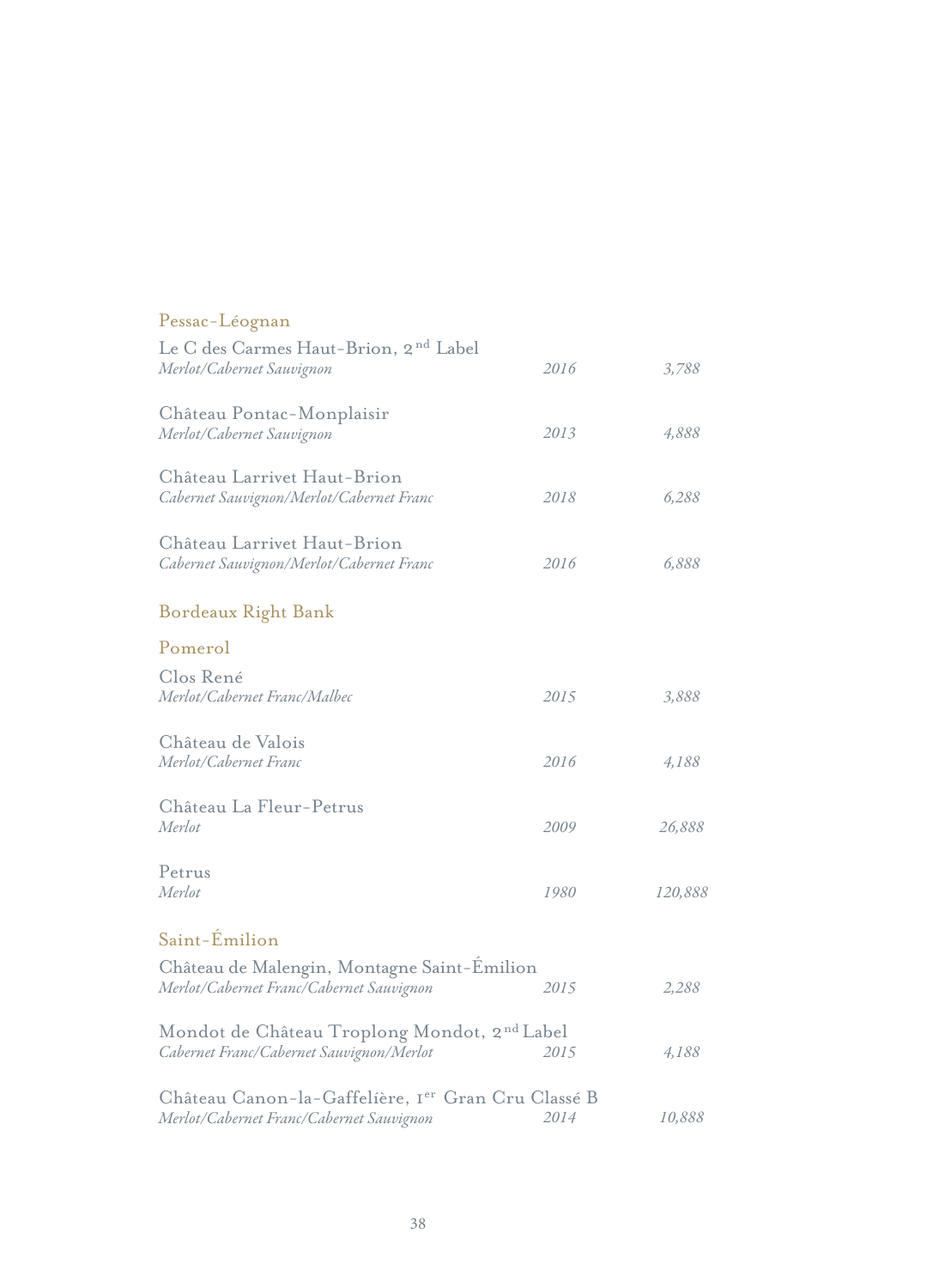| Château Pavie, Ier Gran Cru Classé A<br>Merlot/Cabernet Franc/Cabernet Sauvignon | 2015 | 25,888 |
|----------------------------------------------------------------------------------|------|--------|
| Château Angelus, I <sup>er</sup> Gran Cru Classé A<br>Merlot/Cabernet Franc      | 2015 | 29,888 |
| Château Ausone, I <sup>er</sup> Gran Cru Classé A<br>Merlot/Cabernet Franc       | 2004 | 40,888 |
| Château Cheval Blanc, I <sup>er</sup> Gran Cru Classé A<br>Merlot/Cabernet Franc | 2015 | 65,888 |
| Burgundy                                                                         |      |        |
| Beaujolais                                                                       |      |        |
| Georges Duboeuf, Brouilly<br>Gamay                                               | 2019 | 1,588  |
| Louis Jadot, Beaujolais-Villages<br>Gamay                                        | 2017 | 1,788  |
| P Ferraud & Fils Cuvée Ensorceleuse, Saint-Amour<br>Gamay                        | 2016 | 2,388  |
| Regional                                                                         |      |        |
| Domaine Albert Bichot Les Dames Huguettes, Haute Côte de Nuits<br>Pinot Noir     | 2016 | 2,488  |

*3,588 2016* Domaine A et P de Villaine La Fortune, Bourgogne Côte Chalonnaise *Pinot Noir*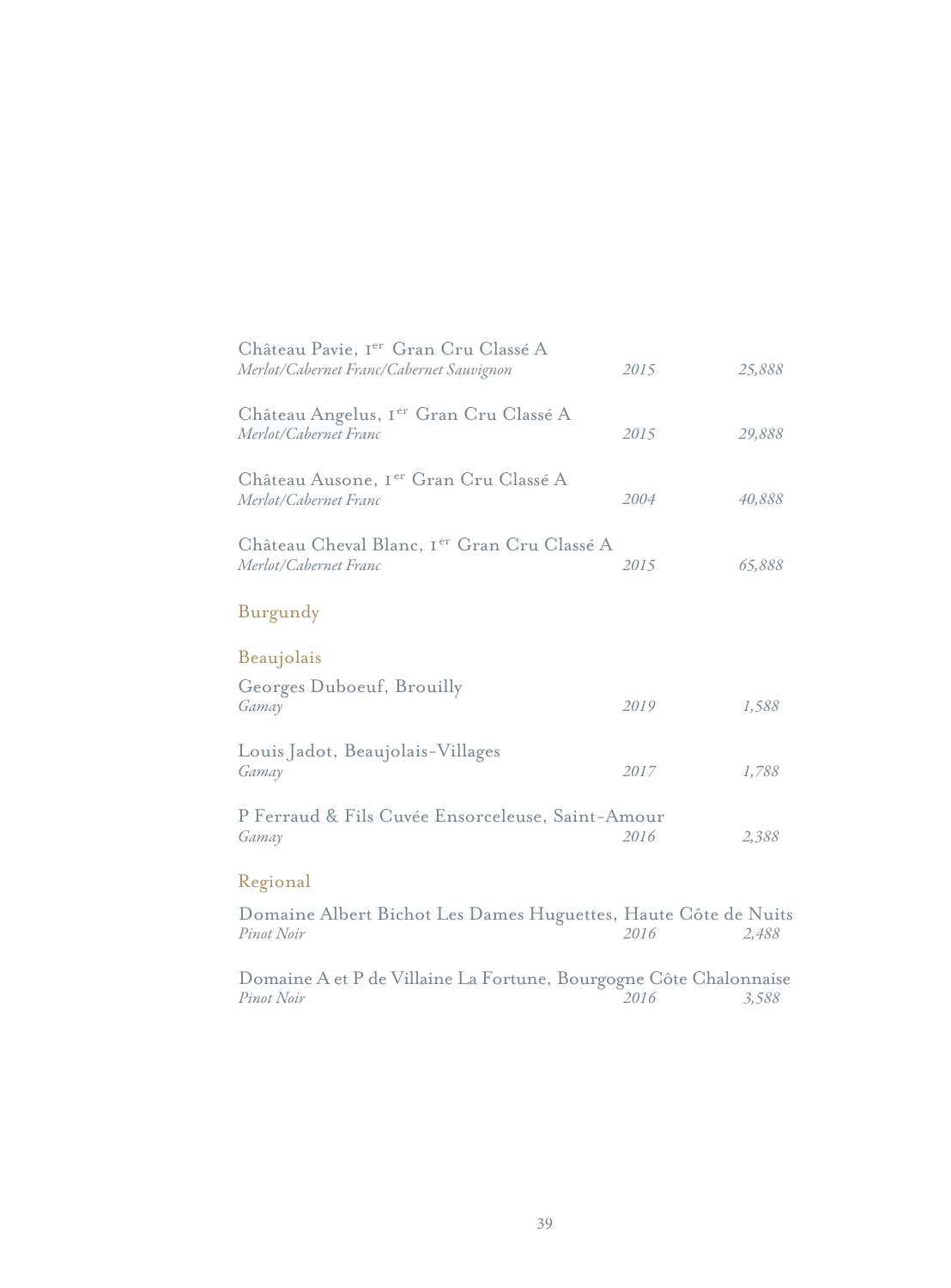| Louis Latour, Côte de Nuits Villages<br>Pinot Noir                      | 2017 | 3,088  |
|-------------------------------------------------------------------------|------|--------|
| Château de Chemirey, Mercurey<br>Pinot Noir                             | 2017 | 3,288  |
| Louis Jadot Le Vaucrain, Côte de Nuits Villages<br>Pinot Noir           | 2016 | 4,288  |
| Le Manoir Murisaltien, Alox Corton<br>Pinot Noir                        | 2013 | 4,688  |
| Joseph Drouhin, Gevrey-Chambertin<br>Pinot Noir                         | 2016 | 5,088  |
| Le Manoir Murisaltien Creux Brouillard, Gevrey-Chambertin<br>Pinot Noir | 2012 | 5,288  |
| Le Manoir Murisaltien, Pommard<br>Pinot Noir                            | 2014 | 5,388  |
| Le Manoir Murisaltien Creox Brouillard, Gevrey-Chambertin<br>Pinot Noir | 2012 | 5,888  |
| Denis Mortet Mes Cinq Terroirs, Gevrey-Chambertin<br>Pinot Noir         | 2017 | 8,688  |
| Domaine Comte Georges de Vogue, Chambolle-Musigny<br>Pinot Noir         | 2012 | 12,888 |
| Domaine Comte Georges de Vogue, Chambolle-Musigny<br>Pinot Noir         | 2015 | 14,888 |

#### Village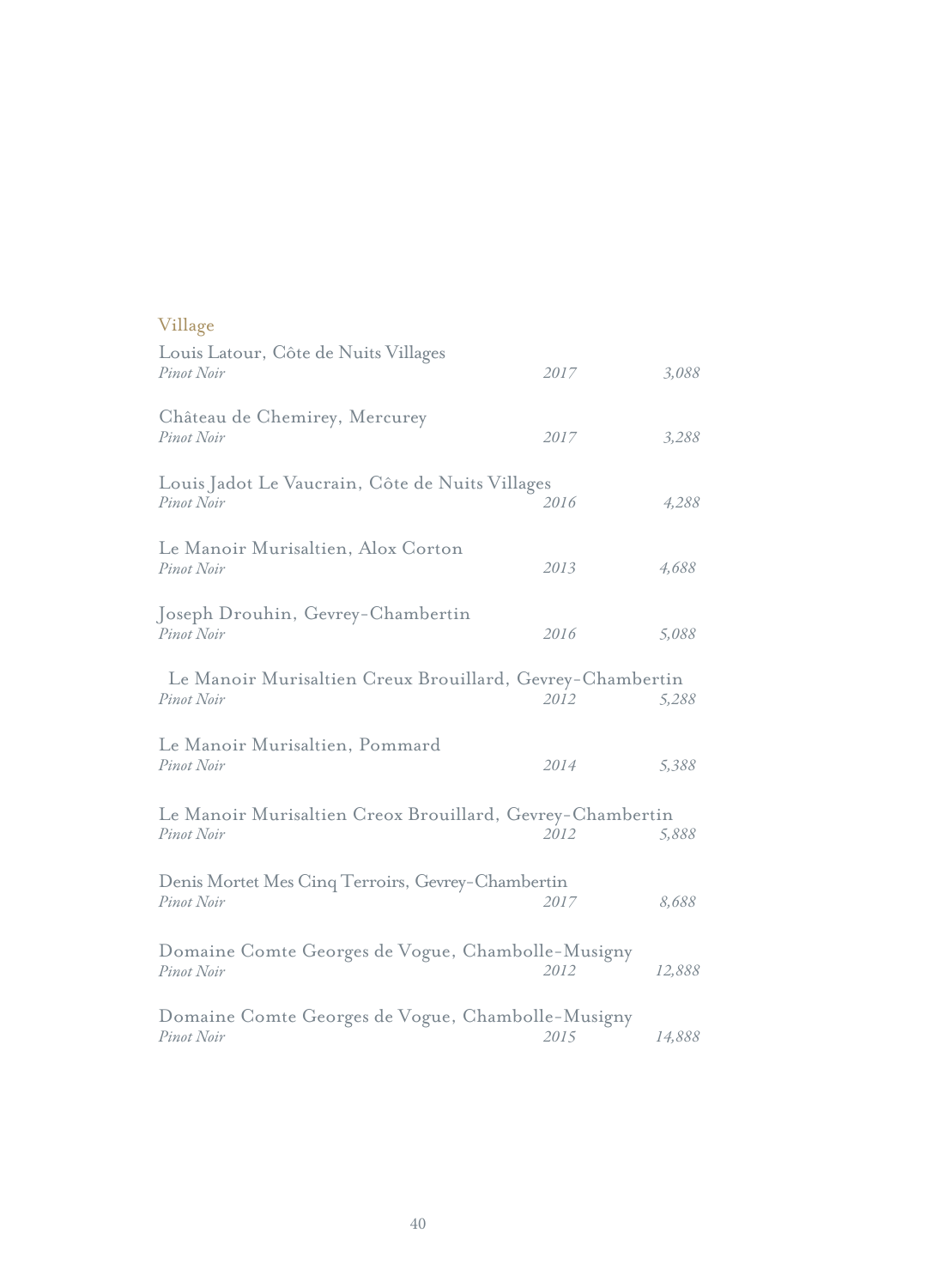| Premier Cru                                                                  |      |        |
|------------------------------------------------------------------------------|------|--------|
| Louis Jadot Le Vaucrain, Pommard<br>Pinot Noir                               | 2013 | 7,288  |
| Domaine Comte Georges de Vogue, Chambolle-Musigny<br>Pinot Noir              | 2012 | 15,888 |
| Domaine Comte Georges de Vogue, Chambolle-Musigny<br>Pinot Noir              | 2015 | 17,888 |
| <b>Grand Cru</b>                                                             |      |        |
| Domaine Faiveley, Chambertin Clos de Bèze<br>Pinot Noir                      | 2017 | 18,888 |
| Joseph Drouhin, Charmes-Chambertin<br>Pinot Noir                             | 2019 | 22,888 |
| Domaine Comte Georges de Vogue, Bonnes-Mares<br>Pinot Noir                   | 2010 | 35,888 |
| Domaine Comte Georges de Vogue, Musigny Cuvée Veilles Vignes<br>Pinot Noir   | 2009 | 50,888 |
| Loire Valley                                                                 |      |        |
| Domaine du Puy, Chinon<br>Cabernet Franc/Cabernet Sauvignon                  | 2016 | 1,788  |
| La Roche Saint-Vincent, Saumur-Champigny<br>Cabernet Franc                   | 2018 | 1,988  |
| Guilbaud Frères Les Charmantes, Saint-Nicolas-de-Bourgueil<br>Cabernet Franc | 2018 | 2,188  |
| Joseph Mellot Le Boisclair, Saumur-Champigny<br>Cabernet Franc               | 2014 | 2,288  |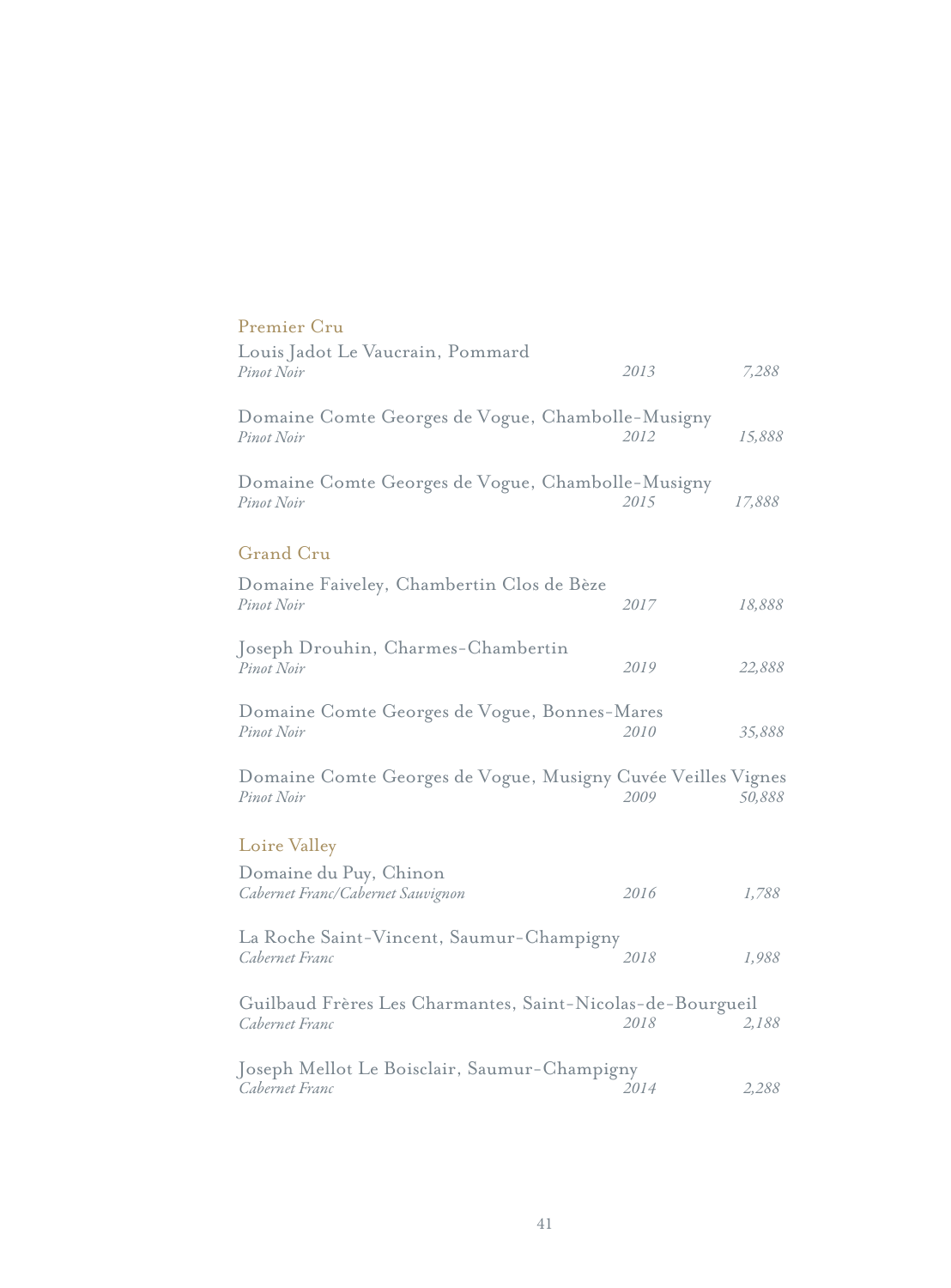| Pascal Jolivet, Sancerre<br>Pinot Noir                                    | 2016 | 2,588 |
|---------------------------------------------------------------------------|------|-------|
| Henri Bourgeois Les Baronnes, Sancerre<br>Pinot Noir                      | 2014 | 2,888 |
| Rhône Valley                                                              |      |       |
| Paul Jaboulet Aîné Parallèle 45, Côtes du Rhône<br>Grenache/Syrah         | 2016 | 2,088 |
| M. Chapoutier Les Meysonniers, Crozes-Hermitage<br>Syrah                  | 2016 | 2,288 |
| Paul Jaboulet Aîné Pierre Aiguille, Gigondas<br>Grenache/Syrah/Mourvedre  | 2017 | 2,588 |
| Marlène & Nicolas Chevalier, Crozes-Hermitage<br>Syrah                    | 2011 | 2,688 |
| Ferraton Père & Fils La Source, Saint Joseph<br>Syrah                     | 2016 | 2,888 |
| Mas Saint Louis, Châteauneuf-du-Pape<br>Grenache/Syrah/Mourvedre/Cinsault | 2015 | 3,288 |
| M. Chapoutier Les Granilites, Saint-Joseph<br>Syrah                       | 2019 | 3,588 |
| Sentiers des Cardinaux, Châteauneuf-du-Pape<br>Grenache/Syrah/Mourvedre   | 2011 | 3,588 |
| Mas Saint Louis, Châteauneuf-du-Pape<br>Grenache/Syrah/Mourvedre/Cinsault | 2004 | 3,688 |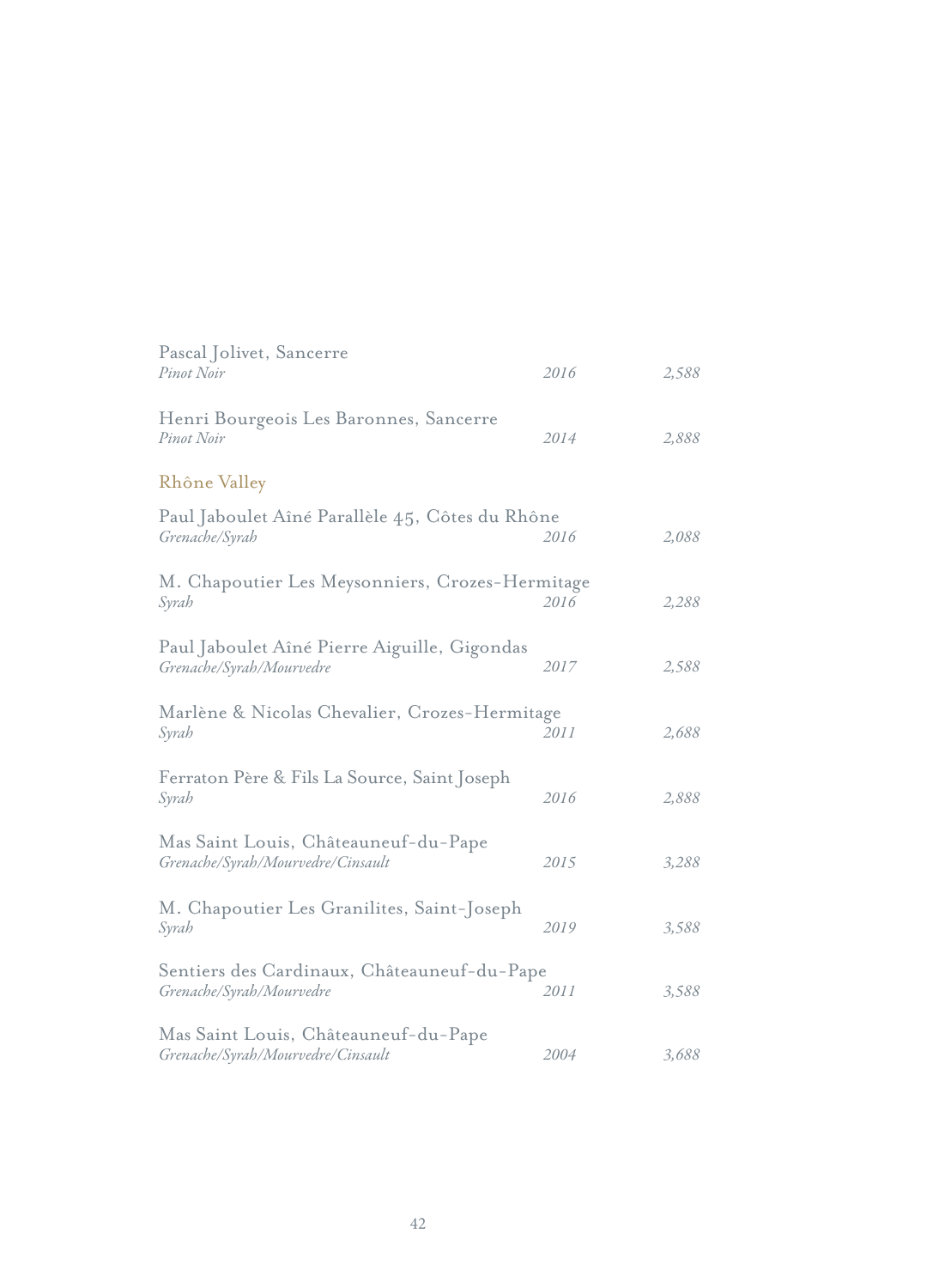| Mas Saint Louis, Châteauneuf-du-Pape<br>Grenache/Syrah/Mourvedre/Cinsault             | 2008 | 3,788  |
|---------------------------------------------------------------------------------------|------|--------|
| Mas Saint Louis, Châteauneuf-du-Pape<br>Grenache/Syrah/Mourvedre/Cinsault             | 2013 | 4,388  |
| E. Guigal, Châteauneuf-du-Pape<br>Grenache/Syrah/Mourvedre                            | 2012 | 4,588  |
| Domaine du Vieux Telegraphe La Crau, Châteauneuf-du-Pape<br>Grenache/Syrah/Mourvedre  | 2016 | 7,288  |
| Paul Jaboulet Aîné La Petite Chapelle, Hermitage<br>Syrah                             | 2009 | 7,888  |
| Famille Perrin Château de Beaucastel, Châteauneuf-du-Pape<br>Grenache/Syrah/Mourvedre | 2017 | 8,888  |
| Famille Perrin Château de Beaucastel, Châteauneuf-du-Pape<br>Grenache/Syrah/Mourvedre | 2009 | 10,888 |
| E. Guigal La Turque, Côte-Rôtie<br>Syrah/Viognier                                     | 2009 | 28,888 |
| Alsace<br>Gustave Lorentz AOC<br>Pinot Noir                                           | 2018 | 2,288  |
| Languedoc-Roussillon                                                                  |      |        |
| M. Chapoutier Bila Haut, Côte du Rousillon<br>Syrah/Grenache/Carignan                 | 2018 | 1,088  |
| Ferraton Père & Fils La Tournée, Pays d'Oc<br>Syrah/Grenache                          | 2017 | 1,588  |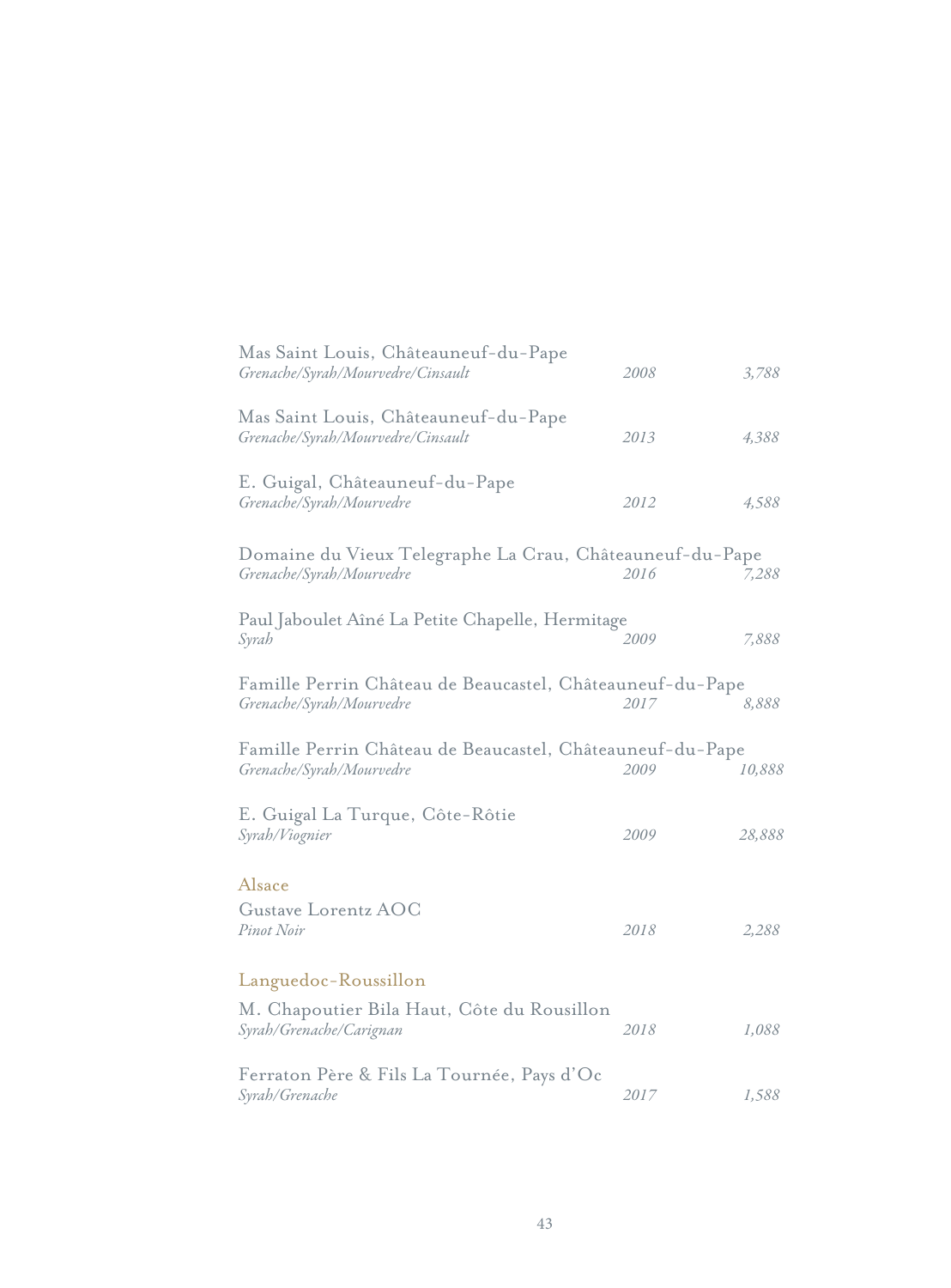| Mas Amiel Le Plaisir Rouge, Côte du Roussillon<br>Grenache                       | 2017 | 2,188 |
|----------------------------------------------------------------------------------|------|-------|
| Chemin de Moscou, Pays d'Oc<br>Syrah/Grenache/Cinsault                           | 2018 | 2,588 |
| Gerard Bertrand l'Hospitalitas La Clape, Coteaux du Languedoc<br>Syrah/Mourvedre | 2018 | 6,588 |
| South-West France                                                                |      |       |
| Pigmentum, Cahors<br>Malbec                                                      | 2017 | 1,088 |
| Plénitude Madiran<br>Tannat/Cabernet Sauvignon/Cabernet Franc                    | 2017 | 2,888 |
| Corsica                                                                          |      |       |
| Francoise Labette Ile de Beuté<br>Pinot Noir                                     | 2017 | 1,788 |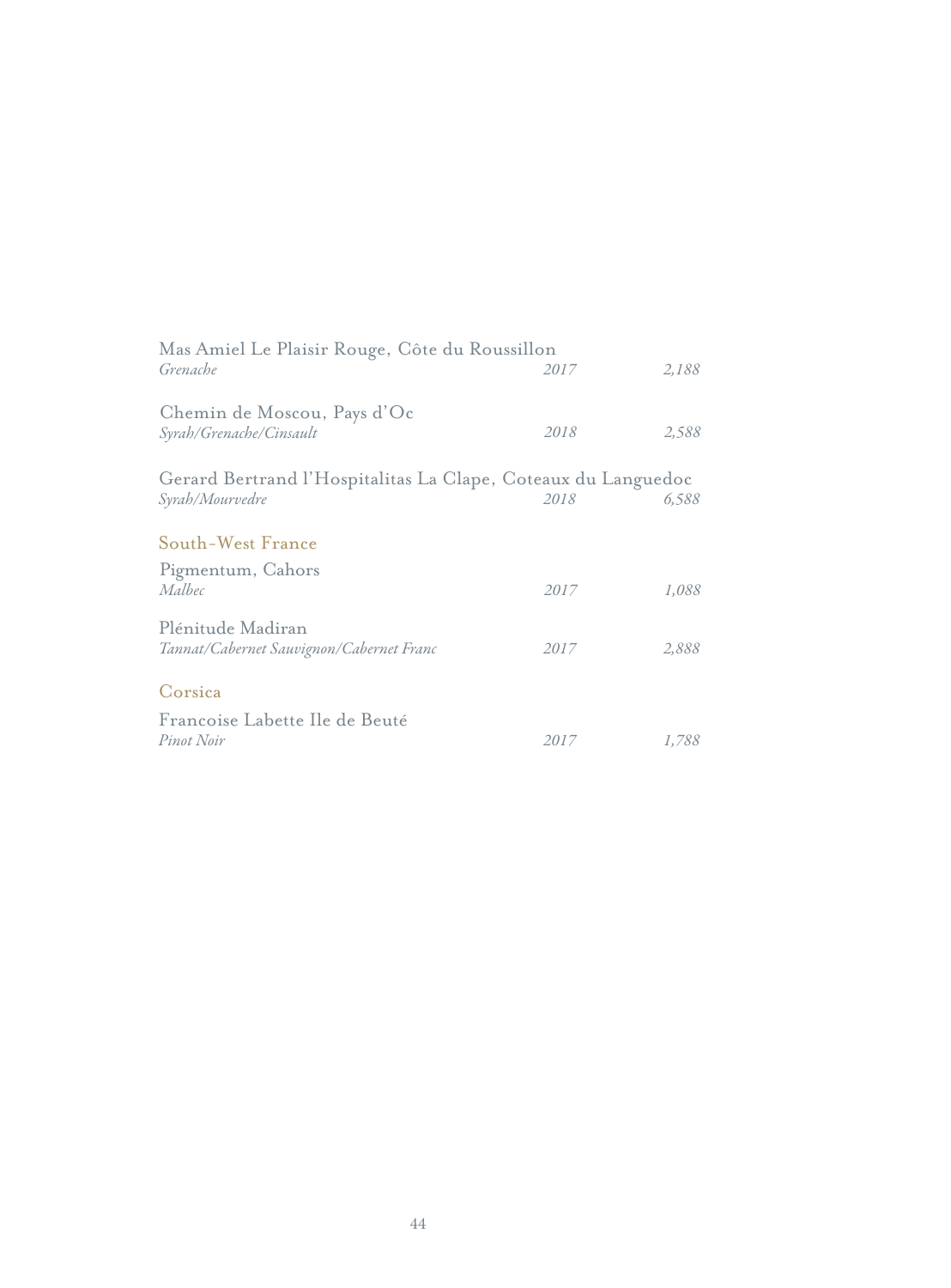# OTHER EUROPEAN

| Altano Tinto, Douro, Portugal<br>Touriga Roriz/Touriga Franca                                           | 2014 | 1,188 |
|---------------------------------------------------------------------------------------------------------|------|-------|
| Laderas de Cabama, Rioja, Spain<br>Tempranillo                                                          | 2014 | 1,888 |
| Bodegas Castaño Solanera, Yecla, Spain<br>Monastrell/Cab Sauvignon/Garnacha Tintonera                   | 2015 | 1,888 |
| Marqués de Cáceres Crianza, Rioja, Spain<br>Tempranillo/Garnacha/Graciano                               | 2014 | 1,988 |
| Bodegas Arzuaga Navarro Pago Florentino, Castilla-La Mancha, Spain<br>Tempranillo                       | 2016 | 1,988 |
| Ramos Pinto Duas Quintas, Douro, Portugal<br>Touriga Nacional/Touriga Franca/Tempranillo                | 2016 | 2,088 |
| Alvaro Palacios Camin del Priorat, Priorat, Spain<br>Gernacha/Samso/Cabernet Sauvignon/Syrah            | 2017 | 2,588 |
| Bodegas Arzuaga Navarro Tinto Crianza, Ribera del Duero, Spain<br>Tempranillo/Cabernet Sauvignon/Merlot | 2015 | 2,688 |
| Marqués de Cáceres Reserva, Rioja, Spain<br>Tempranillo/Garnacha                                        | 2015 | 2,688 |
| Quinta do Noval Cedro do Noval, Douro, Portugal<br>Douro/Syrah                                          | 2010 | 2,988 |
| Marqués de Cáceres Gran Reserva, Rioja, Spain<br>Tempranillo/Garnacha/Graciano                          | 2011 | 3,288 |
| QbA Huber, Baden, Germany<br>Pinot Noir                                                                 | 2014 | 3,388 |
| Bodegas Castaño Casa de la Cera, Yecla, Spain<br>Tempranillo/Gernacha/Graciano                          | 2013 | 3,688 |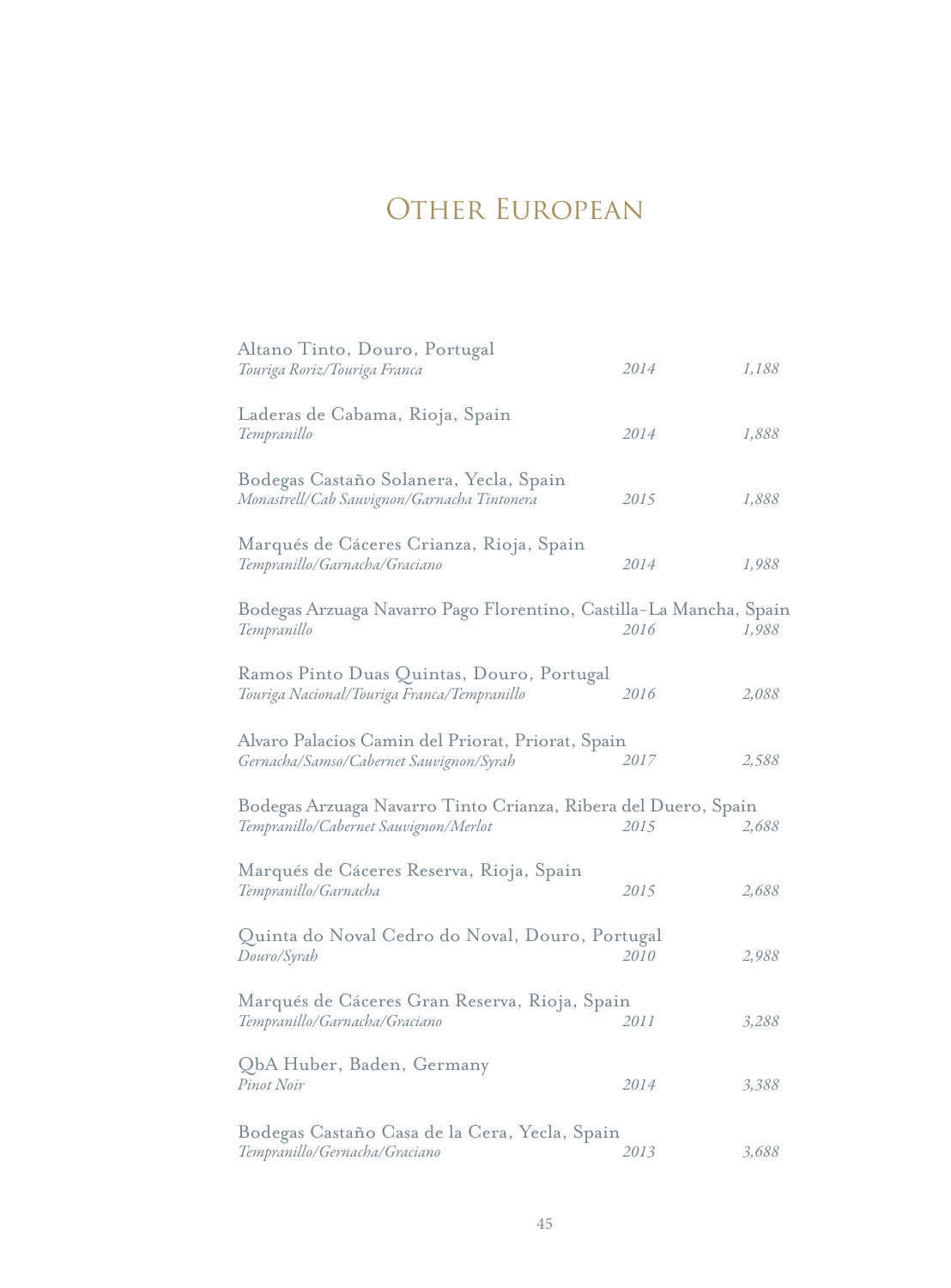# REST OF THE WORLD

| U.S.A.                                                          |      |        |
|-----------------------------------------------------------------|------|--------|
| DeLoach Vineyards, California<br>Zifandel                       | 2015 | 2,288  |
| J. Lohr, California<br>Cabernet Sauvignon                       | 2016 | 2,588  |
| Resonance, Oregon<br>Pinot Noir                                 | 2016 | 3,888  |
| Domaine Drouhin, Oregon<br>Pinot Noir                           | 2016 | 4,688  |
| Caymus Vineyards, Napa Valley<br>Cabernet Sauvignon             | 2018 | 6,888  |
| Joseph Phelps Insignia, Napa Valley<br>Cabernet Sauvignon       | 2016 | 18,888 |
| Opus One, Napa Valley<br>Cab S/Cab F/Merlot/Petit Verdot/Malbec | 2018 | 24,888 |
| Opus One, Napa Valley<br>Cab S/Cab F/Merlot/Petit Verdot/Malbec | 2015 | 29,888 |
| Australia                                                       |      |        |
| Deakin Estate Red Cliff, Victoria<br>Merlot                     | 2018 | 1,388  |
| De Bortoli Family Selection, New South Wales<br>Douro/Syrah     | 2018 | 1,488  |
| De Bortoli Family Selection, New South Wales<br>Shiraz          | 2018 | 1,488  |
| Yalumba Y Series, South Australia<br>Shiraz/Viognier            | 2017 | 1,588  |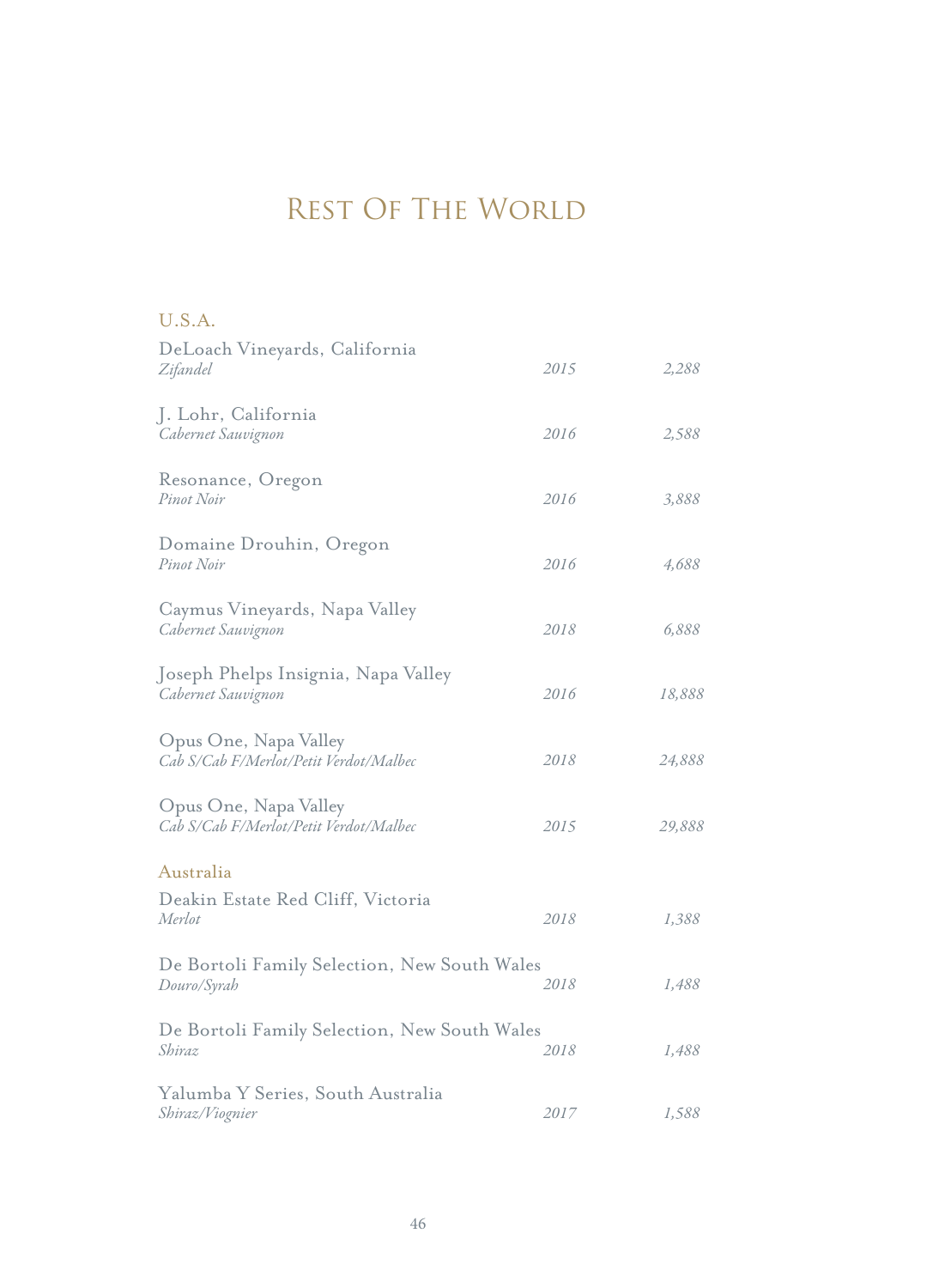| Yalumba Y Series, South Australia<br>Cabernet Sauvignon                                    | 2017 | 1,588  |
|--------------------------------------------------------------------------------------------|------|--------|
| Penfolds Koonunga Hill, Barossa<br>Syrah, Cabernet Sauvignon                               | 2017 | 2,288  |
| Dalrymple Pipers River, Tasmania<br>Pinot Noir                                             | 2019 | 2,988  |
| Moss Wood Amy's, Margaret River<br>Cabernet Sauvignon/Malbec/Petit Verdot/Merlot           | 2017 | 2,988  |
| Henschke Henry's Seven, Barossa<br>Syrah/Grenache/Viognier                                 | 2019 | 3,688  |
| Rockford Basket Press, Barossa<br>Syrah                                                    | 2013 | 4,788  |
| Henschke Keyneton Euphonium, Eden & Barossa Valley<br>Syrah/Cab Sauvignon/Cab Franc/Merlot | 2019 | 5,088  |
| Yalumba The Octavius, Barossa<br>Syrah                                                     | 2013 | 6,888  |
| Henschke Mount Edelstone, Eden Valley<br>Syrah                                             | 2013 | 16,888 |
| Penfolds Grange<br>Syrah, Cabernet Sauvignon                                               | 2009 | 38,888 |
| New Zealand                                                                                |      |        |
| Villa Maria Private Bin, Hawke's Bay<br>Merlot/Cabernet Sauvignon                          | 2015 | 1,988  |
| Scott Base, Central Otago<br>Pinot Noir                                                    | 2020 | 2,088  |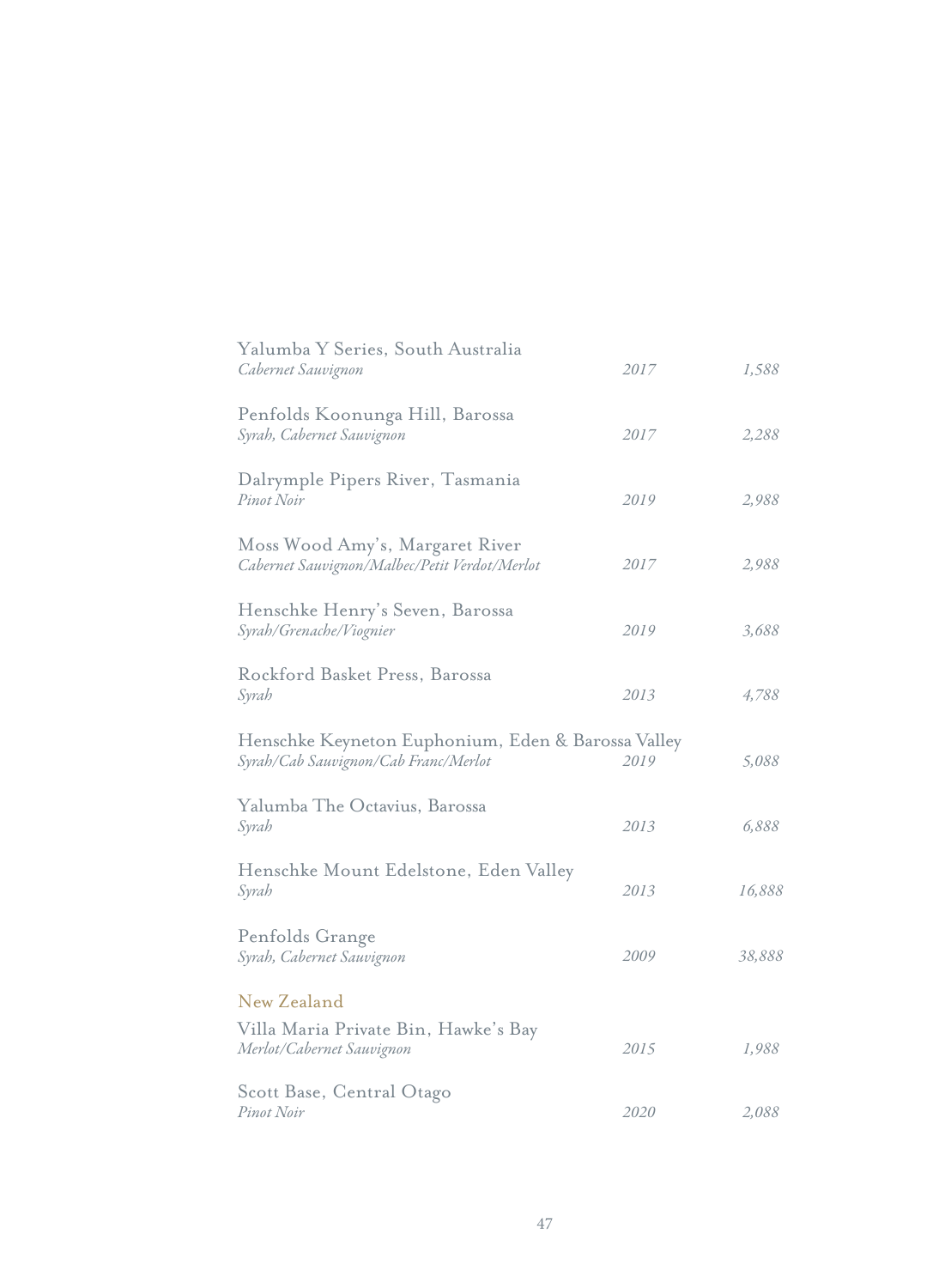| Clos Henry, Marlborough<br>Pinot Noir                       | 2017 | 2,388 |
|-------------------------------------------------------------|------|-------|
| Villa Maria Private Bin, Marlborough<br>Pinot Noir          | 2017 | 2,888 |
| Kim Crawford, Hawke's Bay<br>Merlot                         | 2013 | 2,888 |
| Craggy Range Single Vineyard, Marlborough<br>Pinot Noir     | 2016 | 3,588 |
| Argentina                                                   |      |       |
| Bodega Norton Barrel Select, Mendoza<br>Cabernet Sauvignon  | 2019 | 1,088 |
| Doña Paula Estate, Mendoza<br>Pinot Noir                    | 2020 | 1,888 |
| Alta Vista Terroir Selection, Uco Valley<br>Malbec          | 2018 | 2,888 |
| Chile                                                       |      |       |
| Miguel Torres Santa Digna Reserva, Central Valley<br>Merlot | 2017 | 1,288 |
| Luis Felipe Edwards Reserva, Colchagua Valley<br>Carmenere  | 2017 | 1,288 |
| Vitral Viña Maipo, Maipo Valley<br>Cabernet Sauvignon       | 2017 | 1,588 |
| Vitral Viña Maipo, Maipo Valley<br>Syrah                    | 2017 | 1,588 |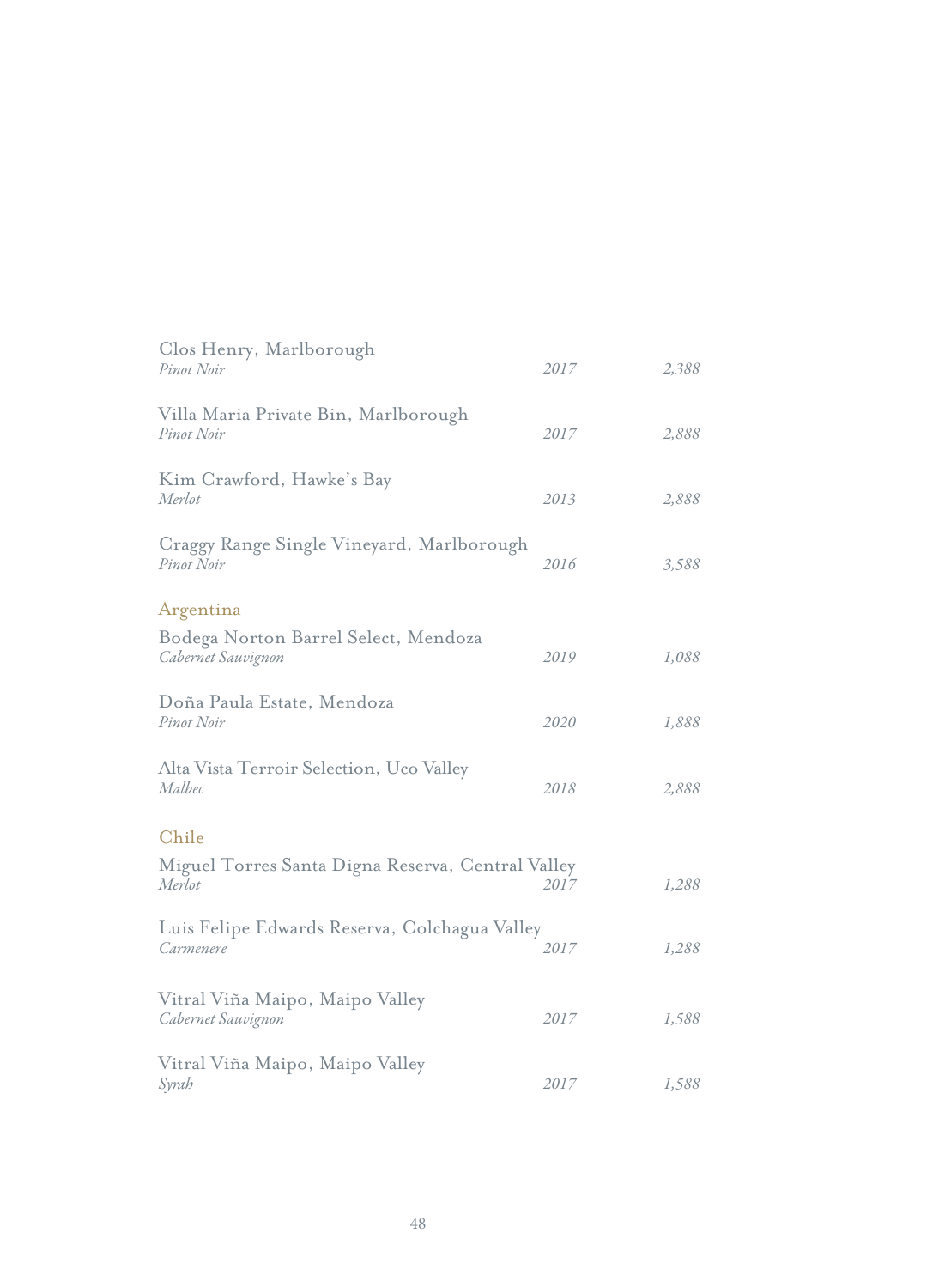| Montes Limited Selection, Aconcagua Valley<br>Pinot Noir                                      | 2016 | 1,888 |
|-----------------------------------------------------------------------------------------------|------|-------|
| Viña Casablanca Nimbus Single Vineyard, Casablanca Valley<br>Cabernet Sauvignon               | 2017 | 2,188 |
| Viña Casablanca Nimbus Single Vineyard, Casablanca Valley<br>Merlot                           | 2016 | 2,188 |
| Bisquertt La Joya, Gran Reserva, Colchagual Valley<br>Pinot Noir                              | 2017 | 2,288 |
| Montes Alpha, Colchagua Valley<br>Syrah                                                       | 2016 | 2,588 |
| Errazuriz Don Maximiano, Aconcagua Valley<br>Cabernet Sauvignon/Carmenere/Malbec/Petit Verdot | 2015 | 5,888 |
| South Africa                                                                                  |      |       |
| Fairview La Capra, Coastal Region<br>Cabernet Sauvignon                                       | 2015 | 1,688 |
| Radford Dale Vinum, Stellenbosch<br>Pinotage                                                  | 2019 | 1,888 |
| Bellingham Wines The Bernard, Coastal Region<br>Pinotage                                      | 2017 | 2,088 |
| Radford Dale, Stellenbosch<br>Syrah                                                           | 2016 | 2,888 |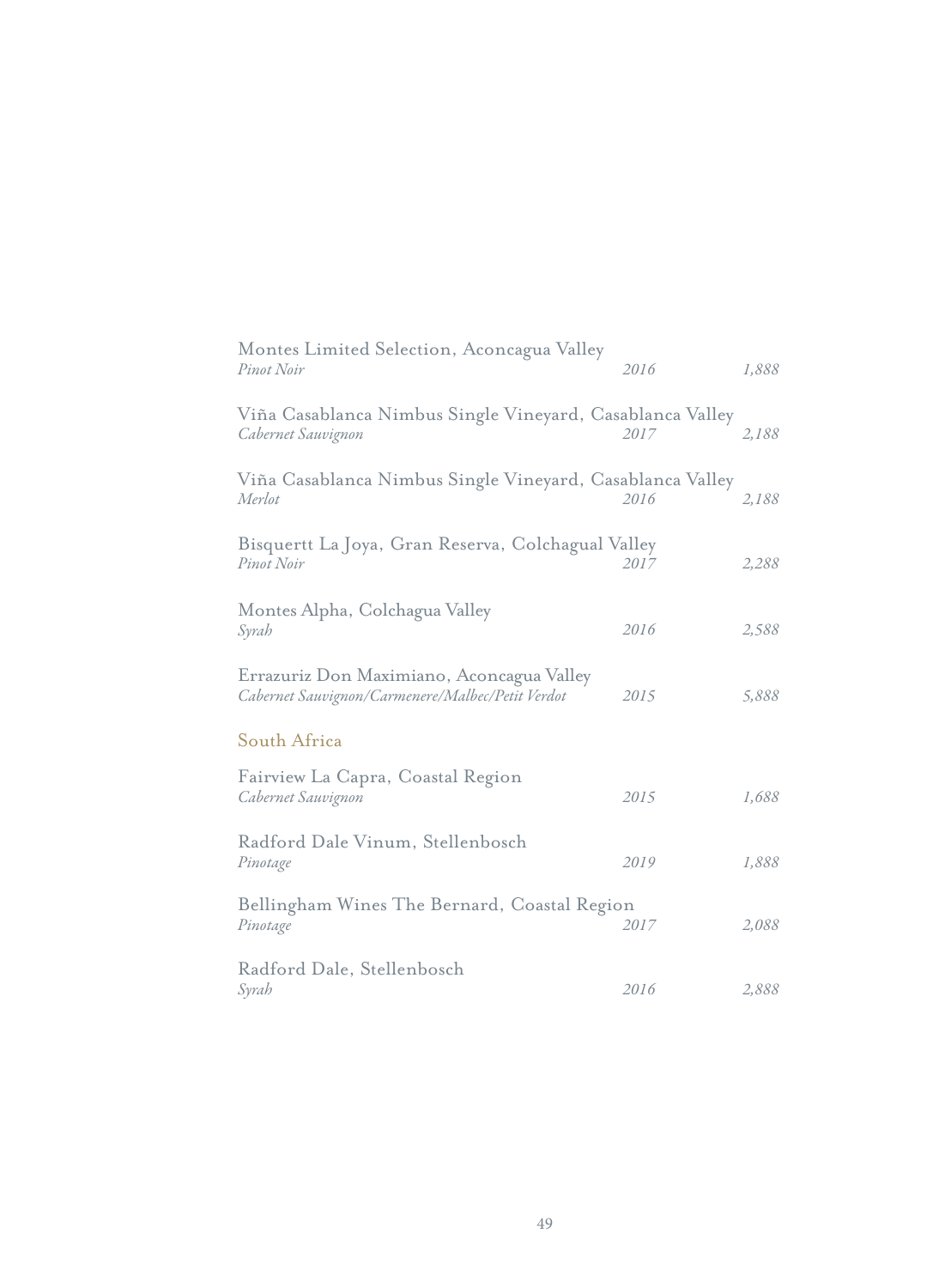| Château Musar Hochar, Bekaa Valley<br>Cinsault/Grenache/Carignan/Cabernet Sauvignon             | 2016 | 2,988  |
|-------------------------------------------------------------------------------------------------|------|--------|
| Morocco                                                                                         |      |        |
| Domaine Ain Lorma, Guerrouane<br>Merlot/Cabernet Sauvignon/Syrah                                | 2016 | 1,088  |
| <b>Sweet Wines</b>                                                                              |      |        |
| Les Vignerons des Côtes d'Agly, Muscat de Rivesaltes AOC, France<br>Muscat/Muscat of Alexandria | 2012 | 1,788  |
| Prunotto, Moscato d'Asti DOCG, Italy<br>Moscato                                                 | 2020 | 1,888  |
| Haut Charmes, Sauternes AOC, France<br>Sémillon                                                 | 2014 | 2,288  |
| Trimbach Vendage Tardive, Alsace AOC, France, 375 ml<br>Gewürztraminer                          | 2012 | 2,388  |
| Almásy 487, Tokaj, Hungary<br>Cab S/Cab F/Merlot/Petit Verdot/Malbec                            | 2016 | 2,688  |
| Chateau Coutet, Barsac AOC, France<br>Sémillon/sauvignon Blanc/Muscadelle                       | 2015 | 6,088  |
| Chateau Rieussec, Sauternes AOC, France<br>Sémillon/sauvignon Blanc/Muscadelle                  | 2010 | 7,888  |
| Klein Constantia & Pascal Jolivet, Constantia<br>Sauvignon Blanc                                | 2015 | 8,888  |
| Chateau d'Yquem, Sauternes AOC, France<br>Muscat                                                | 2005 | 25,888 |

Lebanon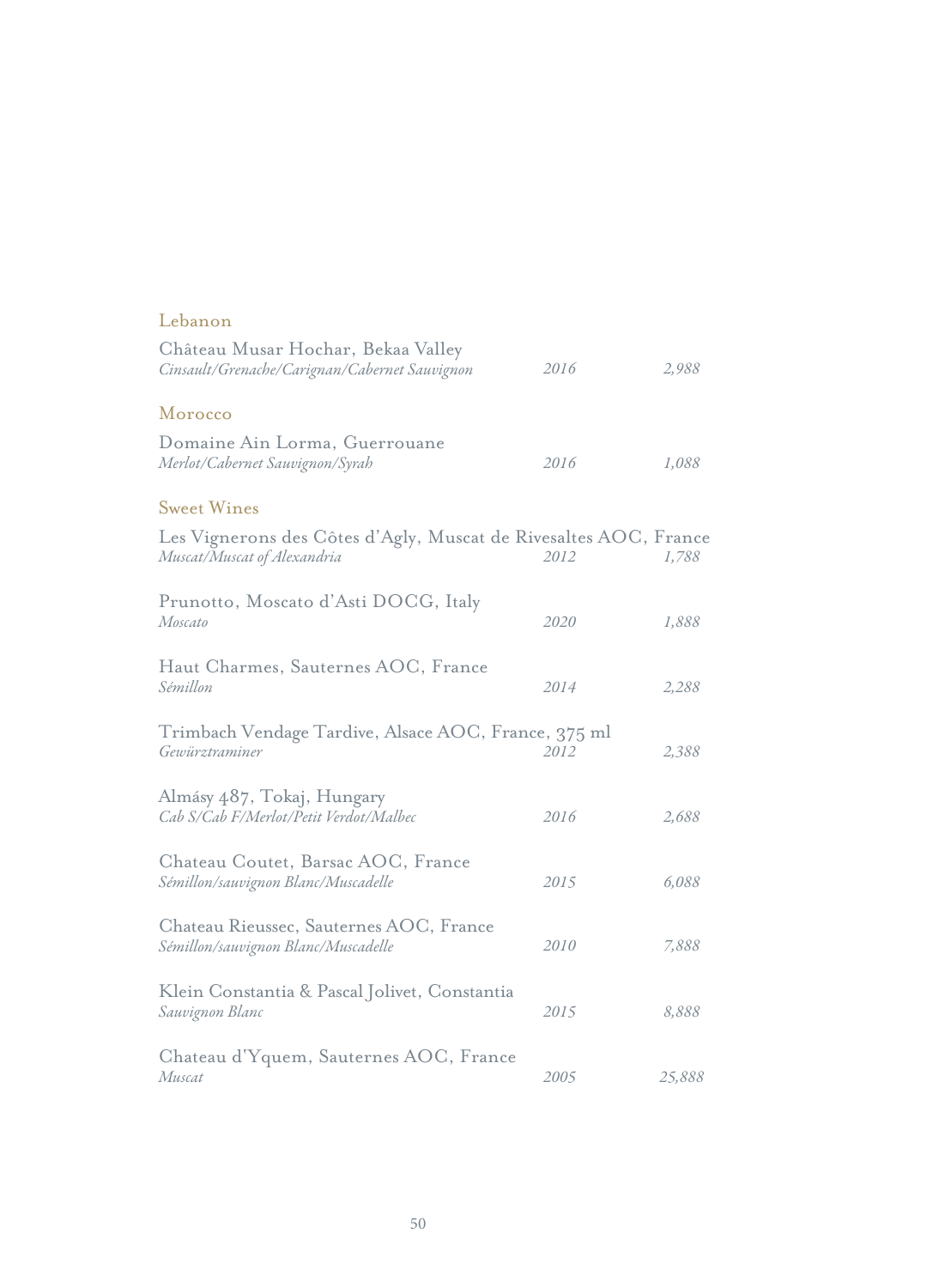# Sweet Wines

| Les Vignerons des Côtes d'Agly, Muscat de Rivesaltes AOC, France<br>Muscat/Muscat of Alexandria | 2012 | 1,788  |
|-------------------------------------------------------------------------------------------------|------|--------|
| Prunotto, Moscato d'Asti DOCG, Italy<br>Moscato                                                 | 2020 | 1,888  |
| Haut Charmes, Sauternes AOC, France<br>Sémillon                                                 | 2014 | 2,288  |
| Trimbach Vendage Tardive, Alsace AOC, France, 375 ml<br>Gewürztraminer                          | 2012 | 2,388  |
| Almásy 487, Tokaj, Hungary<br>Cab S/Cab F/Merlot/Petit Verdot/Malbec                            | 2016 | 2,688  |
| Chateau Coutet, Barsac AOC, France<br>Sémillon/sauvignon Blanc/Muscadelle                       | 2015 | 6,088  |
| Chateau Rieussec, Sauternes AOC, France<br>Sémillon/sauvignon Blanc/Muscadelle                  | 2010 | 7,888  |
| Klein Constantia & Pascal Jolivet, Constantia<br>Sauvignon Blanc                                | 2015 | 8,888  |
| Chateau d'Yquem, Sauternes AOC, France<br>Muscat                                                | 2005 | 25,888 |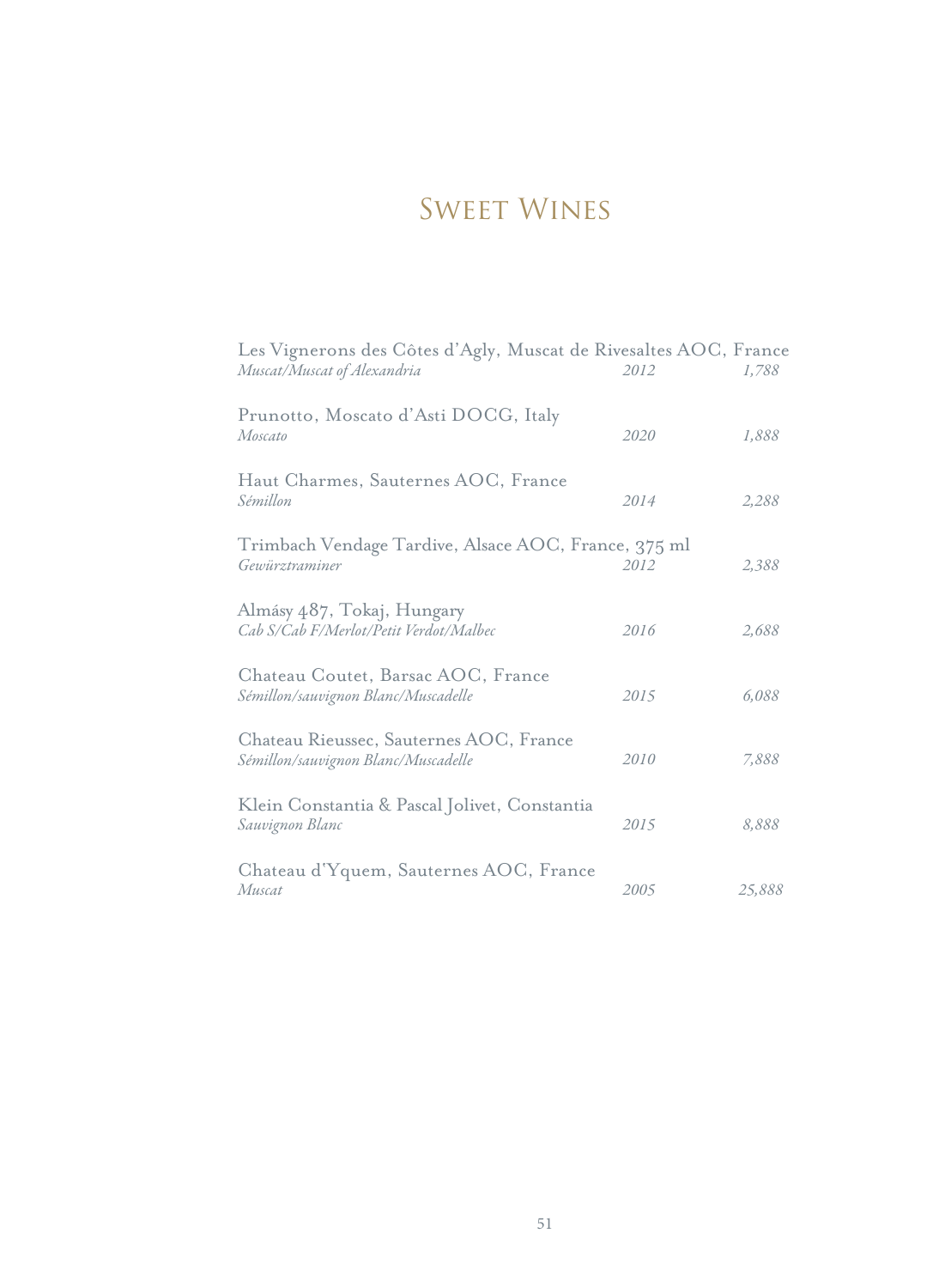# FORTIFIED WINES

| Penfolds Club Reserve, Classic Tawny, Australia        | N V    | 1,588 |
|--------------------------------------------------------|--------|-------|
| Ramos Pinto Tawny Port, Portugal                       | N V    | 1,788 |
| Graham's Fine Ruby Port, Portugal                      | N V    | 1,788 |
| Tio Pepe Sherry Fino, Spain                            | N V    | 1,988 |
| Papirusia Manzanilla, Dry Sherry, Spain                | N V    | 1,988 |
| Ramos Pinto Late Bottle Vintage Port, Portugal         |        | 2,088 |
| Noval Tawny Port, Portugal                             | N V    | 2,188 |
| Graham's Tawny Port 10 Years, Portugal                 | N V    | 3,288 |
| Pedro Ximénez san Emilio Lustau Solera Familiar, Spain | N V    | 3,888 |
| Graham's Tawny Port 20 Years, Portugal                 | $N\!V$ | 4,288 |
| Graham's Vintage Port, Portugal                        | 1994   | 5,588 |
| Ramos Pinto 20 Years Port, Portugal                    | N V    | 6,888 |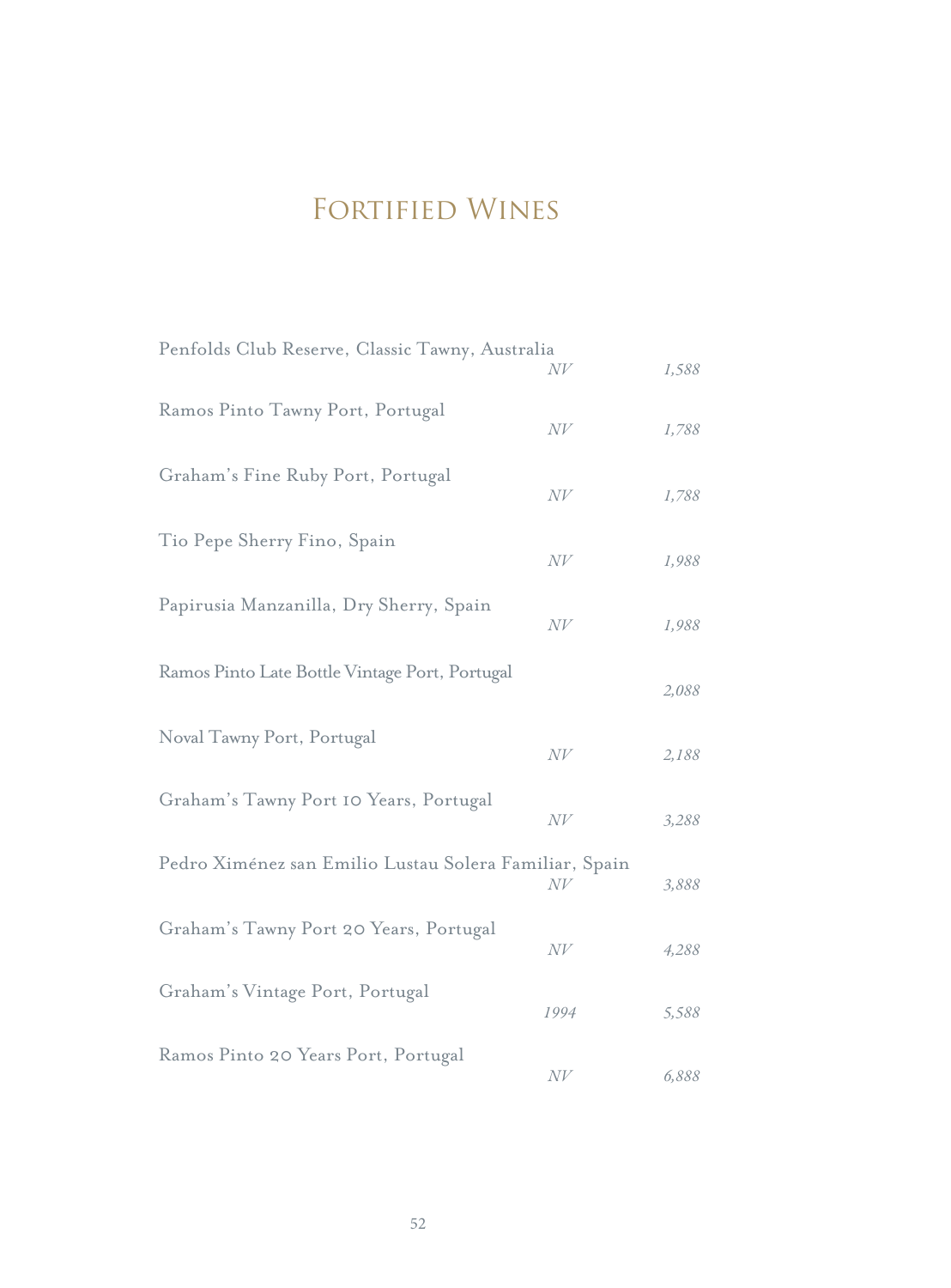# SPIRITS AND LIQUEURS

| Rum and CACHAÇA       | Ly / Glass | Chai / Bottle |
|-----------------------|------------|---------------|
| Zacapa 23 YO          | 348,000    | 4,188,000     |
| Zacapa XO             | 518,000    | 6,188,000     |
| Kraken                | 218,000    | 2,488,000     |
| Brugal Anejo          | 198,000    | 2,188,000     |
| Appleton Estate 21 YO | 628,000    | 7,388,000     |
| Mount Gay             | 238,000    | 2,788,000     |
| Cachaça Agua Luca     | 198,000    | 2,188,000     |
| Vodka                 |            |               |
| Absolut Vodka         | 178,000    | 1,988,000     |
| Cîroc Vodka           | 288,000    | 3,488,000     |
| Ketel One             | 198,000    | 2,388,000     |
| Beluga Noble          | 238,000    | 2,888,000     |
| Beluga Gold Line      | 528,000    | 6,288,000     |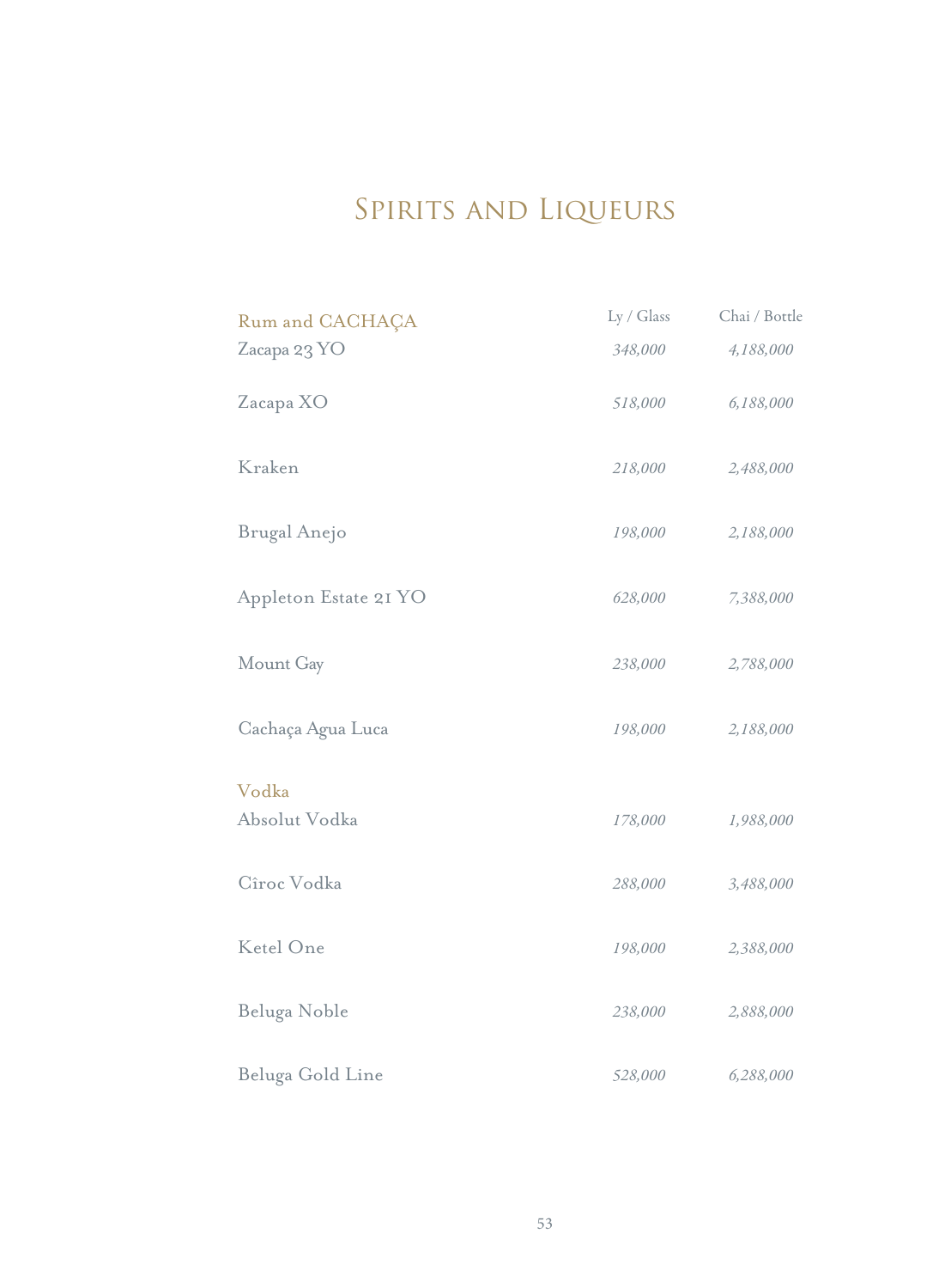| Smirnoff Gold                          | 178,000 | 1,988,000 |
|----------------------------------------|---------|-----------|
| Belvedere                              | 248,000 | 2,688,000 |
| Taiga Shtof                            | 388,000 | 6,288,000 |
| Russian IMPERIA                        | 298,000 | 3,588,000 |
| Tequila and Mezcal<br>Don Julio Blanco | 298,000 | 3,588,000 |
| Don Julio Reposado                     | 398,000 | 4,788,000 |
| Patron Silver                          | 318,000 | 3,788,000 |
| Patron Anejo                           | 388,000 | 4,688,000 |
| Olmeca Reposado                        | 178,000 | 2,088,000 |
| Creyente Mezcal                        | 248,000 | 2,688,000 |
| Whiskey<br>Wild Turkey 81              | 198,000 | 2,388,000 |
| Canadian Club                          | 178,000 | 1,988,000 |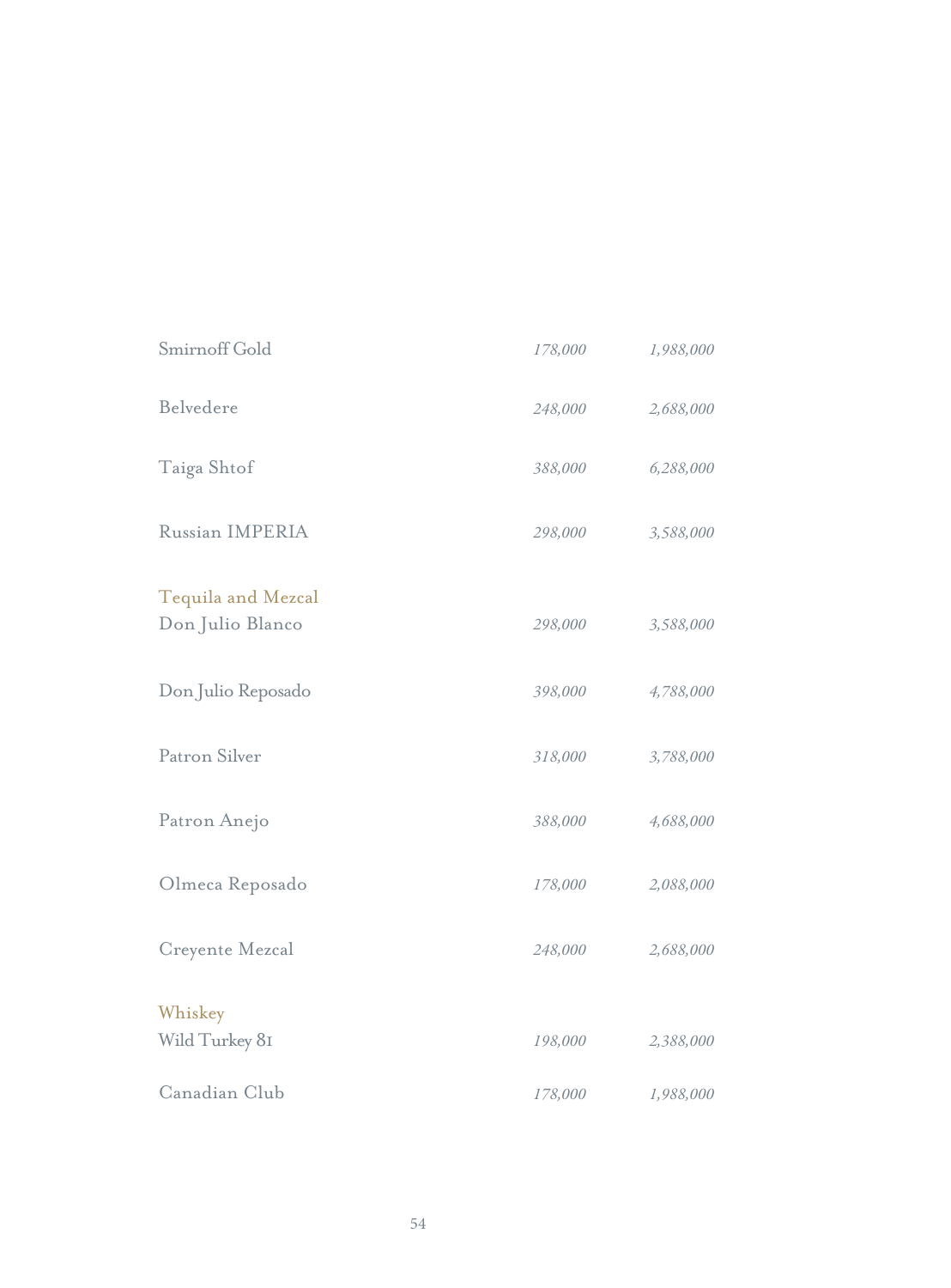| Jack Daniel's Single Barrel                 | 428,000    | 5,188,000   |
|---------------------------------------------|------------|-------------|
| Jameson                                     | 178,000    | 1,988,000   |
| <b>Blendend Whisky</b><br>Ballantine's      | 178,000    | 1,988,000   |
| Johnnie Walker Black Label                  | 188,000    | 2,188,000   |
| Johnnie Walker Gold Label Reserve           | 238,000    | 2,888,000   |
| Johnnie Walker 18                           | 278,000    | 3,288,000   |
| Johnnie Walker XR 21                        | 458,000    | 5,488,000   |
| Johnnie Walker Blue Label                   | 628,000    | 7,588,000   |
| Johnnie Walker Blue Label by Alfred Dunhill |            | 6,588,000   |
| Johnnie Walker King George V                | 1,588,000  | 18,888,000  |
| Johnnie Walker Odyssey                      | 4,488,000  | 49,888,000  |
| The John Walker                             | 10,888,000 | 130,888,000 |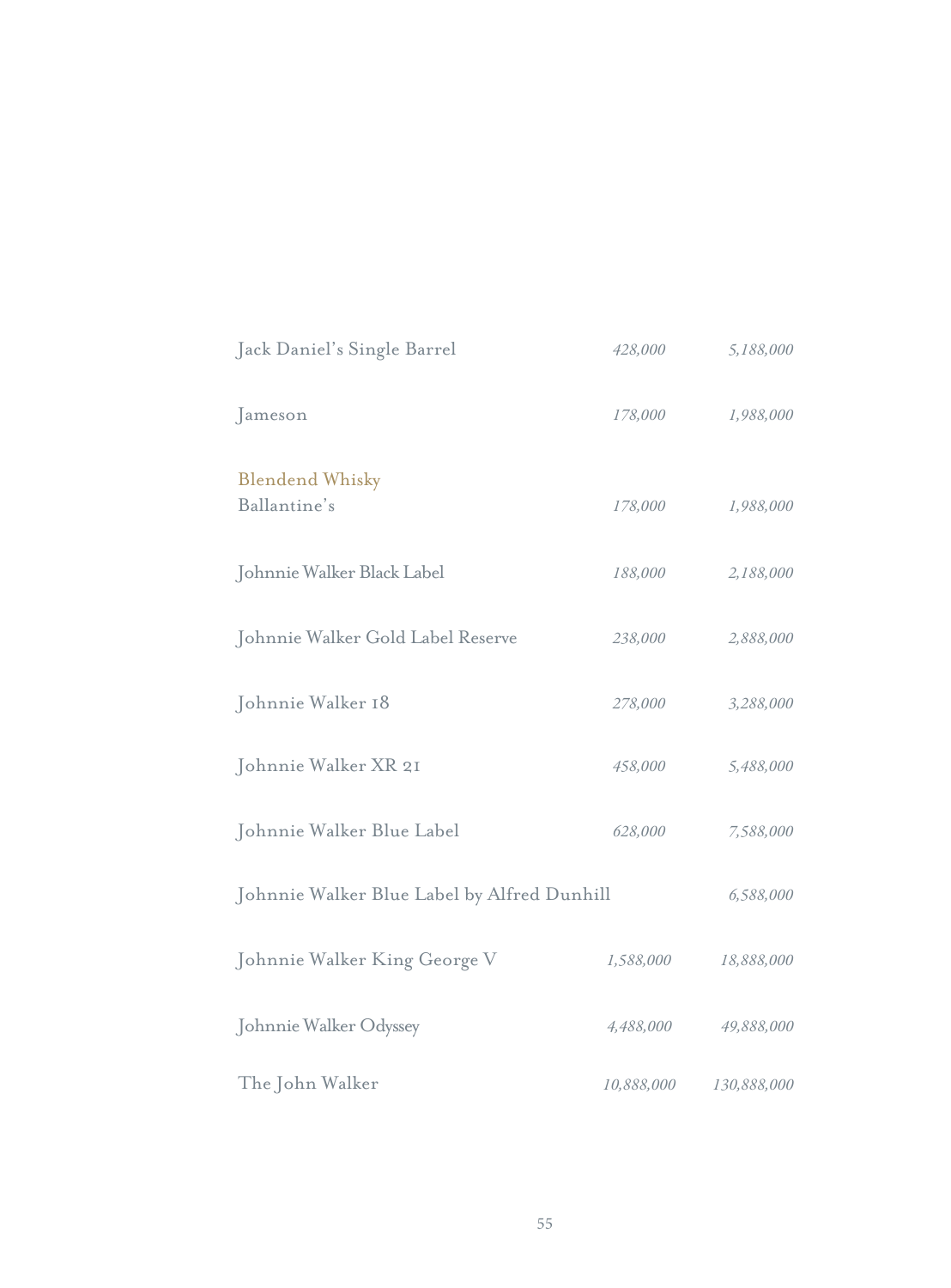| J&B Rare                             | 178,000 | 2,088,000  |
|--------------------------------------|---------|------------|
| Chivas Regal 12                      | 198,000 | 2,188,000  |
| Chivas Regal 18 Blue                 | 338,000 | 4,088,000  |
| <b>Single Malt</b>                   |         |            |
| Highlands<br>Glenmorangie Original   | 238,000 | 2,588,000  |
| Oban 14                              | 448,000 | 5,388,000  |
| Dalwhinnie 15                        | 338,000 | 3,688,000  |
| Talisker Storm                       | 318,000 | 3,488,000  |
| Talisker 10                          | 318,000 | 3,488,000  |
| Highland Park 18                     | 988,000 | 10,888,000 |
| Lowlands<br>Haig Club (single grain) | 298,000 | 3,288,000  |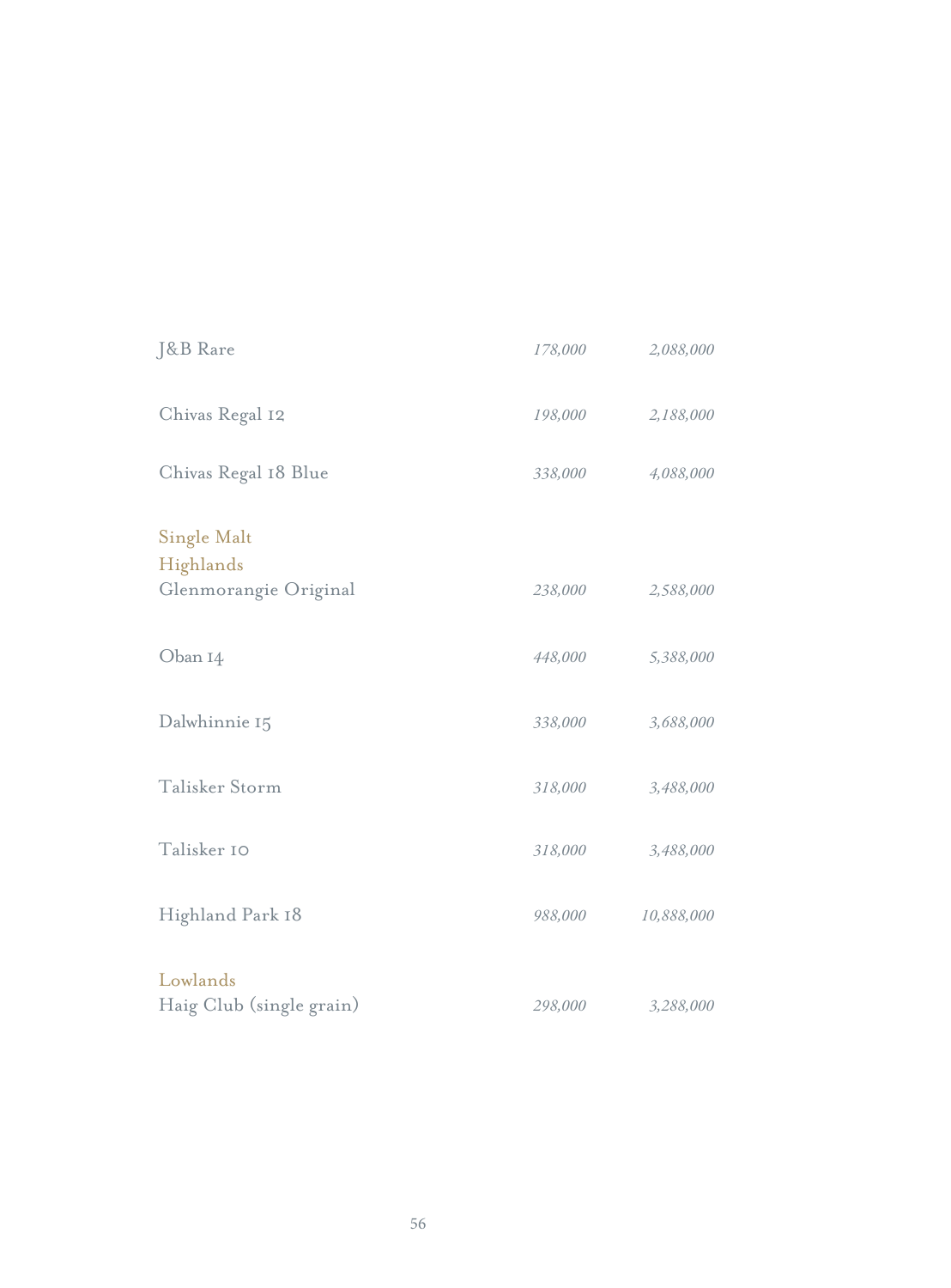| Islay                           |           |            |
|---------------------------------|-----------|------------|
| Laphroaig IO                    | 318,000   | 3,488,000  |
| Bruichladdish Port Charlotte    | 398,000   | 4,588,000  |
| Bruichladdish Octomore          | 798,000   | 8,888,000  |
| Bruichladdish The Classic Ladie | 358,000   | 3,988,000  |
| Lagavulin 16                    | 558,000   | 6,688,000  |
| Bowmore 15                      | 368,000   | 4,088,000  |
| Bowmore 18                      | 468,000   | 5,188,000  |
| Speyside<br>Cardhu 12           | 328,000   | 3,888,000  |
| Cardhu 18                       | 458,000   | 5,088,000  |
| Macallan Double Cask 12         | 388,000   | 4,588,000  |
| Macallan Double Cask 15         | 728,000   | 8,888,000  |
| Macallan Double Cask 18         | 1,688,000 | 20,888,000 |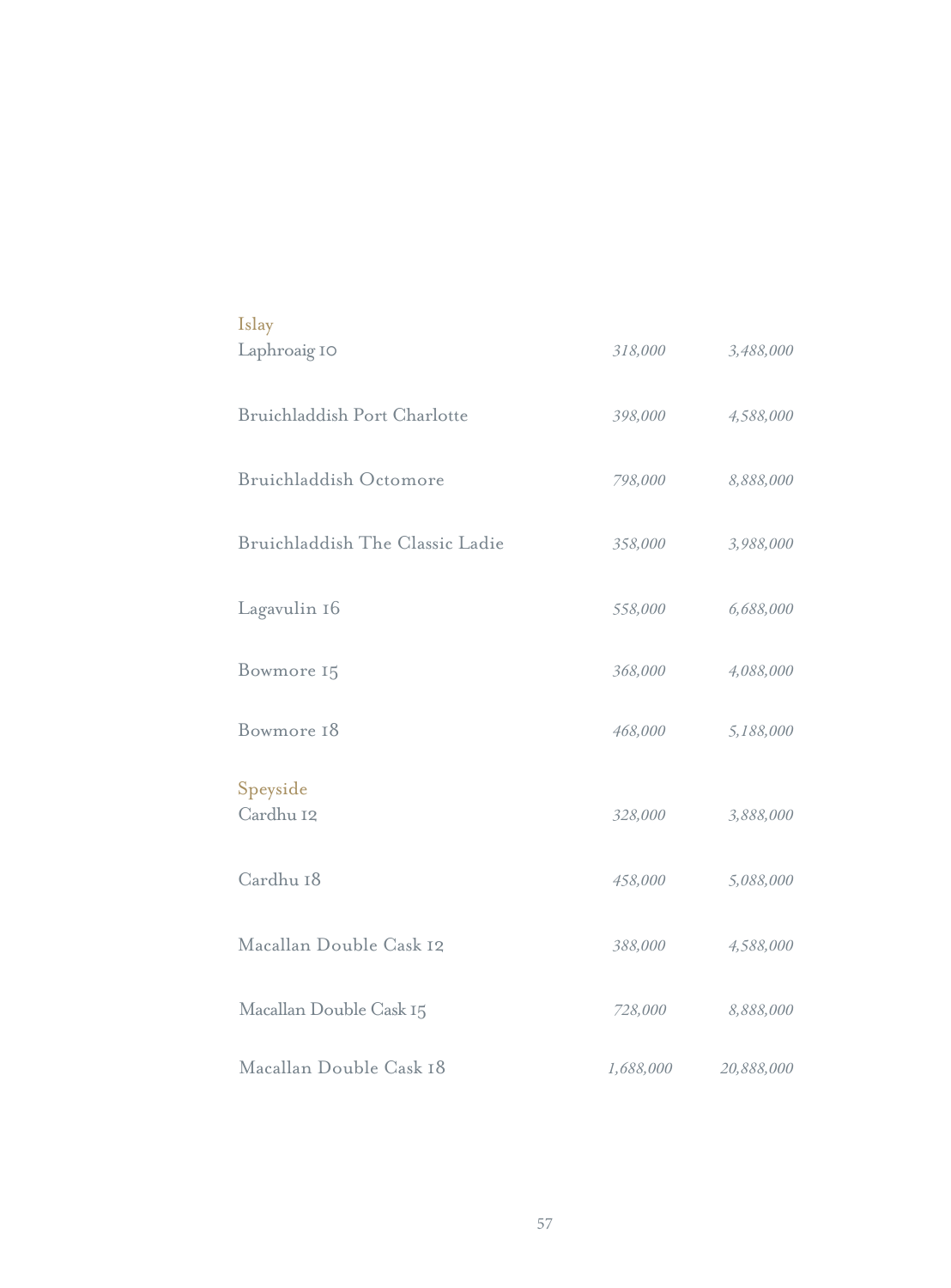| Macallan Sherry Oak Cask 25 | 11,888,000 | 138,888,000 |
|-----------------------------|------------|-------------|
| Mortlach 18                 | 1,388,000  | 11,088,000  |
| Singleton Signature         | 288,000    | 3,188,000   |
| Singleton 12                | 228,000    | 2,488,000   |
| Singleton 18                | 488,000    | 5,388,000   |
| Singleton 40                | 14,888,000 | 178,888,000 |
| The Glenlivet 18            | 618,000    | 7,388,000   |
| Cognac<br>Hennessy VSOP     | 278,000    | 3,088,000   |
| Hennessy XO                 | 728,000    | 8,888,000   |
| Hennessy Richard            | 16,888,000 | 198,888,000 |
| <b>Remy Martin VSOP</b>     | 318,000    | 3,788,000   |
| Remy Martin Club            | 458,000    | 5,488,000   |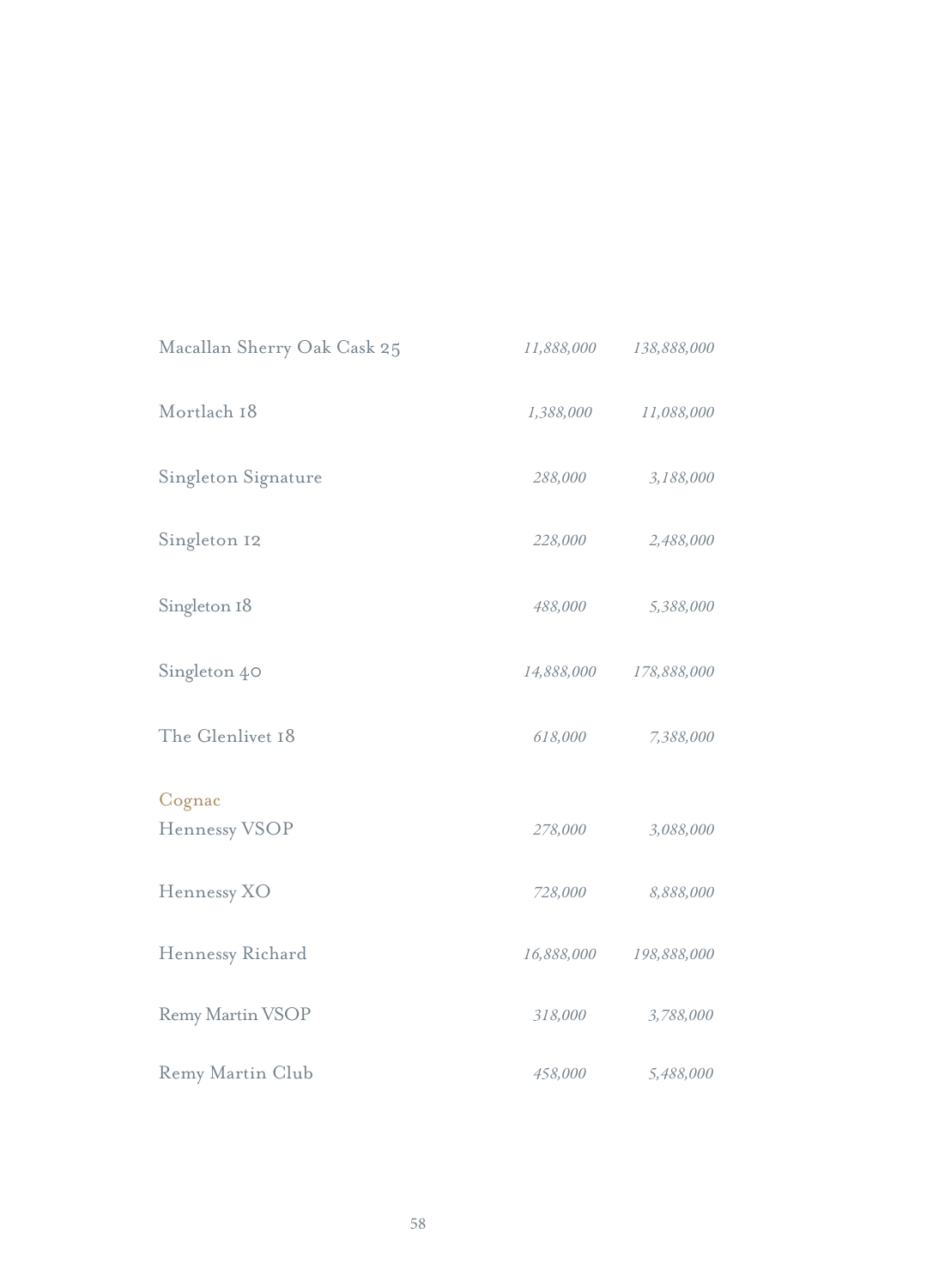| Remy Martin XO                         | 778,000 | 9,888,000              |
|----------------------------------------|---------|------------------------|
| Louis XIII                             |         | 14,888,000 178,888,000 |
| Calvados<br>Christian Drouin Sélection | 238,000 | 2,588,000              |
| Christian Drouin Réserve               | 338,000 | 3,688,000              |
| Grappa<br>Grappa di Cabernet Alexander | 198,000 | 2,388,000              |
| Grappa di Chardonnay Alexander         | 178,000 |                        |
| Grappa Gaja Sperss                     | 538,000 | 4,488,000              |
| Grappa Tignanello                      | 268,000 |                        |
| Grappa di Brunello di Montalcino       | 388,000 |                        |
| Grappa di Nardini                      | 238,000 |                        |
| Grappa Sperss GAJA                     | 488/000 |                        |
| Grappa Riserva di Tam                  | 398,000 |                        |